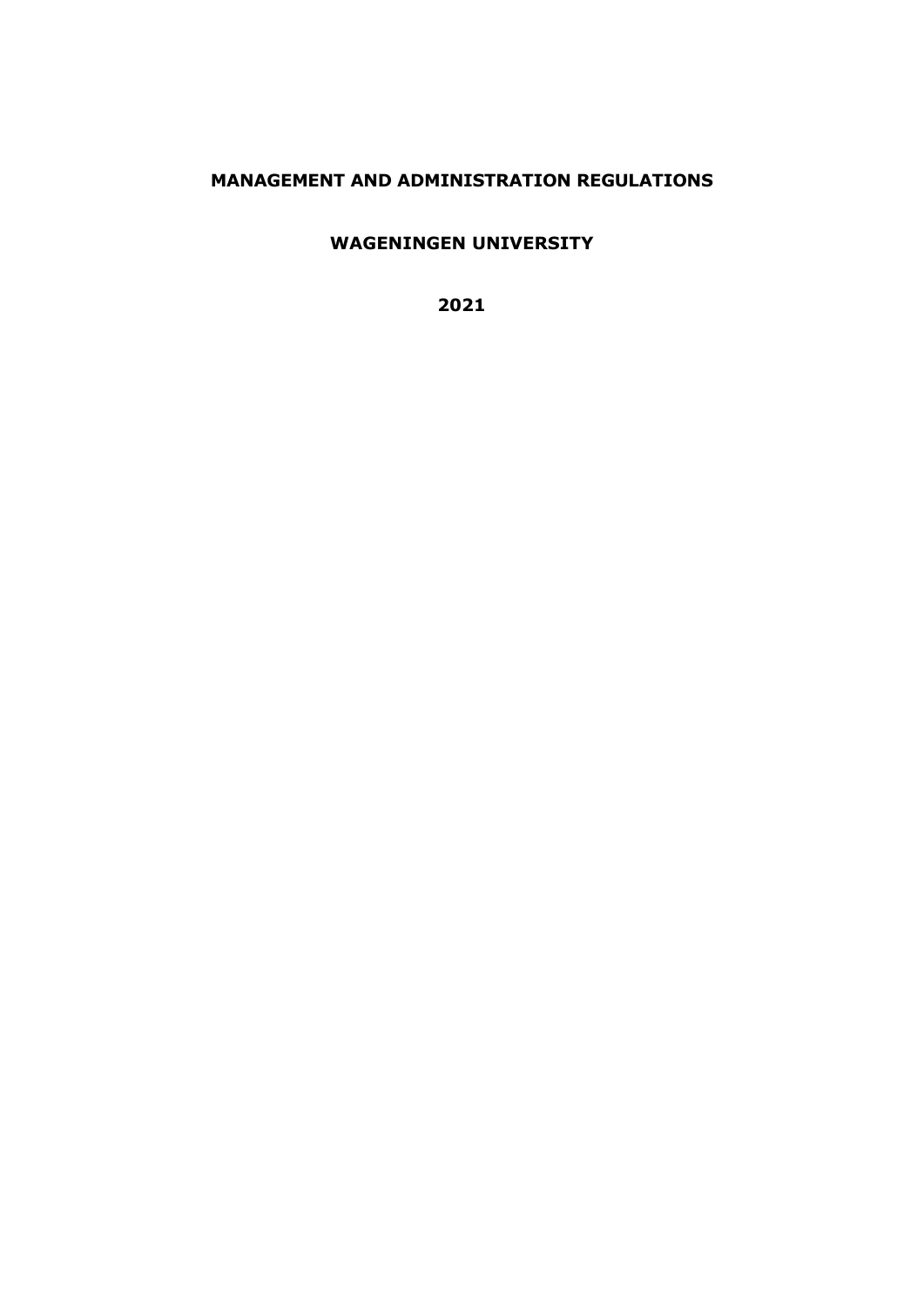Management and Administration Regulations for governing the administration, management, and structure of the university, including for further governing the administration and organisation of the faculty (Art. 9.4 and 9.14 paragraph 3 of the Higher Education Act (WHW)).

## **CONTENTS Page**

| <b>Chapter</b>                                                                                        | 1            | General                                                                                                                                                                                                      | 5 |
|-------------------------------------------------------------------------------------------------------|--------------|--------------------------------------------------------------------------------------------------------------------------------------------------------------------------------------------------------------|---|
| Article 1<br>Article 2                                                                                |              | Definitions<br>Public university; names of the university                                                                                                                                                    |   |
| <b>Chapter</b>                                                                                        | $\mathbf{2}$ | Management and structure of the university                                                                                                                                                                   | 6 |
| Article 3<br>Article 4<br>Article 5<br>Article 6<br>Article 7<br>Article 8<br>Article 9<br>Article 10 |              | <b>Executive Board</b><br>Composition of the Executive Board<br>Administrative cycle<br>Supervisory Board<br>Composition of the Supervisory Board<br>Academic Board<br>Faculty<br>Central support department |   |
| <b>Chapter</b>                                                                                        | $\mathbf{3}$ | The faculty and the organisation of education and research 11                                                                                                                                                |   |
| Section 1                                                                                             |              | Management and structure of the University                                                                                                                                                                   |   |
| Article 11                                                                                            |              | <b>Faculty Board</b>                                                                                                                                                                                         |   |
| Article 12                                                                                            |              | Dean of the Faculty                                                                                                                                                                                          |   |
| Article 13                                                                                            |              | Dean of Education                                                                                                                                                                                            |   |
| Article 14                                                                                            |              | Dean of Research                                                                                                                                                                                             |   |
| Article 15                                                                                            |              | Departments and chair groups                                                                                                                                                                                 |   |
| Article 16                                                                                            |              | Management Board of a department                                                                                                                                                                             |   |
| Article 17                                                                                            |              | Tasks and competencies of the Management Board                                                                                                                                                               |   |
| Article 18                                                                                            |              | Chair policy                                                                                                                                                                                                 |   |
| Article 19                                                                                            |              | Professors                                                                                                                                                                                                   |   |
| Article 20                                                                                            |              | <b>Endowed Chairs</b>                                                                                                                                                                                        |   |
| Section 2                                                                                             |              | Organisation of education                                                                                                                                                                                    |   |
| Article 21                                                                                            |              | Degree programmes                                                                                                                                                                                            |   |
| Article 22                                                                                            |              | Board of Education: board of the degree programmes                                                                                                                                                           |   |
| Article 23                                                                                            |              | Tasks and competencies of the Board of Education                                                                                                                                                             |   |
| Article 24                                                                                            |              | Organisation of joint programmes                                                                                                                                                                             |   |
| Article 25                                                                                            |              | Programme directors                                                                                                                                                                                          |   |
| Article 26                                                                                            |              | Programme committees                                                                                                                                                                                         |   |
| Article 27                                                                                            |              | Composition of the programme committee                                                                                                                                                                       |   |
| Article 28                                                                                            |              | Tasks and competencies of the programme committee                                                                                                                                                            |   |
| Article 29                                                                                            |              | <b>Admission Boards</b>                                                                                                                                                                                      |   |
| Article 30                                                                                            |              | <b>Examining Boards</b>                                                                                                                                                                                      |   |
| Article 31                                                                                            |              | <b>Composition Examining Board</b>                                                                                                                                                                           |   |
| Article 32                                                                                            |              | Tasks and competencies of the Examining Board                                                                                                                                                                |   |
| Article 33                                                                                            |              | Faculty Policy Committee for Examinations                                                                                                                                                                    |   |
| Section 3                                                                                             |              | Organisation of research                                                                                                                                                                                     |   |
| Article 34                                                                                            |              | <b>Graduate Schools</b>                                                                                                                                                                                      |   |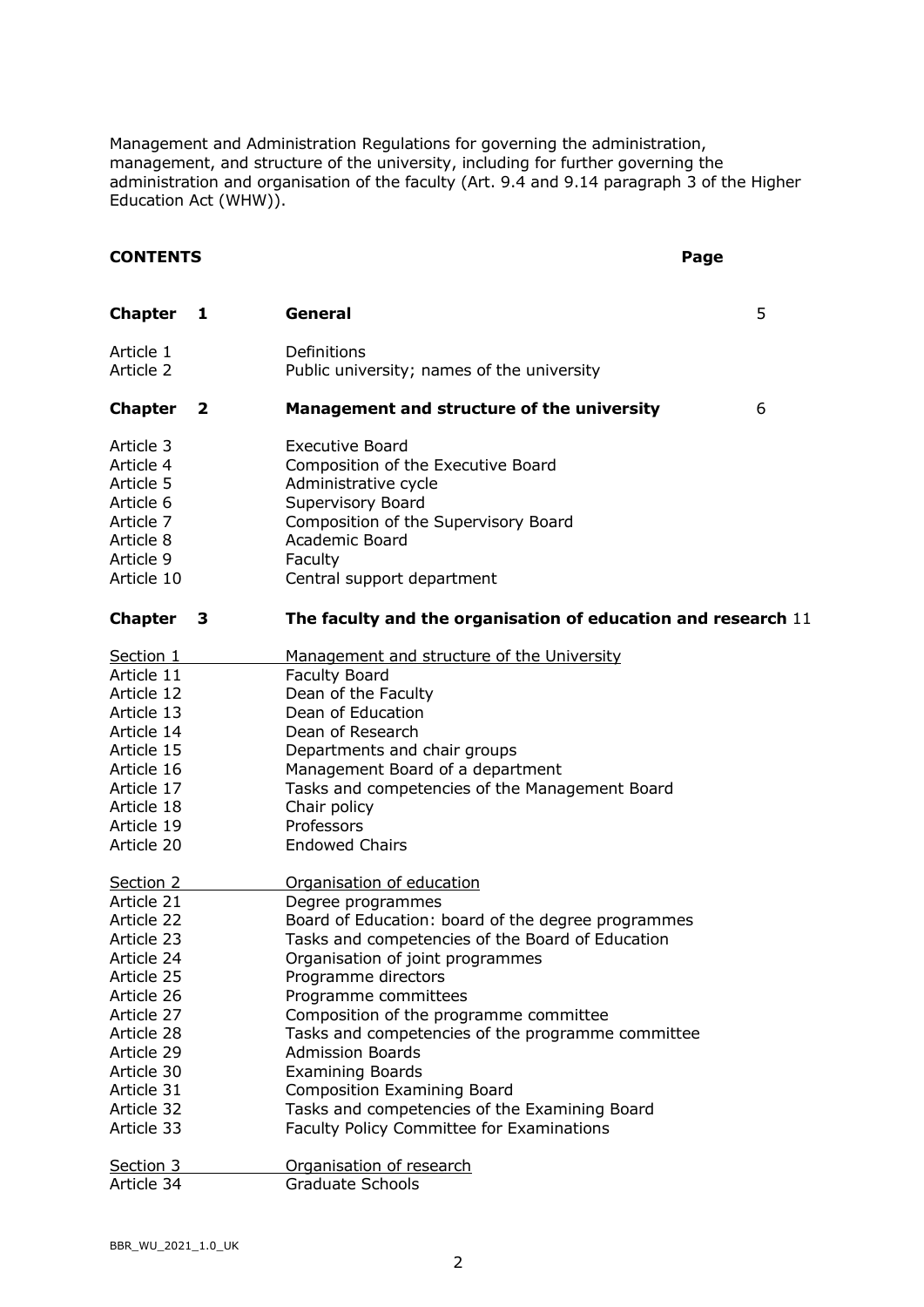| Article 35<br>Article 36<br>Article 37<br>Article 38<br>Article 39                                           |    | Graduate School Board<br>Tasks and competencies of the Graduate School Board<br>Scientific Director of the Graduate School<br>External Advisory Board of the Graduate School<br>Wageningen Graduate Schools (WGS)                                                  |    |
|--------------------------------------------------------------------------------------------------------------|----|--------------------------------------------------------------------------------------------------------------------------------------------------------------------------------------------------------------------------------------------------------------------|----|
| <b>Chapter</b>                                                                                               | -4 | <b>Management of the university</b>                                                                                                                                                                                                                                | 25 |
| Article 40<br>Article 41<br>Article 42<br>Article 43<br>Article 44<br>Article 45<br>Article 46<br>Article 47 |    | Definition of management<br>Management units<br>Mandate for administrative powers<br>Sub-mandate<br>Special circumstances<br>Granting of authorisation<br>The competencies reserved for the Executive Board<br>Management investigation                            |    |
| <b>Chapter 5</b>                                                                                             |    | <b>Internal monitoring</b>                                                                                                                                                                                                                                         | 29 |
| Article 48<br>Article 49<br>Article 50                                                                       |    | Internal audit process; internal auditor<br>Compliance officer<br>Data Protection Officer (DPO)                                                                                                                                                                    |    |
| <b>Chapter 6</b>                                                                                             |    | <b>Wageningen University &amp; Research</b>                                                                                                                                                                                                                        | 30 |
| Article 51<br>Article 52<br>Article 53                                                                       |    | Wageningen University & Research partnership<br>Wageningen University & Research Sciences Groups<br><b>Board of Directors</b>                                                                                                                                      |    |
| <b>Chapter</b>                                                                                               | 7  | <b>Participational structure</b>                                                                                                                                                                                                                                   | 32 |
| Article 54<br>Article 55<br>Article 56<br>Article 57<br>Article 58<br>Article 59<br>Article 60<br>Article 61 |    | Choice of system<br>Enterprises<br>Joint Works Councils<br><b>Central Works Council</b><br>WU Works Council: The Works Council as defined in the WHW<br><b>Student Council</b><br><b>Student Staff Council</b><br>Definition of "participational body"             |    |
| <b>Chapter</b>                                                                                               | 8  | <b>Legal protection</b>                                                                                                                                                                                                                                            | 35 |
| Section 1<br>Article 62<br>Article 63<br>Article 64<br>Article 65<br>Article 66<br>Article 67<br>Article 68  |    | Students and external students ("extranei")<br>Facilities for filing complaints, appeals or objections<br>Ombudsmen and complaints<br><b>Examination Appeals Board</b><br>Submitting an appeal<br>Dispute Advisory Committee<br>Filing objections<br>Code of Order |    |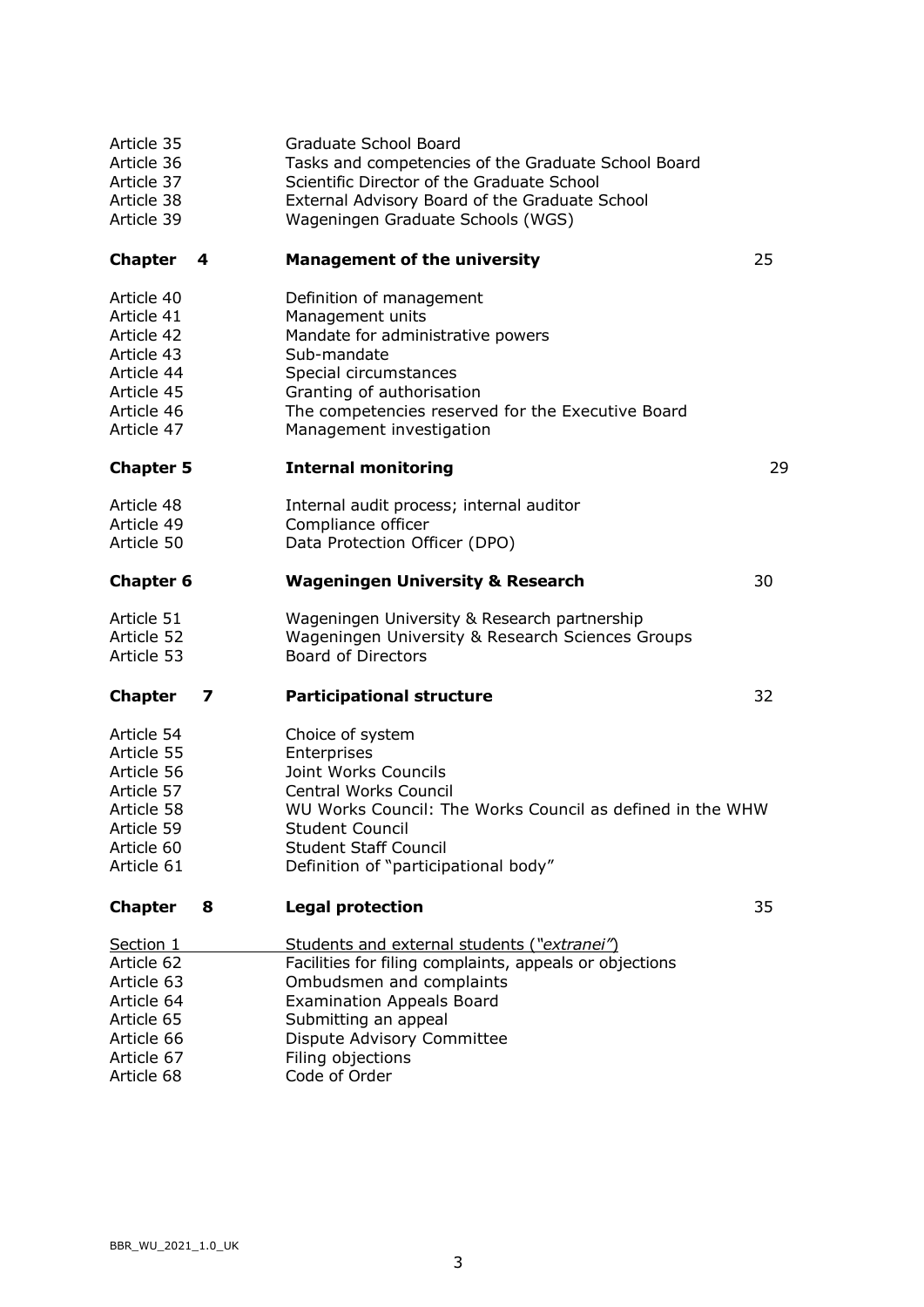| Section 2                                                                        |   | Employees and other interested parties                                                                                                                                                    |    |
|----------------------------------------------------------------------------------|---|-------------------------------------------------------------------------------------------------------------------------------------------------------------------------------------------|----|
| Article 69<br>Article 70<br>Article 71<br>Article 72<br>Article 73<br>Article 74 |   | Legal protection<br>Submitting a complaint<br>Complaint regarding a violation of scientific integrity<br>Filing objections<br><b>Objections Advisory Committee</b><br>Handling objections |    |
| Section 3<br>Article 75                                                          |   | Duty to inform<br>Duty to inform                                                                                                                                                          |    |
| <b>Chapter</b>                                                                   | 9 | <b>Final provisions</b>                                                                                                                                                                   | 40 |
| Article 76<br>Article 77                                                         |   | Interpretation of regulations<br>Official title                                                                                                                                           |    |

# **Appendices:**

Appendix relating to Article 15.2 of the 2021 Management and Administration Regulations

Appendix relating to Articles 21.1 and 30.1 of the 2021 Management and Administration Regulations

Appendix relating to Article 21.2 of the 2021 Management and Administration Regulations

Agreement regarding the Wageningen University & Research participational structure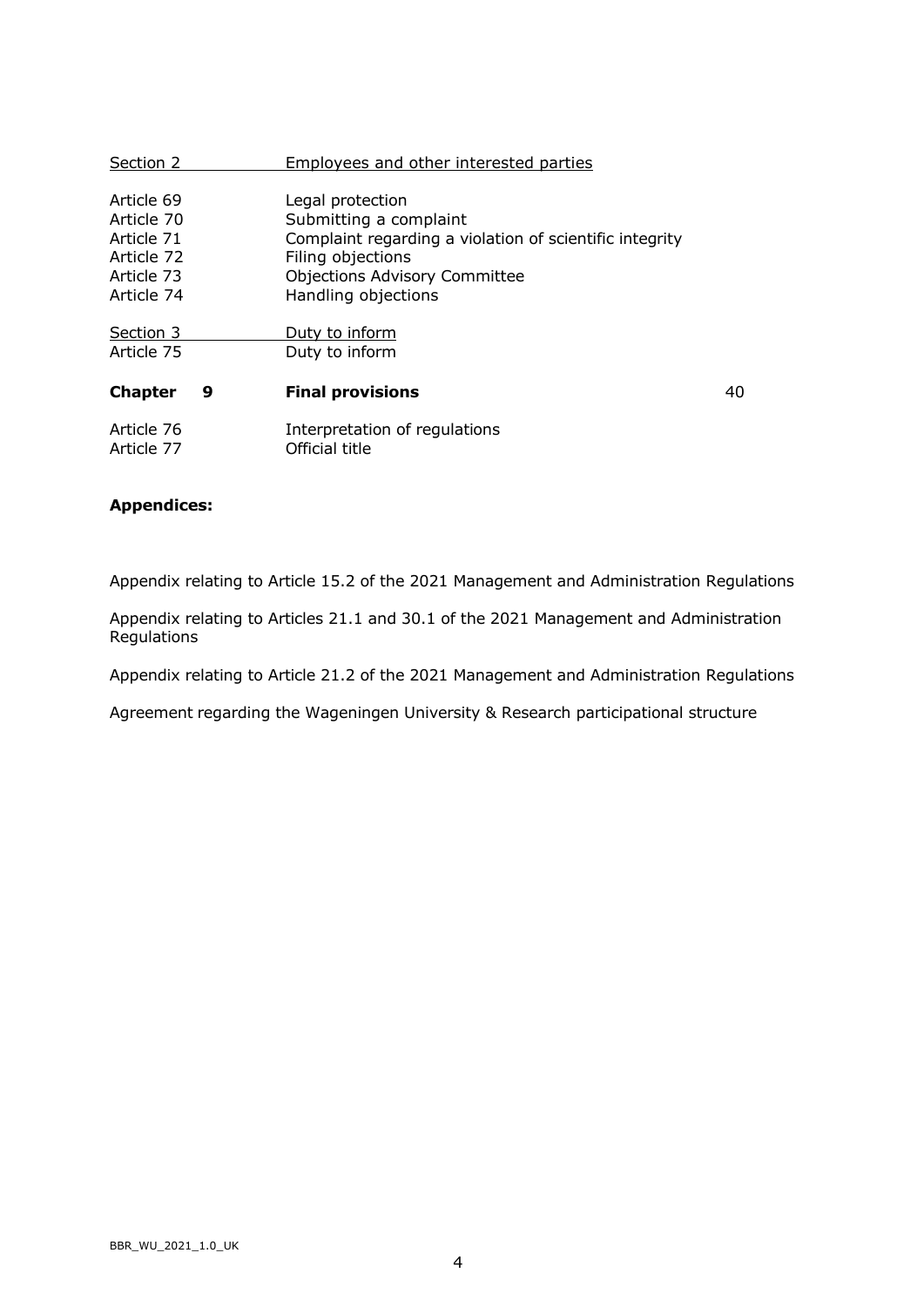# **Chapter 1 General**

## Article 1 Definitions

1. For the purposes of these regulations, the following terms are defined:

| Law or WHW:                       | the Higher Education and Research Act (1992), Stb.<br>593;            |
|-----------------------------------|-----------------------------------------------------------------------|
| Minister:                         | the Minister of Education, Culture and Science                        |
| Wageningen University & Research: | the partnership between Wageningen                                    |
|                                   | University (WU) and the foundation Stichting                          |
|                                   | Wageningen Research (WR);                                             |
| The university:                   | Wageningen University;                                                |
| The faculty:                      | the Faculty of Agricultural and Environmental                         |
|                                   | Sciences;                                                             |
| Board of Education:               | the board of the degree programmes as specified in                    |
|                                   | Article 9.17 of the WHW;                                              |
| Choice of system:                 | a decision as specified in Article 9.30 paragraph 1 of                |
|                                   | the WHW;                                                              |
| <b>WOR</b>                        | Works Councils Act (WOR), 1971, Stb. 54;                              |
| Works Council:                    | the council as specified in Article 2 of the WOR;                     |
| <b>WU Works Council:</b>          | the Works Council as defined in Article 9.30a                         |
|                                   | paragraph 1 of the WHW;                                               |
| <b>Student Council</b>            | the body as specified in Article 9.30a paragraph 1 of                 |
|                                   | the WHW;                                                              |
| <b>Student Staff Council:</b>     | the assembly as specified in Article 9.30a paragraph 1<br>of the WHW; |

2. Terms occurring in these regulations that also appear in the law have the same meaning as they do in the law.

Article 2 Public university; names of the university (Art. 1.8 of the WHW and Appendix to the WHW)

- 1. The university is a public university located in Wageningen, which derives its status as a legal person under public law from the WHW.
- 2. The university uses the names "Wageningen University" and "Wageningen Universiteit".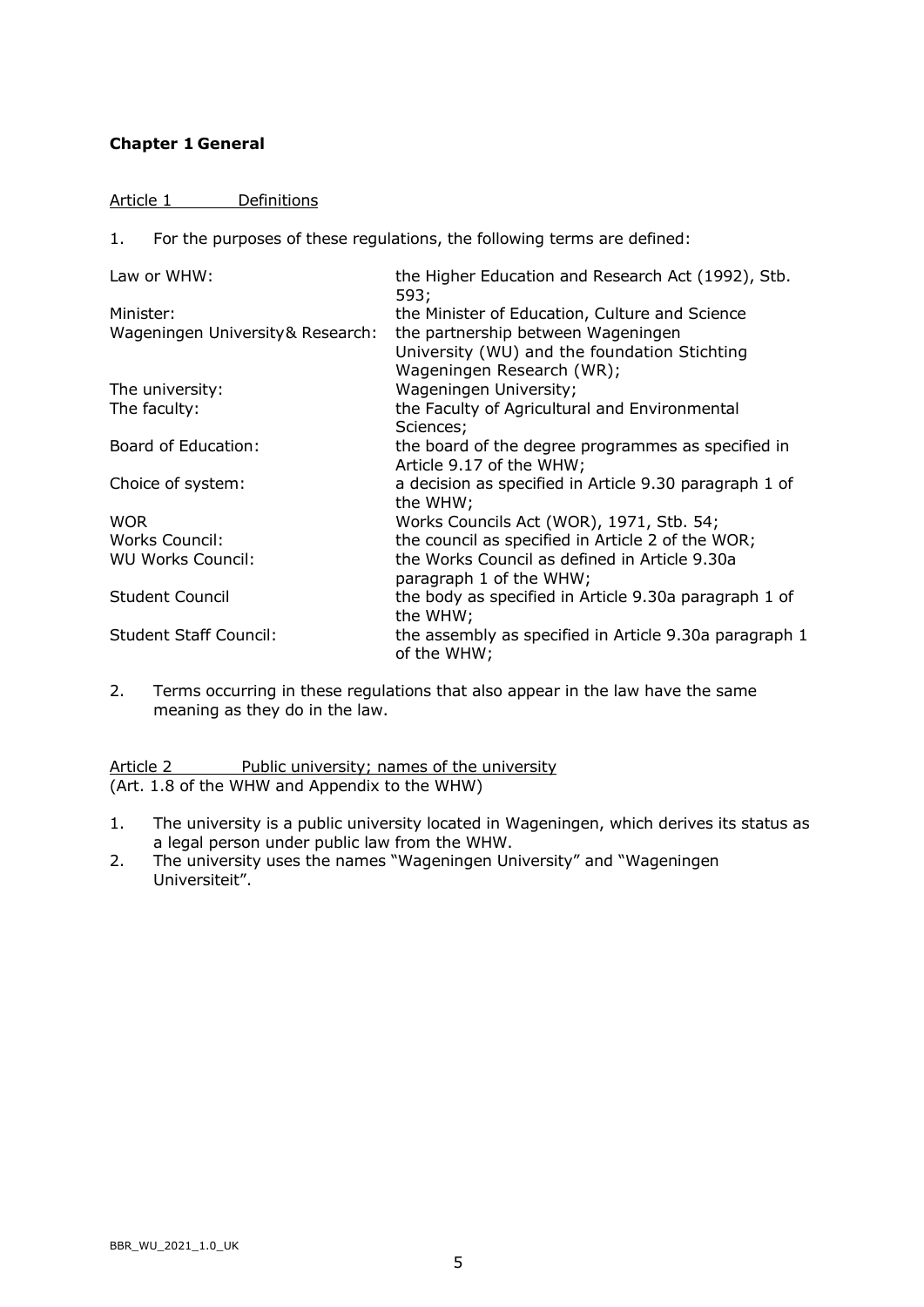# **Chapter 2 Management and structure of the university**

Article 3 Executive Board

(Art. 9.2, 9.6 of the WHW)

- 1. The Executive Board is responsible for the administration of the university in its entirety as well as its management, without prejudice to the authority of the Supervisory Board.
- 2. The Executive Board performs the tasks and exercises the authority that has been granted to the Institutional Board by or pursuant to the law. The Executive Board supervises compliance with all of the legislation and regulations that are relevant to the university and the handling of the Code for Good Governance in Dutch Universities as applied at Wageningen University & Research, a sector code as specified in Article 2.9 of the WHW.
- 3. The Executive Board can decide to divide work activities into portfolios and to distribute portfolios to the members of the Executive Board, in no way affecting the responsibility of the Executive Board in its entirety for the way in which it fulfils its task. Stakeholders will be informed of a decision as specified in the previous sentence, at the minimum this includes the Supervisory Board, the Academic Board, the Central Works Council, and the Student Council.
- 4. The President of the Executive Board represents the university in and out of court. Power of attorney to represent the university in legal and non-legal matters will be provided in writing by the President of the Executive Board.
- 5. The Executive Board will report directly to the Supervisory Board as well as provide any information requested by the Supervisory Board regarding decisions and actions.
- 6. The Executive Board provides the Minister with the necessary information about the university.
- 7. As soon as possible after every meeting, the Executive Board will present a summary of the decisions made in that meeting to the Central Works Council and the Student Council.

Article 4 Composition of the Executive Board

(Art. 9.3 of the WHW)

- 1. The Executive Board consists of three members, including the Rector Magnificus of the university.
- 2. The members of the Executive Board are appointed, suspended and dismissed by the Supervisory Board.
- 3. The President and Vice President of the Executive Board are selected from among its members and are appointed by the Supervisory Board. The Vice President replaces the President in the absence of the President.
- 4. Members of the Executive Board are appointed for a period of up to four years. A member of the Executive Board can be consecutively reappointed for up to four years upon careful assessment of that member's performance. In making an appointment, as much consideration as possible must be given to allocating the seats evenly amongst men and women.
- 5. Members of the Executive Board are appointed on the basis of a public nomination profile that has been made public beforehand. Before the nomination profile is established by the Supervisory Board, it will request a recommendation on the matter from the Student Council as well as the WU Works Council.
- 6. For the appointment of a member of the Executive Board, a selection committee will be created by the Supervisory Board, consisting of at least one member of the WU Works Council and a member of the Student Council.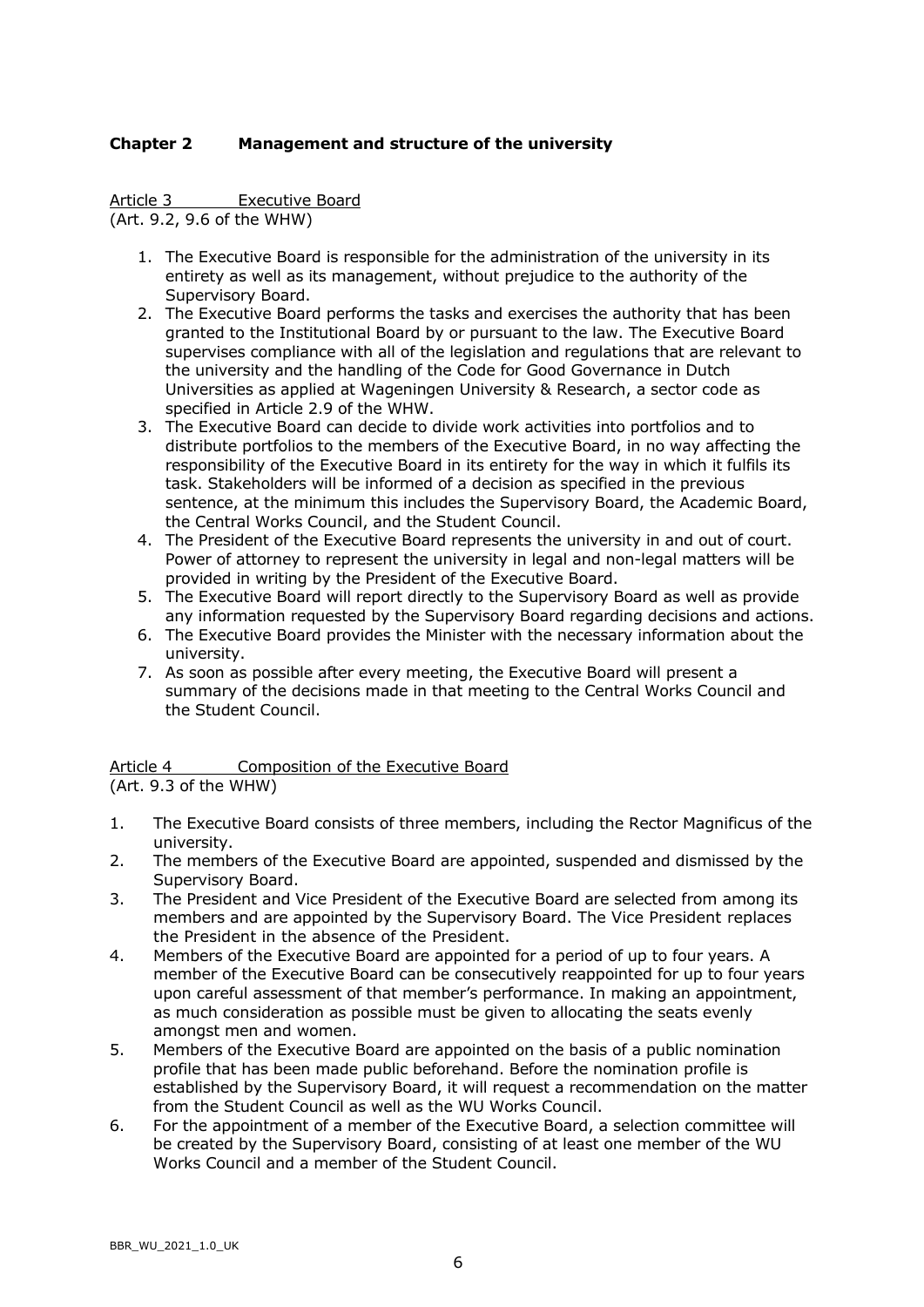- 7. Prior to deciding on the (re)appointment or dismissal of a member of the Executive Board, the Supervisory Board will hold a confidential hearing with the WU Works Council and the Student Council regarding the intended decision for (re)appointment or dismissal. The hearing will be held on a date that will enable it to substantially influence the decision-making.
- 8. Decisions regarding interim dismissal of a member of the Executive Board due to a breach of trust are not made by the Supervisory Board until after the other members of the Executive Board have been heard by the Supervisory Board.
- 9. The Rector Magnificus is appointed from among the professors at the university, at the recommendation of the Academic Board. Prior to this nomination, the Supervisory Board will consult with the Academic Board regarding the nomination profile created by the Supervisory Board for the position of Rector Magnificus. The Supervisory Board can only deviate from the nomination if it provides grounds for doing so.
- 10. A member of the Executive Board is not permitted to also be:
	- a member of the Supervisory Board of the university;
	- a member of the Supervisory Board or of the Executive Board of a different university;
	- a member of the Board of Education;
	- a director of a graduate school that has been set up within the faculty.

## Article 5 Administrative cycle

(Art. 2.2, 2.8, 2.9 of the WHW)

- 1. The Executive Board will establish a strategic (institutional) plan at least once every six years, as specified in Article 2.2 of the WHW.
- 2. Based on this strategic (institutional) plan, the Executive Board will establish an annual budget for the subsequent calendar year, as specified in Article 2.8 of the WHW.
- 3. The Executive Board will also create a yearly report as specified in Article 2.9 of the WHW and in the process, will also provide general insight into the implemented policy, the efficiency of its work methods, and the treasury activities.

Article 6 **Supervisory Board** (Art. 9.8, 9.9 of the WHW)

- 1. With a view to the university accomplishing its duties as set forth in Article 1.3 paragraph 1 of the WHW, the Supervisory Board supervises and advises the Executive Board with regard to the latter's performance of its work and the exercise of its authorities.
- 2. The Supervisory Board is always responsible for:
	- a. appointing, suspending, dismissing and establishing the remuneration of the members of the Executive Board;
	- b. approving the Management and Administration Regulations;
	- c. approving the budget, the institutional plan, and the annual report (consisting of the annual financial accounts, the management report, and other information);
	- d. providing approval for:
		- 1. investments that exceed an amount of EUR 5,000,000 (five million euros),
		- 2. divestments for which the book value or estimate sales value exceeds an amount of EUR 5,000,000 (five million euros);
		- 3. investments other than those into education, research, and knowledge valorisation; and
		- 4. investments that are not in line with the strategic plan.
	- e. approving a joint arrangement in the meaning of Article 8.1 of the WHW;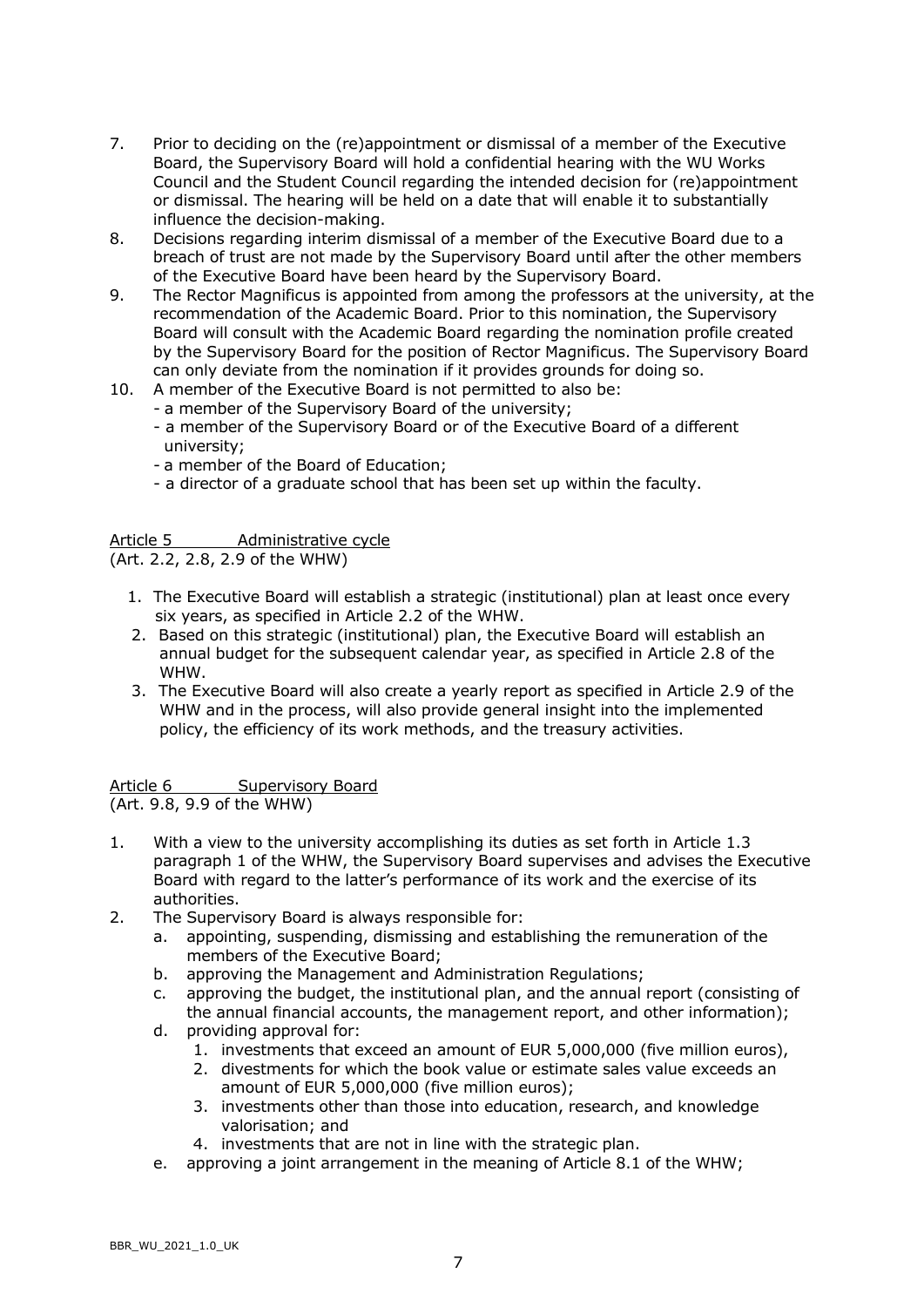- f. monitoring the Executive Board's compliance with legal requirements and the handling of the Code for Good Governance in Dutch Universities as applied at Wageningen University & Research;
- g. supervising the legal acquisition of funds and the effective, legal allocation and use of national funds received pursuant to Articles 2.5 and 2.6 of the WHW;
- h. appointing an auditor as referred to in Article 2:393 paragraph 1 of the Dutch Civil Code (*Burgerlijk Wetboek)* who issues and auditor's report to the Executive Board;
- i. supervising the structure of a quality assurance system in accordance with Article 1.18 of the WHW;
- j. approving the document regarding the equal representation of women in senior management positions as meant in Article 4.2 paragraph 3 of the WHW;
- k. mediating in the event of a participation dispute as meant in Article 9.40 paragraph 2 of the WHW; and
- l. creating an annual account of the performance of its tasks and the exercise of its authority, as specified under a to j, in the annual report of the university.
- 3. The Supervisory Board will consult with a delegation from the Central Works Council and the Student Council at least two times per year.
- 4. The Supervisory Board must provide accounts of its affairs to the Minister and provide the Minister with any information requested regarding its actions.

Article 7 Composition of the Supervisory Board (Art. 9.7, 9.33a paragraph 3 sub b, and 9.35 of the WHW)

- 1. The Supervisory Board of the university consists of no less than three and no more than  $\sin^1$  members.
- 2. The chair and the other members of the Supervisory Board will be appointed, suspended and dismissed by the Minister.
	- a. Appointments last for a period of no more than four years and the members can be reappointed once;
	- b. In making an appointment, as much consideration as possible must be given to allocating the seats evenly amongst men and women;
	- c. When searching for suitable candidates, the Minister is requested to consider the nomination profile (see paragraph 3 below) as much as possible;
	- d. The Supervisory Board can suggest possible candidates to the Minister;
	- e. The Supervisory Board will ensure that a list is prepared of departing members and will inform the Minister of that list;
	- f. A member of the Supervisory Board can be dismissed early for good cause.
- 3. Well before an appointment or reappointment by the Minister, the Supervisory Board will consult the Executive Board in drafting a profile to be used as a reference for filling the vacancy in the Supervisory Board. The Supervisory Board requests a prior recommendation regarding the draft of the nomination profile from the Student Council and the WU Works Council, within such a time frame that the recommendation can have substantial impact on the decision-making process. The Supervisory Board gives these councils the opportunity to engage in the discussion before the recommendation is made and informs them as quickly as possible about the way in which the recommendation will be implemented. If the Supervisory Board does not want to adhere to the recommendation, whether in whole or in part, it will provide the Student Council and the WU Works Council with the opportunity to engage in further discussion with the Supervisory Board prior the nomination profile being definitively adopted. The Supervisory Board will make the established nomination profile available to the public.

 $1$  By way of derogation from Article 9.7 section 1 of the WHW, the Supervisory Board of the university consists of six members. This has been coordinated with the Minister from an administrative standpoint.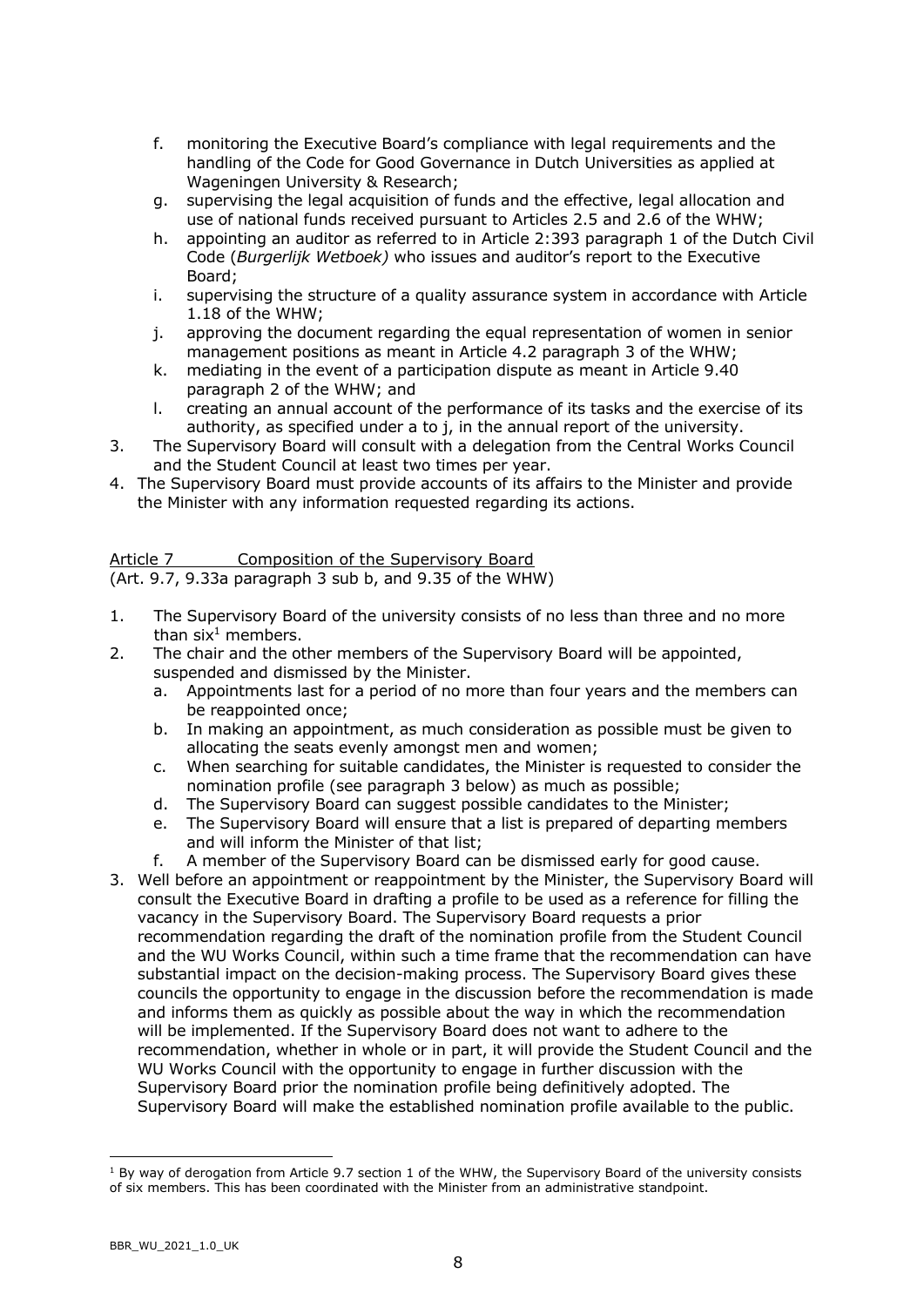4. One of the members of the Supervisory Board is appointed based on a joint nomination from the WU Works Council and the Student Council, with the existing personal union between the Supervisory Boards of Wageningen University and Stichting Wageningen Research being fully considered.

The nomination must contain at least two names. If the Minister does not choose one of the nominated candidates, a new nomination will be made, and the Minister will have to provide grounds for rejecting that nomination.

The Minister will in any case choose a member that has the confidence of the WU Works Council and the Student Council.

- 5. The composition, duties and authorities of the Supervisory Board are such that the Board can exercise its supervision properly and independently. The members of the Supervisory Board cannot have any direct interests in the university and cannot be employed by a ministry or be a member of the Upper or Lower House of the States General. They will sit in their capacity as private individuals and will fulfil their role without having to consult others.
- 6. The Executive Board will provide functionally independent administrative support to the Supervisory Board. The appointment and dismissal of the Supervisory Board's secretary is subject to the Supervisory Board's approval.
- 7. The members of the Executive Board will attend Supervisory Board meetings unless the Supervisory Board decides otherwise. The Executive Board will have an advisory role at such meetings.
- 8. The Supervisory Board meetings will not be public unless the Supervisory Board decides otherwise.

Article 8 Academic Board (Art. 7.18, 7.19 and 9.10 of the WHW)

- 1. The Academic Board comprises at least seven members and the Rector Magnificus as Chair.
- 2. The members of the Academic Board will be appointed, suspended and dismissed by the Executive Board. The members are appointed from among the professors at the university for a period of three years and can be reappointed once.
- 3. The Academic Board is authorised to grant the title of Doctor upon the successful achievement of a doctorate, in accordance with Articles 7.18 and 7.19 of the WHW and the Doctoral Degree Regulations Wageningen University.
- 4. At the recommendation of the Executive Board, the Academic Board is authorised to grant natural persons the title of Doctor honoris causa in recognition of their exceptional merits.
- 5. The Academic Board provides requested and unsolicited recommendations to the Executive Board regarding education and the performance of scientific research.
- 6. The Academic Board establishes doctoral degree regulations, which include handling the course of affairs with regard to granting a doctorate. The doctoral degree regulations must be approved by the Executive Board.
- 7. The Dean of Education, as referred to in Article 13 of these regulations, and the Dean of Research, as referred to in Article 14 of these regulations, will participate in the Academic Board meetings as advisors to the Academic Board.
- 8. The meetings of the Academic Board are not public unless the Board decides otherwise.
- 9. In the absence of the Rector Magnificus, the meeting of the Academic Board will be chaired by one of its members.
- 10. The Academic Board creates an annual report of its activities and sends this report to the Executive Board.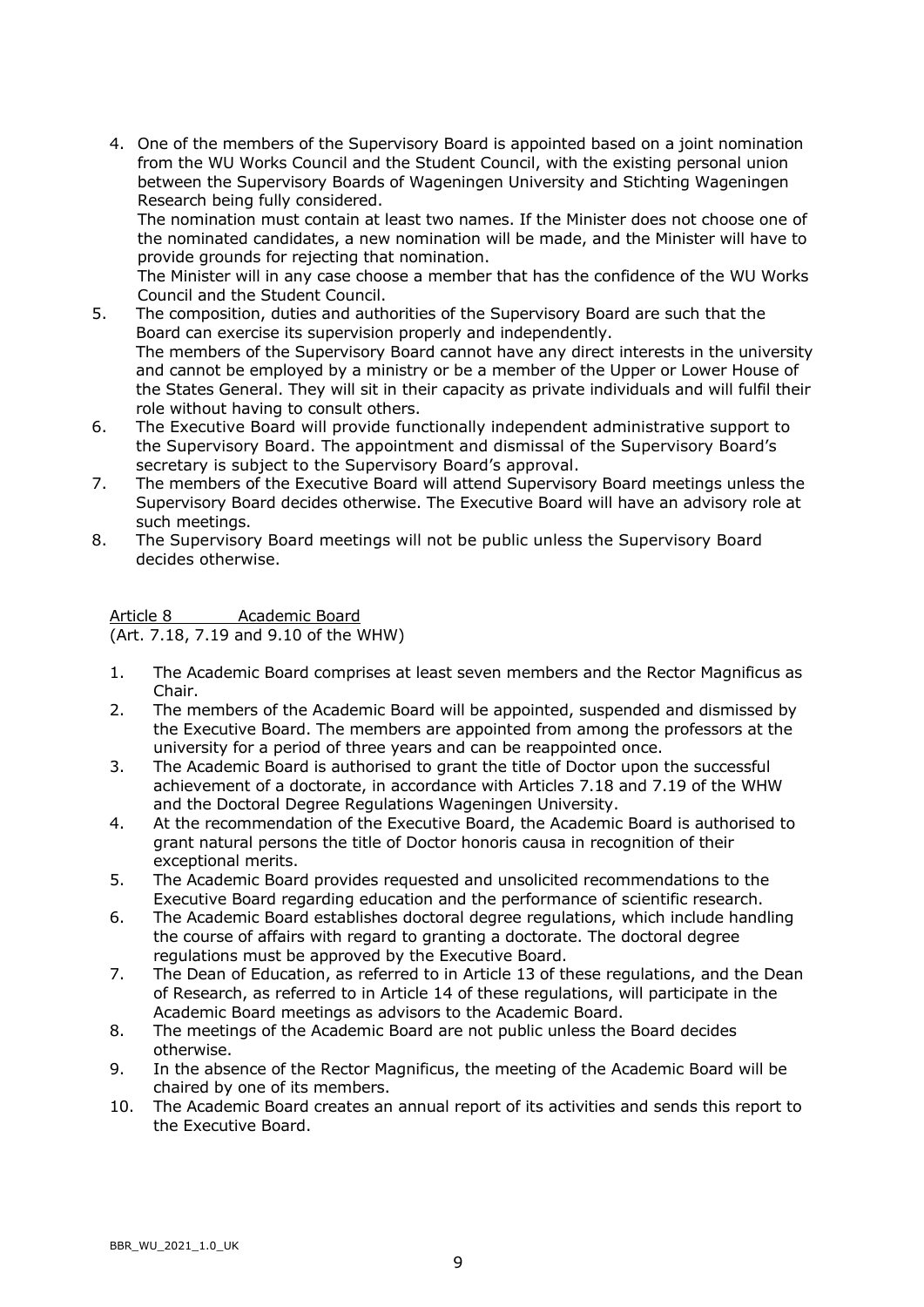Article 9 Faculty (Art. 9.11 of the WHW)

Wageningen University comprises the Faculty of Agricultural and Environmental Sciences.

### Article 10 Central support divisions

- 1. The following university services have been set up within the university:
	- the Corporate Staff, which consists of the following departments:
		- a. Corporate Communications & Marketing (CC&M)
		- b. Corporate Finance & Control (CFC)
		- c. Corporate Governance & Legal Services (CG&LS)
		- d. Corporate Human Resources (CHR)
		- e. Corporate Strategy & Accounts (CSA)
		- f. Corporate Value Creation (CVC)
		- g. Education & Student Affairs (ESA)
	- Facilities & Services, which consists of the following departments:
		- a. Wageningen University & Research Library
		- b. Information Technology (FB-IT)
		- c. Purchasing (FB-Purchasing)
		- d. Integrated Facility Management (FB-IFM)
		- e. Location Facilities (FB-LF)
		- f. Operational Services (FB-OS)
		- g. Real Estate & Housing (FB-V&H)
- 2. The Corporate Staff and Facilities & Services were created to provide services to the entire university and to provide support to:
	- a. the Executive Board;
	- b. the other administrative bodies at the university;
	- c. the participational bodies at the university;
	- d. the departments as specified in Article 15 of these regulations.
- 3. Facilities & Services as well as the various departments within Corporate Staff are headed by a director. The directors of Facilities & Services and of the departments in the Corporate Staff are appointed, suspended and dismissed by the Executive Board.
- 4. The Corporate Staff and Facilities & Services are centralised management units.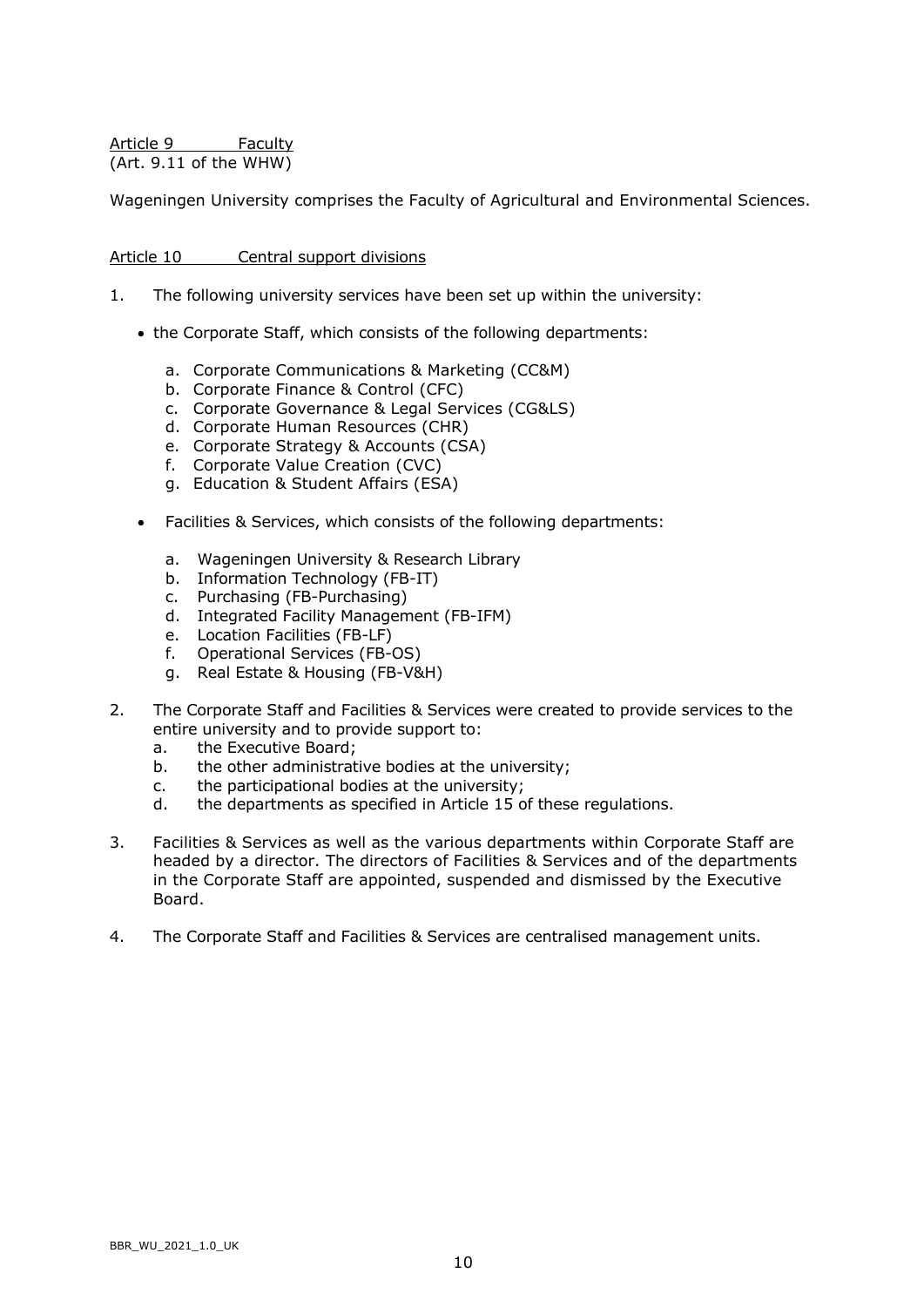# Chapter 3 **The faculty and the organisation of education and research**

Section 1 Management and structure of the faculty

Article 11 Faculty Board (Art. 9.12 paragraph 3 of the WHW)

- 1. The Executive Board is the head of the faculty.
- 2. The Rector Magnificus is also the Dean of the faculty.
- 3. Pursuant to the law, the tasks and competencies of the Dean are performed and exercised by the Executive Board.

Article 12 Tasks of the Faculty Board (Art. 9.14, 9.15 of the WHW)

- 1. Based on the provision in Article 11 paragraph 3, the Executive Board is responsible for the general direction of the faculty as well as the management and organisation of the faculty for providing education and conducting scientific research.
- 2. The tasks of the Dean, to be performed by the Executive Board in accordance with Article 11 paragraph 3, include the following:
	- a. establishing the Education and Examination Regulations and regularly assessing them;
	- b. establishing the general guidelines for conducting scientific research;
	- c. establishing the annual research programme of the faculty;
	- d. monitoring the implementation of the Education and Examination Regulations;
	- e. monitoring the implementation of the annual research programme;
	- f. setting up the Examining Boards;
	- g. establishing the committee which assesses the suitability to pursue education of persons who do not meet the prior education requirements as specified in [Article 7.29 paragraph](http://wetten.overheid.nl/BWBR0005682/2017-09-01#Hoofdstuk7_Titeldeel2_Paragraaf1_Artikel7.29) 1 of the WHW;
	- h. the appointment of the members of the committees stated in f and g; and
	- i. establishing further rules regarding the way in which exemptions for programme requirements can be obtained, as specified in [Articles 7.25](http://wetten.overheid.nl/BWBR0005682/2017-09-01#Hoofdstuk7_Titeldeel2_Paragraaf1_Artikel7.25)  [paragraph 4,](http://wetten.overheid.nl/BWBR0005682/2017-09-01#Hoofdstuk7_Titeldeel2_Paragraaf1_Artikel7.25) [7.28 paragraphs 2 to 4,](http://wetten.overheid.nl/BWBR0005682/2017-09-01#Hoofdstuk7_Titeldeel2_Paragraaf1_Artikel7.28) and [7.29, paragraph](http://wetten.overheid.nl/BWBR0005682/2017-09-01) 1 of the WHW.
- 3. Without prejudice to the responsibility of the Executive Board for its decisions and actions on the basis of this article, the Executive Board will be supported by a Dean of Education and a Dean of Research in the performance of specific tasks.

### Article 13 Dean of Education

- 1. There is a Dean of Education who, in this capacity is also the director of the staff department of Education & Student Affairs (ESA) as specified in Article 10 of these regulations.
- 2. The Dean of Education is appointed, suspended, and dismissed by the Executive Board. Prior to appointing the Dean of Education, the Executive Board will hold a hearing with the Board of Education. The Dean of Education is unable to be a part of the Management Board of a department, a programme committee, or a central participation body.
- 3. The Dean of Education is ultimately responsible for preparing educational policies and, after these have been adopted by the Executive Board, for implementing these educational policies.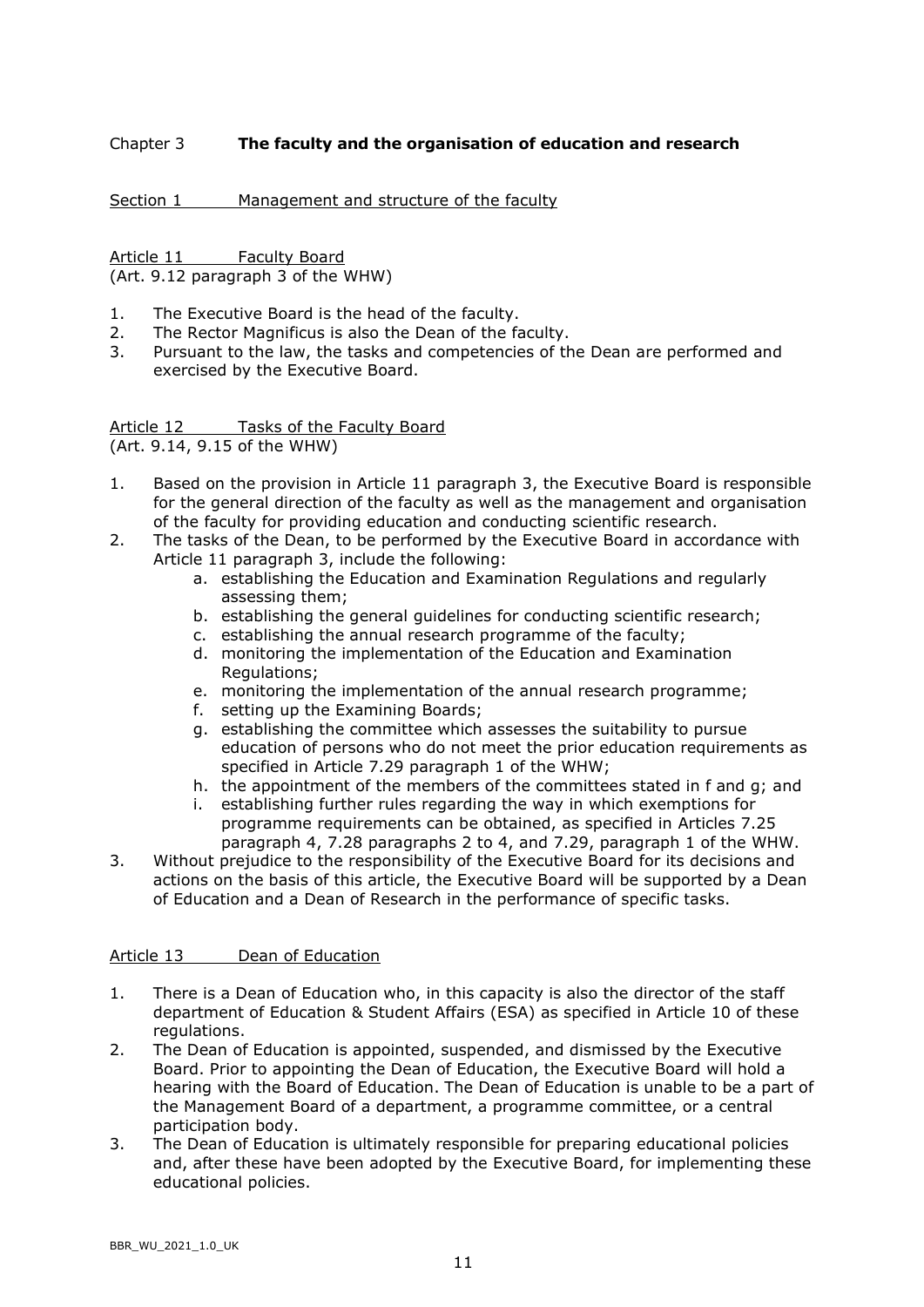- 4. The Dean of Education acts as the technical chair of the Board of Education, without voting rights. In this capacity, the Dean of Education initiates the preparation of educational policies.
- 5. The Dean of Education is also responsible for:
	- a. stimulating the coordination of the educational supply and demand in consultation with the management councils;
	- b. making proposals to the relevant Management Boards regarding the staff which provide education;
	- c. making proposals to the relevant Management Boards on the spending of funds for the material facilitation of the education provided.
- 6. The Dean of Education, as Director of the ESA, is charged with the hierarchical management of the programme directors.
- 7. The Dean of Education can, in close collaboration with the Rector Magnificus, decide to partially or fully charge the Manager of Education & Student affairs with certain (management) tasks, which fall under his/her own responsibility.
- 8. The Dean of Education has a duty to report to the Executive Board. He/she provides the Rector Magnificus with any information requested.

## Article 14 Dean of Research

- 1. There is a Dean of Research, who has executive, advisory, and facilitative tasks related to conducting research in the faculty and who, in this type of position, has a sort of pivotal function in relation to the Executive Board, the Academic Board, and the graduate schools  $-$  united under the Wageningen Graduation Schools (WGS)  $$ and more generally, in relation to the faculty as a whole.
- 2. The Dean of Research is ultimately responsible for preparing the policy for PhD candidates and, after adoption by the Executive Board or the Academic Board, for the implementation of said policy.
- 3. The Dean of Research is also responsible for: a. advising the Executive Board, particularly with regard to research strategy, and representing the Rector Magnificus in diverse organisational bodies in the fields of research and education;

b. stimulating the coordination of research programmes and the use of the graduate school resources, acting as chair during the periodic meeting of the Wageningen Graduate Schools, and representing the Wageningen Graduate Schools in their consultation with the Rector Magnificus or the Executive Board; and c. stimulating and preserving the quality of the way in which scientific research is conducted within the faculty and in a broader sense, within the Wageningen University & Research partnership, including matters related to scientific integrity.

- 4. The Dean of Research is appointed, suspended and dismissed by the Executive Board. Before appointing the Dean of Research, the Executive Board will hear the Academic Board and Wageningen Graduate Schools. The Dean of Research is unable to be a part of the management council of a department, a graduate school, or a central participational body.
- 5. The Dean of Research has a duty to report to the Executive Board and provides the Rector Magnificus with any information requested.

### Article 15 Departments and chair groups

- 1. The faculty consists of the following departments:
	- a. the Department of Agrotechnology and Food Sciences
	- b. the Department of Animal Sciences
	- c. the Department of Social Sciences
	- d. the Department of Environmental Sciences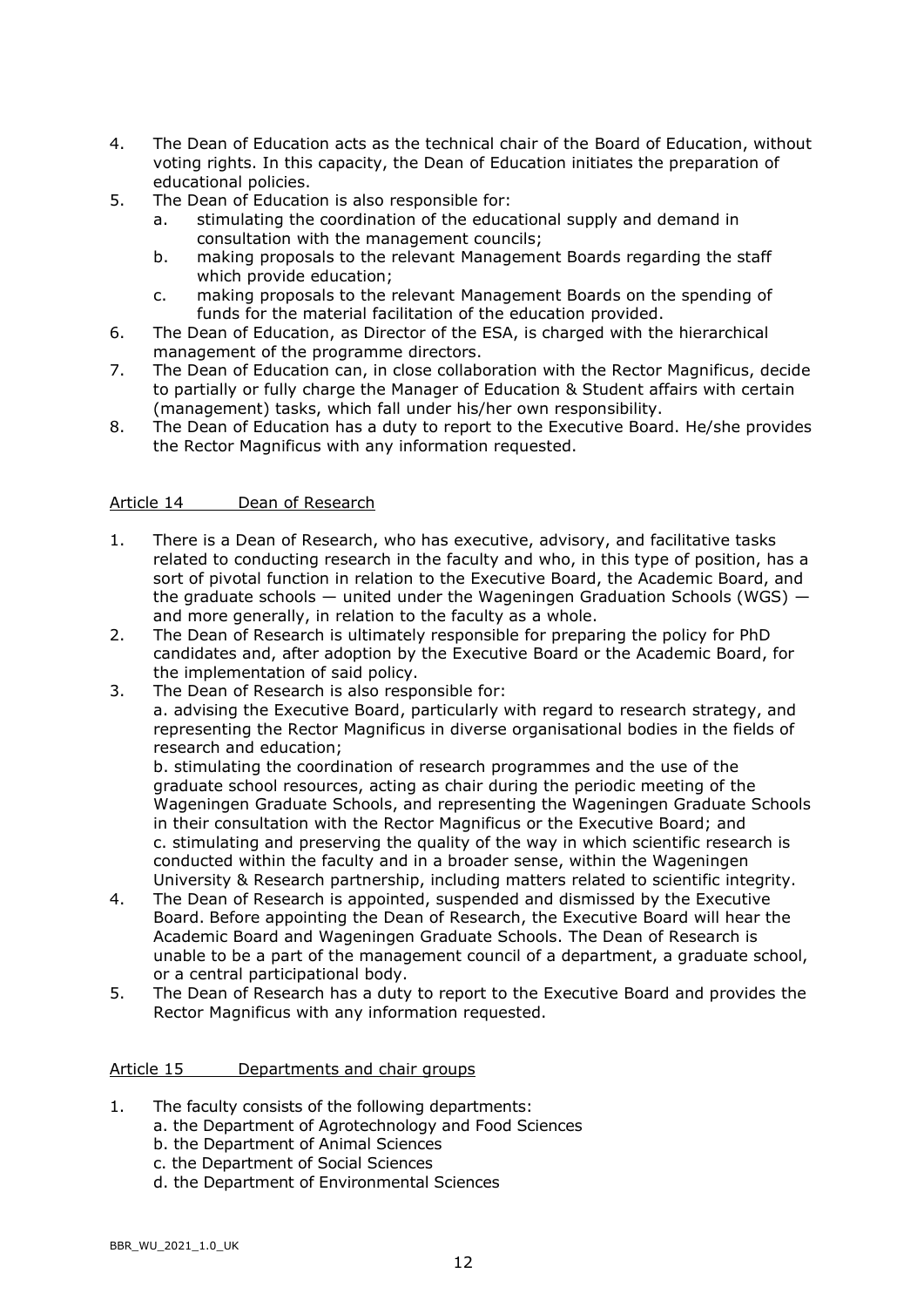- b. the Department of Plant Sciences
- 2. The departments consist of the following chair groups: (see appendix).
- 3. The staff of a department are those who have an employment contract with the university in any way and are charged with performing tasks for the relevant department.
- 4. A chair group is formed by the chair holder and the staff members with whom the chair holder has a relationship of accord as based on the provision in Article 17 paragraph 3.

### Article 16 Management Board of a Department

- 1. Each department is headed by a two-person Management Board.
- 2. The Management Board consists of the Managing Director and the Director of Operations. The Managing Director is the Chair of the Management Board. The Operations Director must provide the Managing Director with an account of all relevant matters.
- 3. The members of the Management Board are appointed, suspended and dismissed by the Supervisory Board.

## Article 17 Tasks and competencies of the Management Board

- 1. The Management Board is entirely responsible, within the framework established by the Executive Board, for managing and administrating the department. Once every four years, it draws up a plan for the department on the basis of the institutional plan of the university, while the budget and annual accounts are drawn up on a yearly basis.
- 2. The Management Board coordinates the educational and research offerings of the university department based on the education and research programmes that have been established by the Board of Education as specified in Article 22 of these regulations and by the graduate schools as specified in Article 34 of these regulations.
- 3. The Management Board will allocate the duties amongst the chair groups of the department and will ensure that they are paired with the resources intended for those purposes. In consultation with the relevant chair holder and the staff involved, the Management Board determines the chair holders with whom each of the other members of the staff in the department will perform their work activities.
- 4. Either upon request or unsolicited, the Management Board provides recommendations to the Executive Board, the boards of the graduate schools, and the Board of Education regarding all matters related to education and research in the department. In particular, the Management Board advises the Executive Board regarding:
	- a. the composition and duties of the Appointment Advisory Committee for the chair holders within the department;
	- b. the appointment of chair holders within the department.
- 5. In accordance with Article 42, the Managing Director is provided with power of attorney and the right to act on behalf of (the President of) the Executive Board in order to perform legal actions for the sake of the department and exercise management authorities.
- 6. The Managing Director provides the Operations Director with secondary power of attorney to perform legal actions, entirely in accordance with the provision in Article 45.
- 7. The Managing Director has a duty to report to the Executive Board.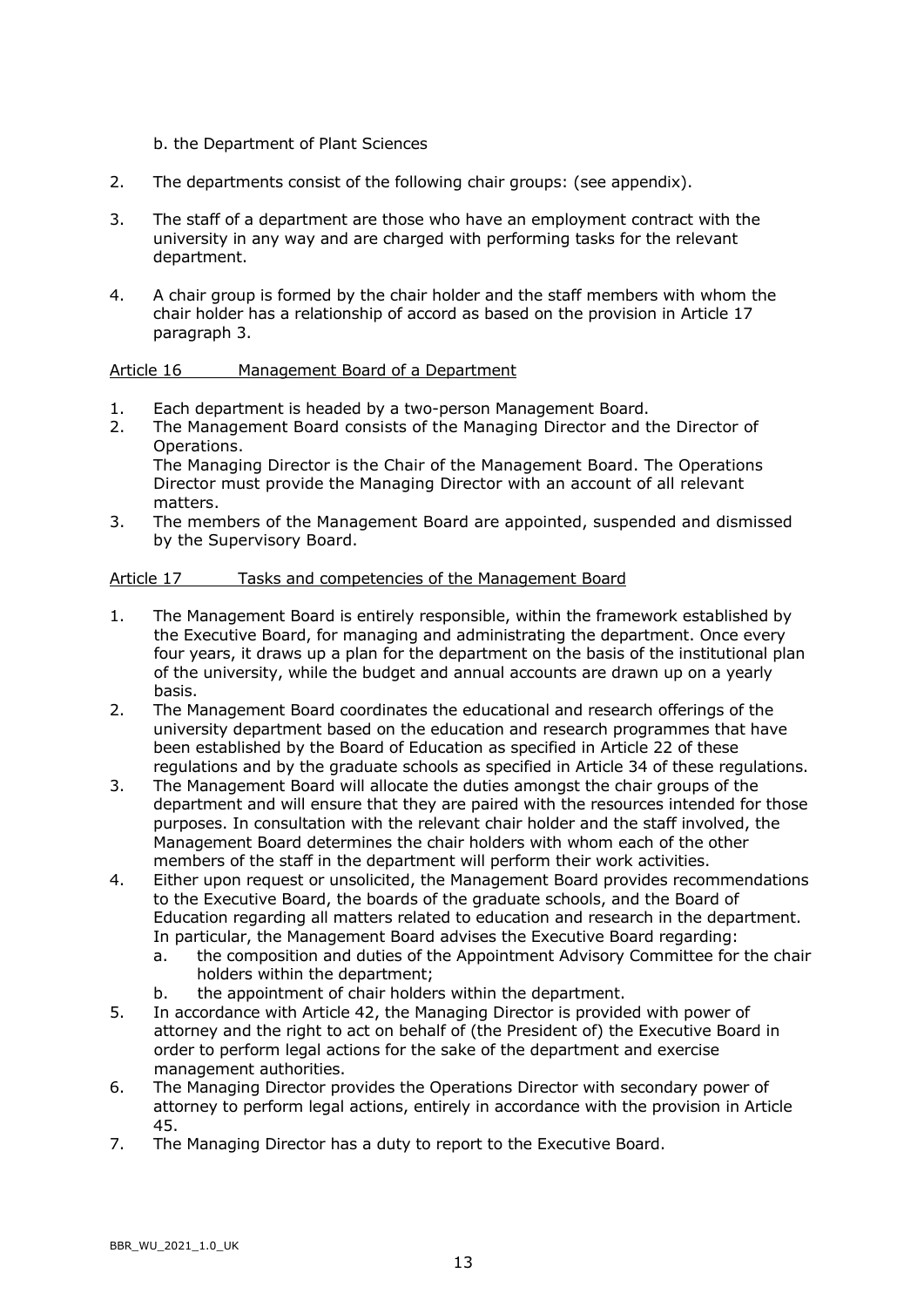- 8. Within four weeks of the end of every quarter and within four weeks of the end of the year, the Management Board will present the annotated quarterly or annual figures, respectively, to the Executive Board.
- 9. The Management Board will immediately provide the Executive Board with any of the information it requests.

### Article 18 Chair policy

- 1. The university has a chair plan, which is a part of the strategic (institutional) plan.
- 2. The chair plan contains a summary of the (normal) chairs that have been created in the faculty for the scientific domains which collectively form the domain of the university in the current strategic plan period and of the teaching and research remits that have been formulated for these chairs.
- 3. The Executive Board establishes guidelines and procedures for the creation of chairs and the (re)appointment of professors.

### Article 19 Professors

(Art. 9.19 of the WHW)

- 1. The university has chair holders and other types of professors.
- 2. Professors are appointed, suspended and dismissed by the Executive Board.
- 3. A chair holder is a professor who holds a chair from the chair plan.
- 4. The chair holders are designated with the responsibility for the development of the scientific domain assigned to them as described in the chair plan. They are also responsible for the provision of the educational content in that domain, taking into account the authorities of the Board of Education.
- 5. In preparation for the appointment of a chair holder, the Executive Board creates an appointment advisory committee, which consists of at least a student and a PhD candidate.
- 6. The chair holder is the head of a chair group and, in consultation with those directly involved, allocates tasks to the staff members of the chair group, based on the tasks that have been assigned to the chair group by the Management Board, pursuant to Article 17 paragraph 3 of these regulations.
- 7. The chair holder reports to the Management Board, without prejudice to the provision in Article 46 under b of these regulations.
- 8. Honourably discharged professors retain the right to act as doctoral thesis supervisors for five years after their dismissal.
- 9. Professors have the right to bear the title of professor. This also applies to former professors who receive an honourable discharge as chair holder due to voluntary early retirement for health reasons or due to reaching the functional age limit in effect for public service posts.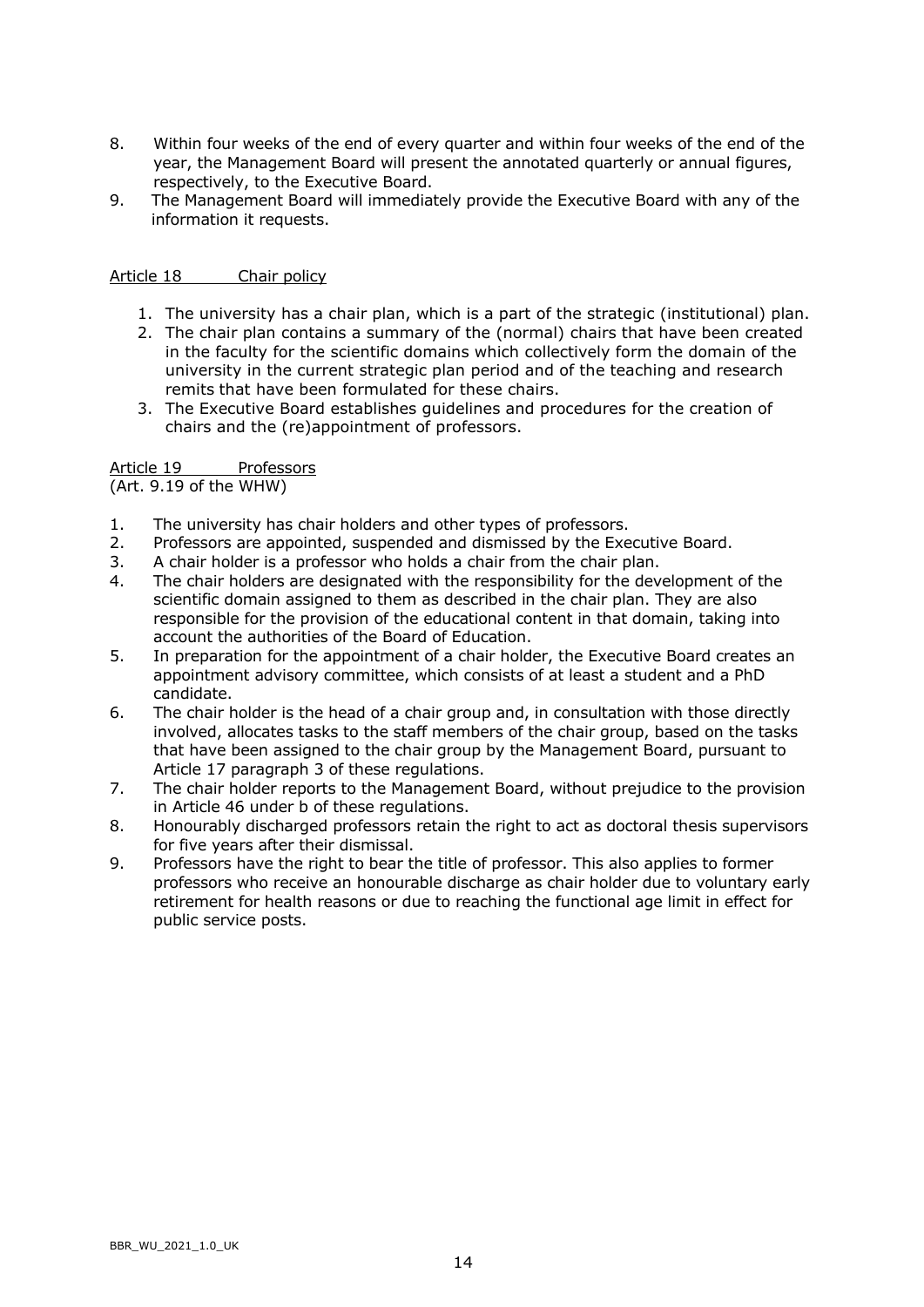Article 20 Endowed Chairs

(Art. 9.53, et seq., of the WHW)

- 1. The Executive Board can authorise a legal entity with full legal capacity to establish an endowed chair upon request.
- 2. The board of a legal entity with full legal capacity will submit the request for authorisation to establish an endowed chair at the university and will provide grounds evidencing the desirability of the requested chair.
- 3. In the event of a request as specified in paragraph 2, the statutes of the legal entity and the act or regulations regarding the founding of the chair are provided as well as a statement regarding the way in which the education and research will be set up.
- 4. In addition to those which are mandatory to satisfy legal requirements, the statutes, acts, or regulations, as specified in paragraph 3, must contain:
	- a. the requirement that the chair be supervised by a board consisting of at least three members, at least one of whom is part of the scientific staff of the faculty;
	- b. the requirement that the board specified in paragraph 2 ensures that a report of the education provided and research conducted during the previous academic year be given to the Executive Board each year.
- 5. The Executive Board will make a decision on the request specified in paragraph 2, after consulting with the Academic Board, the graduate schools involved, and the Board of Education. Unless the Executive Board decides otherwise, the authorisation is provided for a term of five years.
- 6. The Executive Board will provide a report as specified in paragraph 4 under b, to the Academic Board, the graduate schools involved, and the Board of Education.
- 7. The Executive Board can set further rules regarding the conferral and withdrawal of the declaration of competence as specified in Articles 9.53 and 9.58 of the WHW.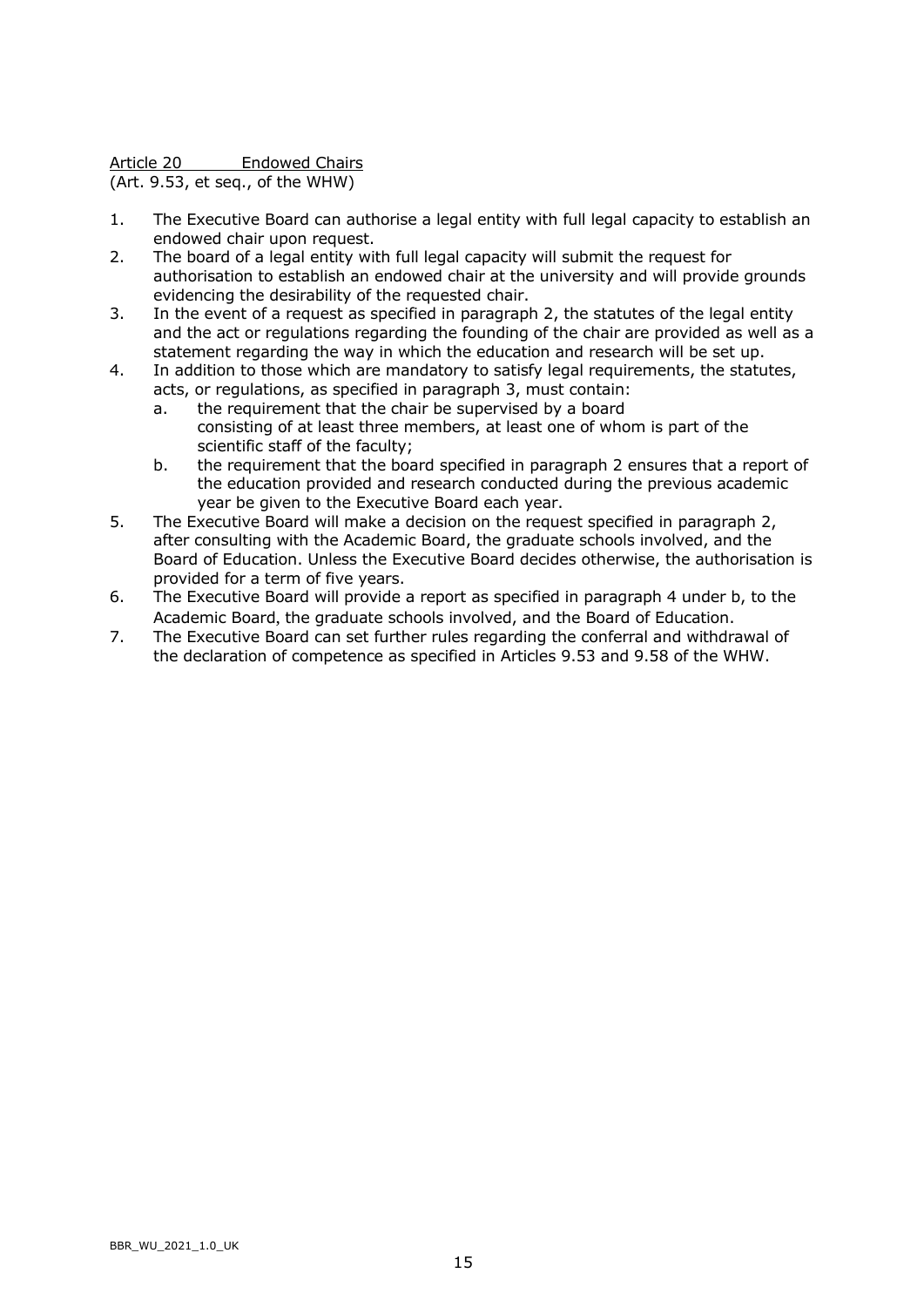Section 2 **Organisation of education** 

Article 21 Degree programmes (Art. 9.11, 7.3c of the WHW)

- 1. Within the faculty, the following initial programmes have been created: (see appendix)
- 2. Along with one or more Dutch or international institutions of higher education, the university provides the following joint degree programmes: (see appendix)

Article 22 Board of Education: board of the degree programmes (Art. 9.17 of the WHW)

- 1. The Executive Board has set up a single multi-member Board of Education for all the degree programmes stated in Article 21 paragraph 1.
- 2. The Board of Education consists of eight members, specifically four professors preferably chair holders — and four student members. Professors by special appointment, including endowed professors, cannot be appointed as members of the Board of Education
- 3. The Dean of Education serves as the technical chair of the Board of Education, without voting rights.
- 4. The Executive Board appoints the members of the Board of Education. The professors are appointed at the recommendation of the programme committees; the student members are appointed at the recommendation of the Board of Education.
- 5. The term for student members is one year and the term for the other members is two years. Members can be reappointed twice.
- 6. A member of the Board of Education is unable to be a member of the Management Board of a department, a programme committee, or a central participational body.
- 7. The Board of Education will establish rules and regulations governing its activities.

### Article 23 Tasks and competencies of the Board of Education

- 1. The Board of Education is responsible for the content, quality, and innovation of the degree programmes accredited by the Accreditation Organisation of the Netherlands and Flanders (NVAO) and has the following tasks and competencies within the frameworks set by the Executive Board:
	- a. annually establishing or modifying the educational content of the degree programmes in response to a proposal from the relevant programme committee;
	- b. creating quality standards for the degree programmes;
	- c. regularly assessing the educational content of degree programmes on the basis of the established quality standards;
	- d. adopting a plan for innovating the degree programmes once per year;
	- e. establishing the budget for the degree programmes; and
	- f. engaging in consultation with the programme committees regarding the occasions at which recommendations from the programme committees are requested, as specified in Article 27 paragraph 1 of these regulations.
- 2. The Board of Education advises the Executive Board regarding:
	- a. the establishment and discontinuance of degree programmes;
	- b. the educational frameworks;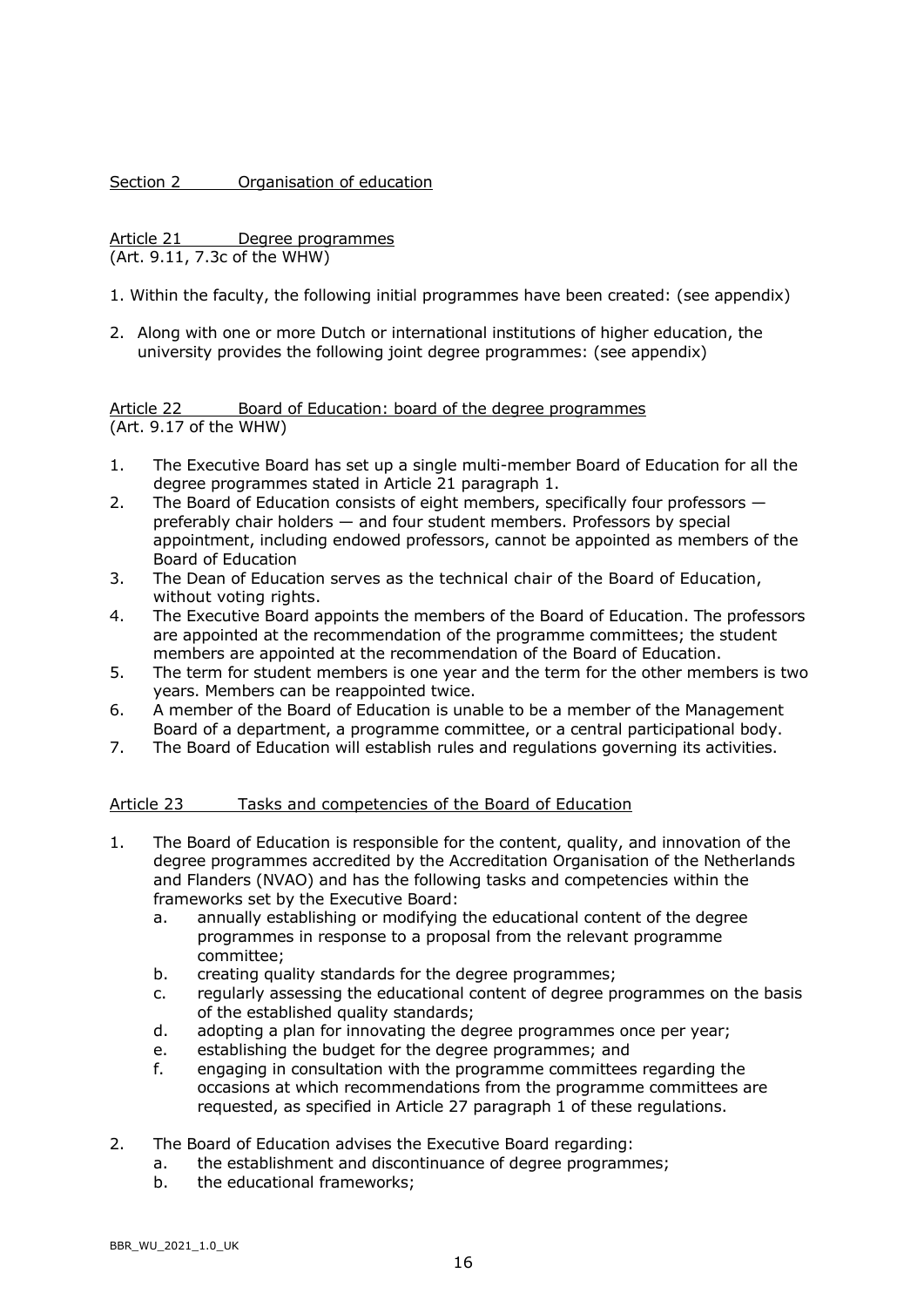- c. general education issues and strategies;
- d. establishing, modifying, or regularly assessing the Education and Examination Regulations;
- e. the establishment, extension and discontinuance of chairs.
- 3. The Board of Education informs the Executive Board regarding the decisions that the Board of Education has made based on paragraph 1.
- 4. The Board of Education has a duty to report to the Executive Board.
- 5. The Board of Education submits a written annual report to the Executive Board.

### Article 24 Organisation of joint degree programmes (Art. 7.3 c and d of the WHW)

The Executive Board enters into joint arrangements for every joint degree programme specified in Article 21 paragraph 2, which must at least include arrangements for the following topics:

- the board that is responsible for the degree programme;
- the programme committee that is created for the degree programme;
- the Examining Board that is created for the degree programme;
- admission to the degree programme; and
- the way in which the participating institutions provide education and facilities for the degree programme.

## Article 25 Programme directors

- 1. A programme director is appointed for every degree programme or group of programmes. The Programme Director ensures that the degree programme runs smoothly. This includes making agreements with the chair groups regarding the quality and content of the courses in the degree programme, contributing to the innovation of the programme, monitoring the quality of the components of the programme as well as the entire programme, and coordinating the work of the programme team.
- 2. The responsible Programme Director regularly engages in discussion with the programme committee about all instances regarding the education in the relevant degree programme(s). The Programme Director gives the programme committee the opportunity to engage in discussion with them prior to the committee making a recommendation, assessment, or proposal.

# Article 26 Programme committees

(Art. 9.18 of the WHW)

A programme committee will be established for every degree programme or group of degree programmes specified in Article 21 paragraph 1. The primary task of the programme committee is to provide advice on the stimulation and preservation of quality in the degree programme(s).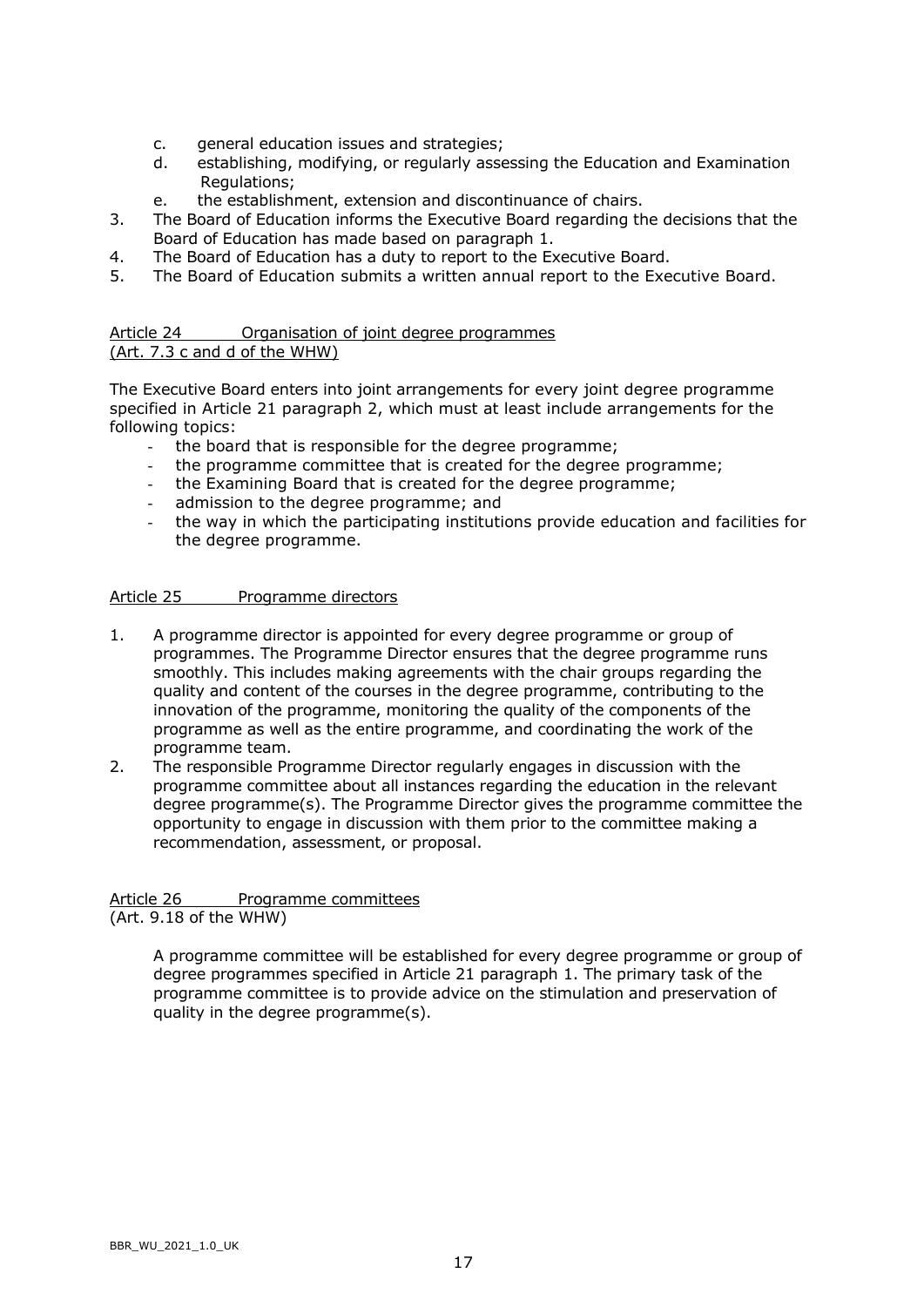### Article 27 Composition of the programme committee

- 1. A programme committee consists of six, eight, or ten members, half of which will be selected from among students registered for the relevant degree programme(s) and the other half of which will be selected from staff members involved in the education provided in the degree programme(s).
- 2. The members of the programme committee and its chair are appointed by the Board of Education at the recommendation of the programme committee, unless there is a year when, in consultation between the Board of Education or the Executive Board and the Student Staff Council, it is determined to be desirable that half the members of each committee be elected by and selected from the staff and the other half be elected by and selected from the students, with Article 9.31 paragraphs 3 to 8 applying mutatis mutandis.
- 3. The programme committee can designate a student member and a staff member who together provide the daily management of the committee.
- 4. The programme committee will establish rules and regulations governing its work activities.
- 5. The term for student members of the programme committee is one year and the term for the staff members is two years. Members can be reappointed twice.

### Article 28 Tasks and competencies of programme committees

- 1. The programme committee's primary task is to advise on the stimulation and preservation of quality in the degree programme(s). The programme committee also:
	- a. has voting rights with regard to the topics in the Education and Examination Regulations that are stated in Article 7.13, paragraph 2, under a1, b, c, d, e, g, and v of the WHW;
	- b. has the task of annually assessing the methods of implementing the Education and Examination Regulations;
	- c. has advisory powers regarding the Education and Examination Regulations as specified in Article 7.13, with the exception of the topics which the committee has voting rights for on the basis of clause a;
	- d. has the task to make a requested or unsolicited proposal, or recommendation to the Board of Education and the Executive Board for all matters regarding education in the relevant degree programme(s) - the committee submits the recommendations and proposals as specified in this paragraph, to the Student Council and the Student Staff Council for information purposes;
	- e. has the task of developing a vision for the degree programme(s) and making proposals regarding the competencies to be developed, the development of the degree programme(s) according to the wishes of the students and the professional field, and the consequences that this has for the structure of the programme(s) the vision and the related proposals from the programme committee are submitted to the Board of Education, which will decide whether or not to adopt them.
	- f. has the task of making proposals to the Board of Education regarding the structure of the degree programme(s) no less than once every three years and making proposals regarding the arrangement of the curriculum of the degree programme(s) no less than once per year.
	- g. has the task of assessing the quality of the education provided and of making a recommendation about it to the Board of Education.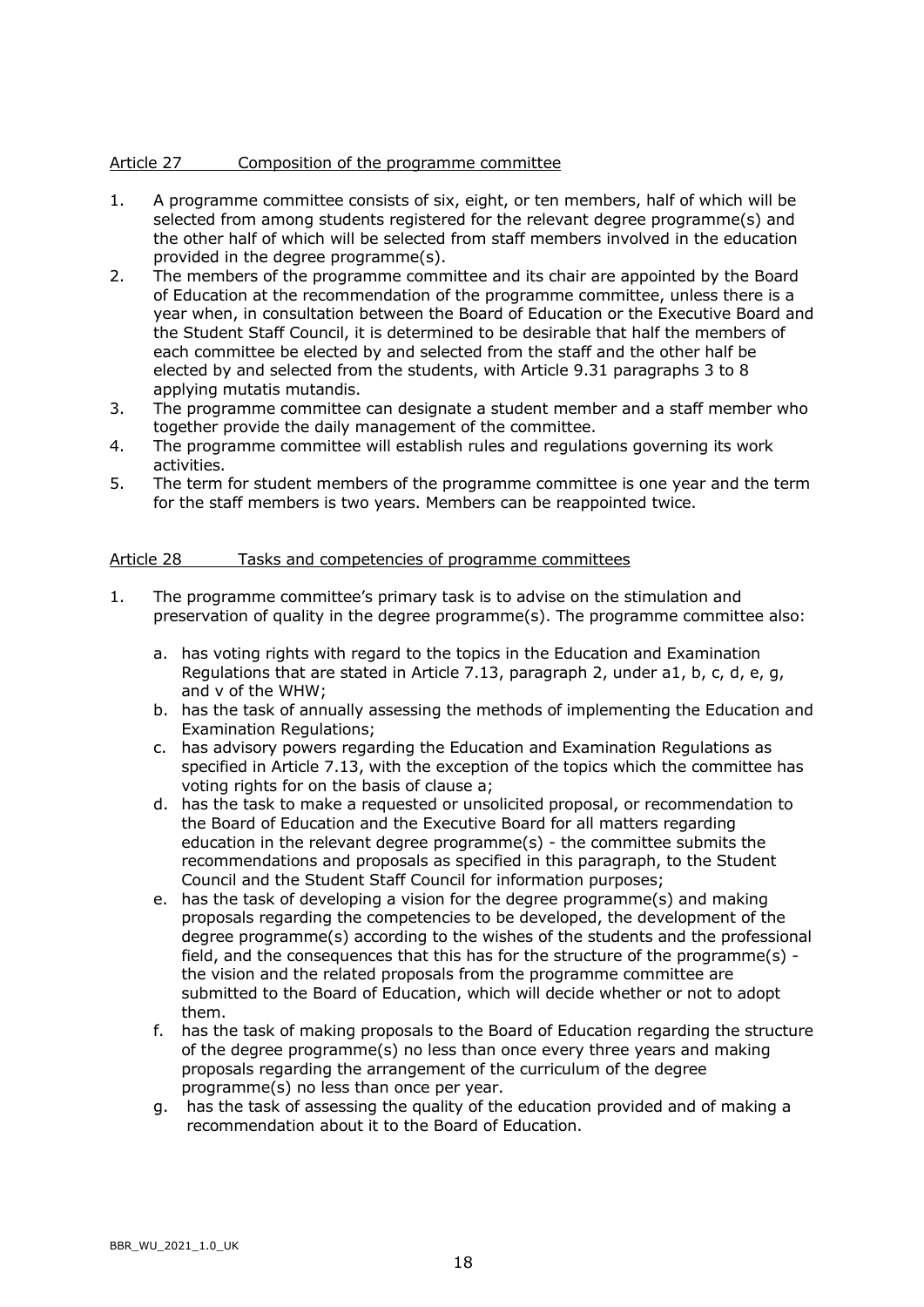- 2. If the programme committee is requested to make a recommendation as specified in paragraph 1, the Board of Education or the Executive Board will ensure that: a. the recommendation is requested on a date that will enable it to substantially influence the decision-making process; b. the programme committee will be given the opportunity to engage in the discussion prior to the recommendation being made; c. the programme committee will be informed as soon as possible of the method that will be used to implement the recommendation; and d. in the event that the Board of Education or the Executive Board does not wish to adhere to the recommendation, in full or in part, the programme committee will be given the opportunity to hold further consultations with the Board of Education prior to
- the decision being definitively adopted. 3. If the programme committee makes a proposal to the Board of Education or the Executive Board as specified in paragraph 1, clause d, the Board of Education or the Executive Board will respond within two months of receiving the proposal.
- 4. The programme committee is authorised to invite the Board of Education or the Executive Board to discuss the intended policies at least twice per year based on the agenda it has created.

### Article 29 Admission Boards for Bachelor's and Master's programmes

- 1. The Executive Board has created a single Bachelor's Admission Board for the Bachelor's programmes stated in Article 21 paragraph 1.
- 2. The Executive Board has created four Master's Admission Boards for the Master's programmes stated in Article 21 paragraph 1.
- 3. The members of the Admission Boards are appointed for a period of no more than four years and can be reappointed twice. The members of the Admission Boards are appointed based on their expertise.
- 4. For each degree programme, the Admission Boards assess which applicants can be admitted to the relevant degree programme on the basis of the applicable admission requirements for that programme.

Article 30 Examining Boards (Art. 7.12 of the WHW)

- 1. For every group of degree programmes as specified in the appendix for Article 21 paragraph 1, the Executive Board will set up an Examining Board.
- 2. The Examining Board is the body that establishes, in an objective and expert manner, whether a student meets the conditions imposed by the education and examination regulations regarding the knowledge, understanding and skills necessary for obtaining a degree.

Article 31 Composition of the Examining Board (Art. 7.12a of the WHW)

1. The members of the Examining Board are appointed by the Executive Board based on their expertise in the field of the corresponding degree programme or group of degree programmes. At least one member will be a lecturer associated with one of the degree programmes that belongs to the group. At least one member will be from outside of the degree programmes for which the Examining Board has been created.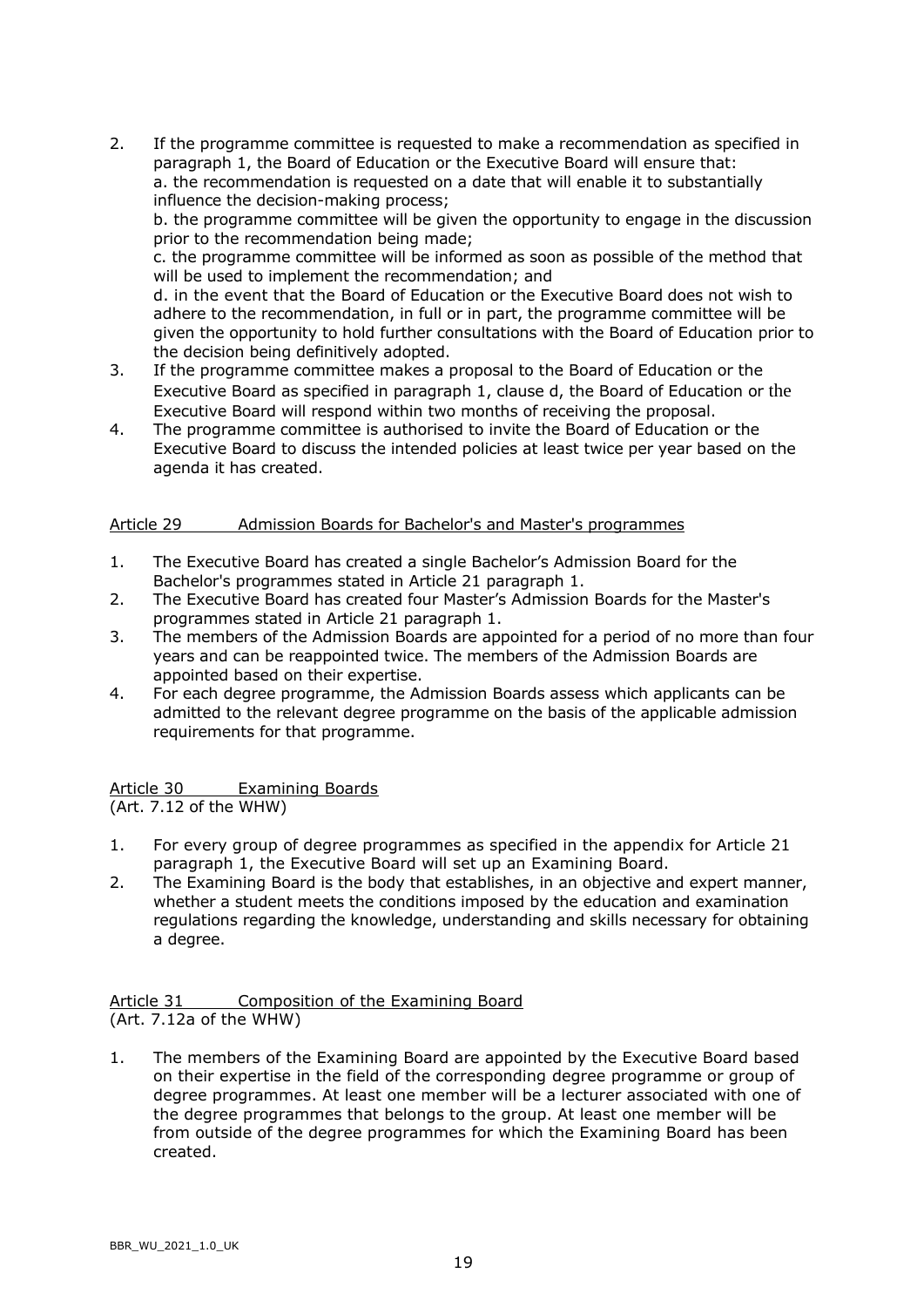- 2. The appointments of the members last for a period of no more than four years and the members can be reappointed once. Prior to (re)appointing a member, the Executive Board will consult with the relevant Examining Board.
- 3. The Executive Board will safeguard the independent and expert functioning of the Examining Board.

| Article 32 | Tasks and competencies of the Examining Board             |
|------------|-----------------------------------------------------------|
|            | (Art. 7.11, 7.12 paragraph 2, 7.12b and 7.12c of the WHW) |

- 1. The Examining Board will advise the Executive Board regarding the establishment, change or periodic assessment of the Education and Examination Regulations for the group of degree programmes for which the Examining Board has been established.
- 2. The Examining Board has the following tasks and competencies:
	- a. establishing whether a student or external student (*"extraneus"*) satisfies the conditions that have been established regarding the knowledge, understanding and skills necessary for passing the examination;
	- b. providing a certificate and supplement, as described in Article 7.11 of the WHW, and issuing the statement referred to in Article 7.11(5) of the WHW;
	- c. ensuring the quality of interim examinations and examinations and the quality of the organisation and procedures with regard to interim examinations and examinations;
	- d. establishing guidelines and instructions in the context of the Education and Examination Regulations in order to assess and establish the results of interim examinations and examinations;
	- e. providing permission by the most eligible Examining Board to a student to participate in the curriculum composed by that student as specified in Article 7.3d of the WHW as well as indicating which degree programme the curriculum is considered to belong to for the application of the law;
	- f. granting an exemption from taking one or more interim examinations;
	- g. making decisions and/or taking measures regarding fraud or serious fraud committed by a student or external student;
	- h. deciding on requests to postpone graduation based on the rules established by the Executive Board in this regard;
	- i. establishing rules regarding the performance of the tasks and exercise of the competencies referred to in Article 7.12b under a, b and d, as well as the rules applicable for students or external students (*"extranei"*) who commit fraud or serious fraud and the measures that are to be taken; and
	- j. appointing examiners to conduct interim examinations and determine the results of these;
	- implementing Articles 7.8b and 7.9 of the WHW on behalf of the Executive Board.
- 3. The Examining Board will prepare an annual report concerning its work and will provide this report to the Executive Board.

### Article 33 Faculty Policy Committee for Examinations

- 1. A Faculty Policy Committee for Examinations (FBE) has been created to ensure that the topics that are of joint interest for all Examining Boards are efficiently coordinated between the Examining Boards themselves and between the Examining Boards and the Executive Board.
- 2. The members of the Faculty Policy Committee for Examinations are the chairs and secretaries of the Examining Boards specified in Article 29 paragraph 1 of these regulations. The members select a chair and secretary from their own ranks.
- 3. In principle, the Faculty Policy Committee for Examinations meets once every two months. The Dean of Education and other directors of the Corporate Staff designated by the Executive Board or those employees of the Corporate Staff that have been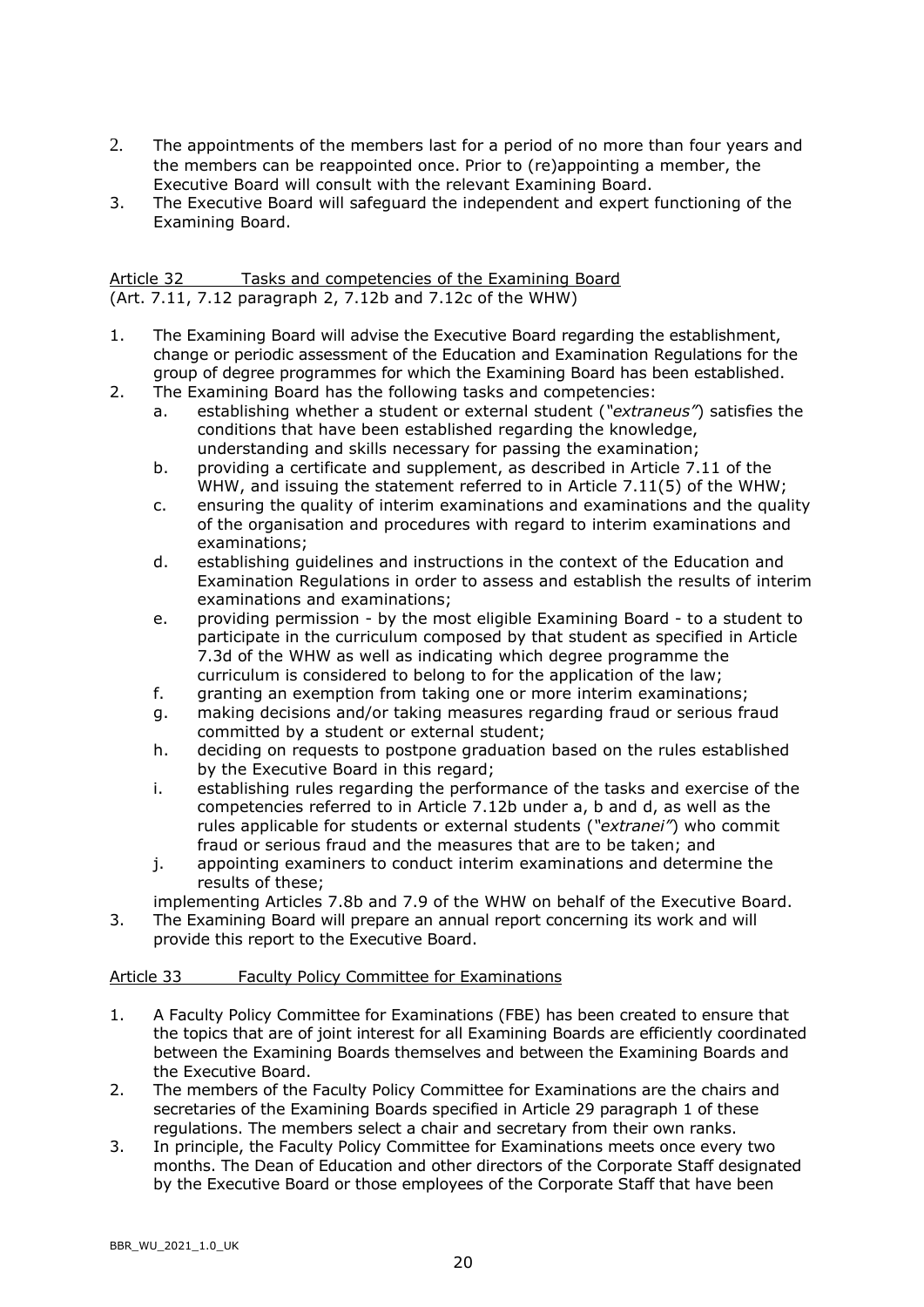designated by these directors, take part in the meetings of the Faculty Policy Committee for Examinations in an advisory role.

- 4. The meetings of the Faculty Policy Committee for Examinations are also used by the members of the committee and the advisory members of the Corporate Staff present to exchange information on current developments that are relevant for the Examining Boards.
- 5. The Faculty Policy Committee for Examinations is supported by an executive secretary.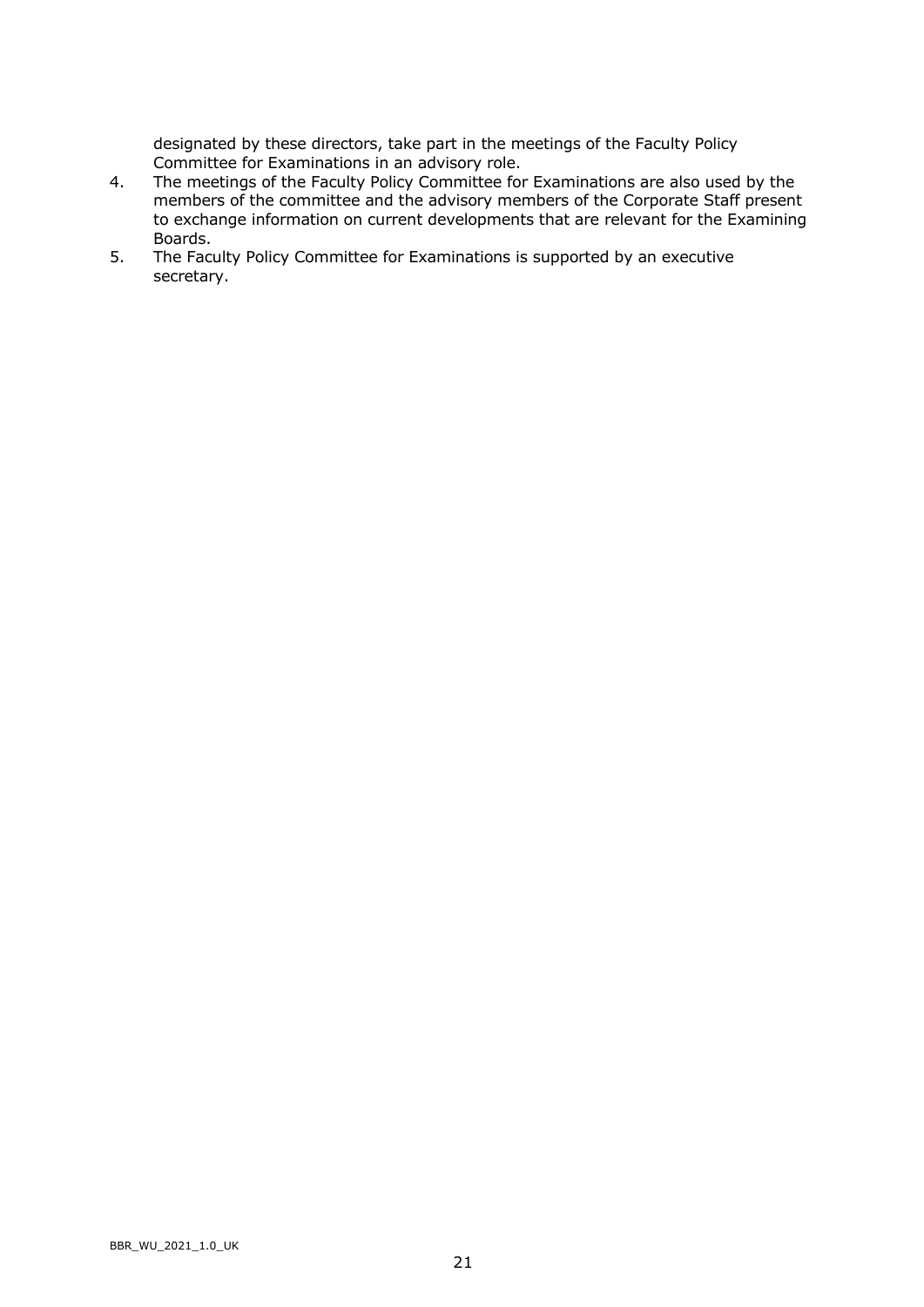### Section 3 Organisation of research

Article 34 Graduate schools (Art. 9.20, et seq. of the WHW)

- 1. Research at the university is conducted at the graduate schools. The university has established graduate schools within the faculty and graduate schools between two or more universities based on a joint arrangement.
- 2. The following graduate schools have been created for research at the university:
	- Experimental Plant Sciences (EPS, inter-university);
	- Wageningen School of Social Sciences (WASS)
	- Production Ecology & Resource Conservation (PE&RC, inter-university);
	- Food Technology, Agrobiotechnology, Nutrition and Health Science (VLAG);
	- Wageningen Institute of Animal Sciences (WIAS);
	- Wageningen Institute for Environment and Climate Research (WIMEK).

### Article 35 Graduate School Board

- 1. The Graduate School Board consists of the chair and a number of members to be determined by each graduate school in the applicable regulations or the applicable joint arrangement, who may or may not be a part of the faculty. These members must include at least one PhD candidate working at the graduate school and— unless the Executive Board decides differently — an external member, i.e. an academic practitioner not associated with one of the universities participating in the graduate school or a person who will operate as a connector between science and policy.
- 2. The members of the Graduate School Board will be appointed, suspended, and dismissed by the Executive Board. They are appointed for a period of no more than four years and can be reappointed. The members of the Graduate School Board are unable to also serve as members of the Management Board of a department.

### Article 36 Tasks and competencies of the Graduate School Board

- 1. The Graduate School Board has the following tasks, competencies, and responsibilities within the frameworks to be set by the Executive Board:
- a. facilitating and offering adequate and high-quality education for PhD candidates within the graduate school;
- b. establishing the general frameworks for a training and education programme for all PhD candidates at the graduate school;
- c. establishing a research strategy and programme once every six years, including the selection of the research groups and participating researchers after prior consultation with the Management Boards regarding the availability of the required staff, material, and financial resources;
- d. establishing an annual work plan for the graduate school for the subsequent year, which contains both the further detailed programme and the programme for PhD candidates;
- e. establishing the budget for the graduate school;
- f. ensuring the implementation of the research programme;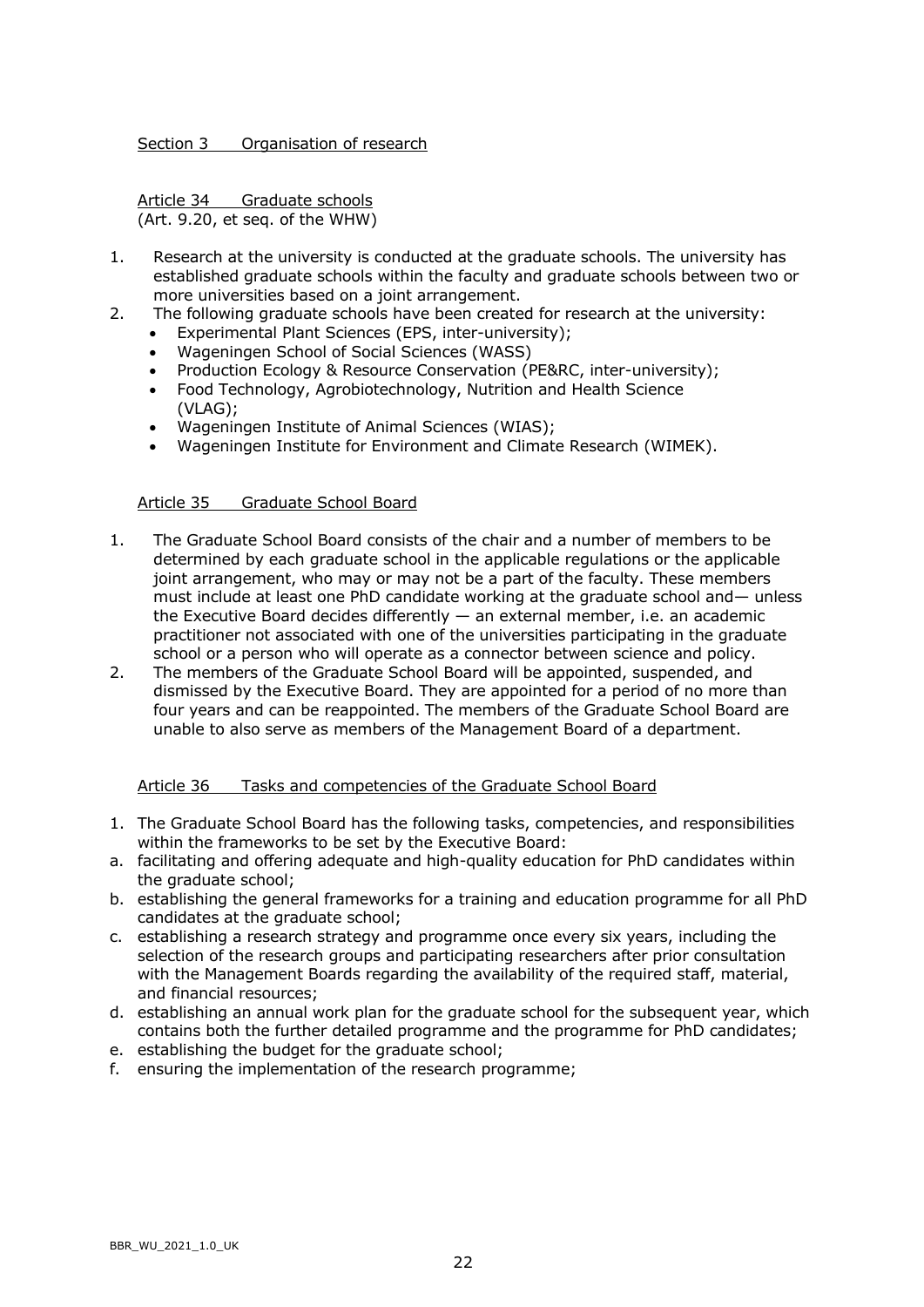- g. ensuring the annual evaluation of the research programme in accordance with the guidelines of the Executive Board for the purposes of establishing a research programme specified under c.
- h. advising the Executive Board concerning establishment, extension and discontinuation of chairs;
- i. providing advice on the composition and tasks of the appointment advisory committees that make recommendations about the appointment of professors involved in the implementation of the research programme at the graduate school;
- 2. The decisions specified in the previous paragraph under c and d require approval from the Executive Board.
- 3. The Graduate School Board has a duty to report to the Executive Board.
- 4. The Graduate School Board will create an annual report of the activities at the graduate school and submit it to the Executive Board.

Article 37 The Scientific Director

- 1. The Scientific Director of a graduate school promotes the everyday operations of the graduate school within the mandate established in this regard by the Graduate School Board.
- 2. The Scientific Director is appointed, suspended and dismissed by the Executive Board. The Scientific Director is appointed from among the professors at the university at the recommendation of the Graduate School Board for a period of no more than four years. Reappointment is possible.
- 3. The Scientific Director is unable to also serve as a member of the Graduate School Board or as a member of the Management Board of a department.
- 4. The Scientific Director has at least the following tasks:
	- a. preparing the decisions of the Graduate School Board, and monitoring compliance regarding the implementation of these;
	- b. annually handling the creation of a work plan for the graduate school for the subsequent year, which contains both the further detailed programme and the programme for PhD candidates, to be submitted to the Graduate School Board for adoption.
	- c. annually preparing the budget of the graduate school for the subsequent year and engaging in discussions on the matter with the Management
	- Boards of the involved departments;
	- d. annually preparing the report containing the activities of the graduate school;
	- e. making proposals to the Management Board(s) of the involved department(s) regarding the staffing requirements for the research programme at the graduate school;
	- f. establishing and supervising compliance with and progress of a Training and Supervision Plan (TSP) for each PhD candidate working at the graduate school;
	- g.providing advice to an appointment committee, in view of the recommendations by that committee to the Executive Board about the appointment of professors involved in the implementation of the research programme at the graduate school.
- 5. The Scientific Director has a duty to report to the Graduate School Board. The Scientific Director also reports to the Dean of Research. The Dean of Research together with the Managing Director of the (most) involved department will conduct an annual P&D interview with the Scientific Director.

### Article 38 External Advisory Board of the Graduate School

1. The Graduate School Board will establish an external advisory council that will be charged with advising the board regarding the graduate school's research programme.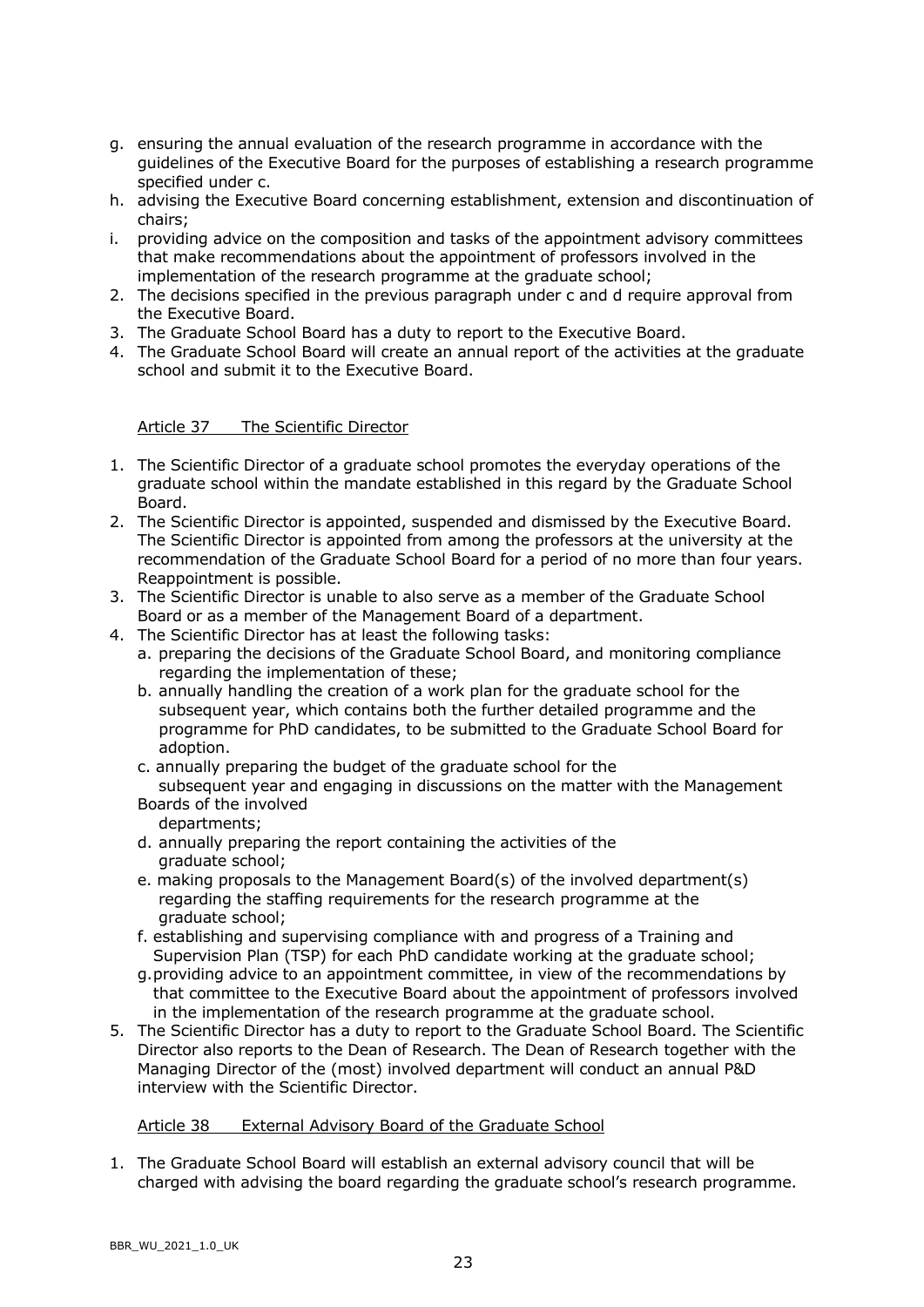2. The Graduate School Board will define the composition and working method of the advisory council. The Executive Board will be informed in this respect.

### Article 39 Wageningen Graduate Schools (WGS).

- 1. For the purpose of joint strategy development, the promotion of the quality of the education for PhD candidates, the promotion of the quality of the research, an overarching consulting body has been established for the graduate schools as specified in Article 34 paragraph 2, called: Wageningen Graduate Schools (WGS).
- 2. At the minimum, Wageningen Graduate Schools is heard by the Executive Board regarding relevant policy situations involving the programme of PhD candidates and the research of the university.
- 3. WGS has at least the following tasks, competencies, and responsibilities within the frameworks to be set by the Executive Board:
	- a. harmonising procedures and work practices for the PhD candidates at Wageningen graduate schools;
	- b. coordinating projects stemming from the task description of the graduate schools that are university-wide in nature;
	- c. offering general skills courses that are a part of the PhD education at Wageningen University;
- 4. The Dean of Research creates an annual report of WGS activities and sends this report to the Executive Board.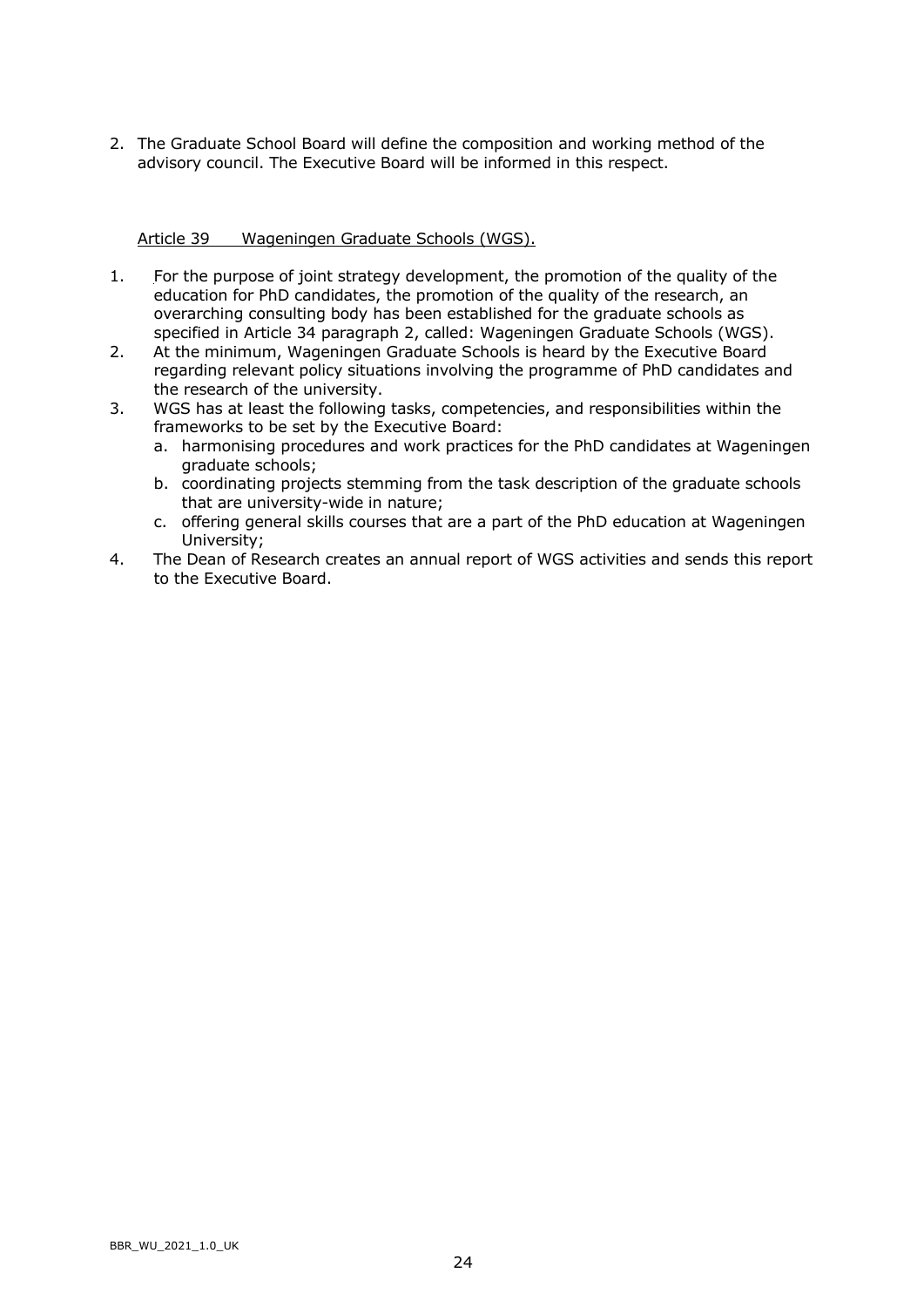## Chapter 4 **Management of the university**

### Article 40 Definition of management

For the purposes of applying these regulations, "management" will be understood as comprising the entirety of the activities relating to implementing established policy within the university as well as to ensuring the lawful and effective acquisition, availability, deployability, and retention of university staff, materials and funds.

### Article 41 Management units

- 1. The university has decentralised and centralised management units.
- 2. The departments specified in Article 15 of these regulations are decentralised management units.
- 3. The central support divisions specified in Article 10 of these regulations are centralised management units.

### Article 42 Mandate for administrative powers

- 1. The director of (a division of) a centralised or decentralised management unit is responsible for managing the staff, finances, and other resources (including housing) for their management unit and ensures the effective organisation of its management unit and the fulfilment of the associated tasks.
- 2. The Executive Board will allocate the power to exercise management authority to the (managing) directors for the tasks specified in paragraph 1. For this purpose, the Executive Board will draw up a mandate as well as written instructions for the director regarding their task and the way in which it must be fulfilled. The (managing) Director will always comply with instructions from the Executive Board regarding the financial, social, economic, and staff policies to be followed.
- 3. The Director of a centralised or decentralised management unit performs his/her task as specified in the previous paragraph on behalf of the Executive Board. The Director has a duty to report to the Executive Board on the implementation of this task.
- 4. If the Executive Board exercises mandated management authority itself, it will immediately notify the relevant representative of its decision.
- 5. The Director of a central management unit will prepare a management or work plan for his/her management unit, including a budget, establishing the organisation and coordination of the management within the management unit. This plan will be submitted to the Executive Board for its adoption.

### Article 43 Sub-mandate

- 1. The Director of (a division of) a centralised or decentralised management unit is responsible for management. A Director can grant a sub-mandate to a staff member under their supervision for certain management authorities or legal actions with prior written permission from the Executive Board.
- 2. A sub-mandate representative exercises the management authorities granted to them on behalf of the Executive Board and is obligated to provide accounts of these matters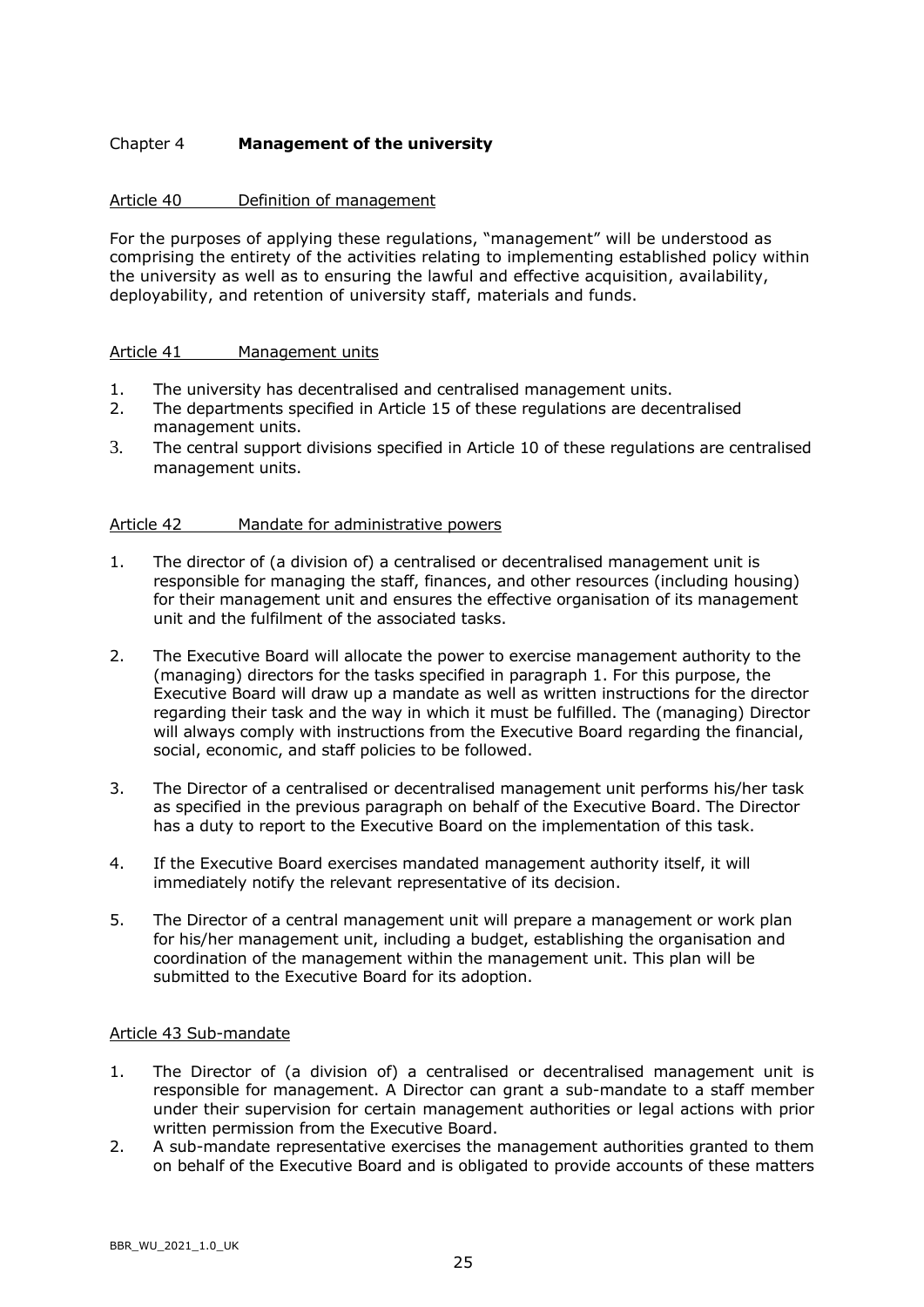to the relevant director. The sub-mandate representative will always comply with instructions given by the Executive Board.

- 3. For management authorities that affect more than one management unit, the directors involved can provide a sub-mandate to a staff member active in one of the relevant units. The abovementioned provision applies mutatis mutandis to legal actions to be performed that affect more than one management unit.
- 4. When granting the sub-mandate, the directors involved will make detailed arrangements for exercising the relevant competencies and the manner in which this is accounted for. These regulations will be communicated to the Executive Board.

### Article 44 Special circumstances

- 1. The Director of a centralised or decentralised management unit immediately informs the Executive Board of circumstances or events by which the normal course of affairs within the management unit is severely hindered or threatens to be severely hindered.
- 2. Under emergency circumstances, the Director after consulting the Executive Board, if possible – will take suitable measures to ensure that the work in his/her management unit proceeds as efficiently as possible. The Director will notify the Executive Board of such circumstances as soon as possible.

### Article 45 Granting authorisation

- 1. The Executive Board may decide to grant power of attorney to the Director of a centralised or decentralised management unit in order to represent the university within the limits of that authority. The actual power of attorney is granted in accordance with Article 3 paragraph 4.
- 2. Granting power of attorney in this regard must be done in writing and is made public.
- 3. The provision in Article 43 applies mutatis mutandis to granting sub-power of attorney, with the understanding that where the term "Executive Board" is used, "President of the Executive Board" is meant.

### Article 46 The competencies reserved for the Executive Board

The following competencies are always reserved for the Executive Board: *Staff matters:*

- a. appointing and dismissing professors and directors;
- b. imposing disciplinary measures on professors, directors and heads of services, including disciplinary dismissals;
- c. remuneration of professors;
- d. assessing the performance of professors<sup>2</sup>;
- e. termination of employee contracts in so far as it involves positions that are at salary scale 15 or higher according to the job classification system;
- f. making agreements with UWV that deviate from the applicable severance payment regulations;
- g. making agreements with employees that deviate from the implementation regulations;

<sup>&</sup>lt;sup>2</sup> Based on further regulations, a Managing Director may be granted authority to conduct (parts of) Result  $\&$ Development interviews with professors.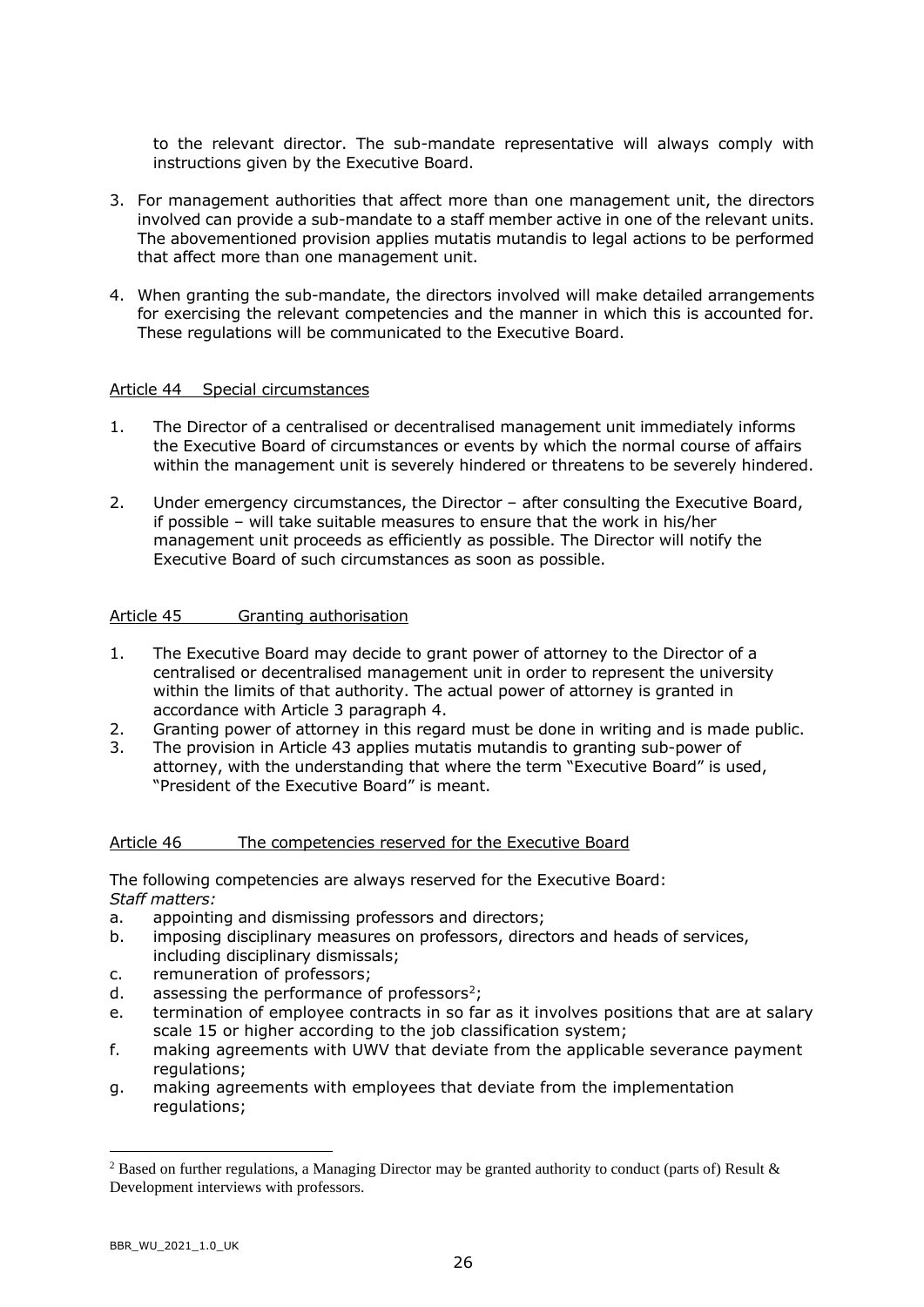- h. establishing classification levels for positions falling within salary grade 15 or higher, or upon objection;
- i. making reorganisation decisions as meant in Article 25 paragraph 1 under c, d, e and f of the Works Councils Act;
- j. concluding agreements regarding social plans with labour unions or Works Councils;
- k. making wage decisions regarding wages at a salary scale of 15 or higher (wages at a higher salary scale than those based on the job classification system) that are greater than the next-highest salary scale.
- l. preparing the annual accounts;

## *Financial (legal) acts:*

- m. making decisions to institute legal proceedings, submitting disputes for arbitration, entering into settlements, consenting to agreements and complying with court and arbitration decisions;
- n. entering into agreements, to the extent that these agreements regard the following legal transactions:
	- entering into or terminating long-term collaborations (in the sense of Article 25 paragraph 1, sub b WOR) with a third party;
	- transferring all or a substantial part of the business assets;
	- establishing limited property rights and rights to movable property;
	- the conclusion of agreements through which the university binds itself as a guarantor or as a co-debtor, guarantees the performance of the obligations of another party, or provides security for the debts of a third party;
	- entering into settlement agreements worth more than EUR 50,000 (fifty thousand euros);
	- creating a legal entity or partnership, acquiring the actual and/or formal control of a legal entity or partnership (regardless of the nature or scope of that control) as well as the substantial increase or decrease of such control, including entering into agreements for the purposes of such creation, acquisition, increase, or decrease;
	- participating in the capital of a company, regardless of the scope of that participation, as well as the significant increase or decrease of such participation;
	- entering into loan agreements;
	- accepting gifts and legacies;
	- assigning claims;
	- pledging future income; and
	- entering into agreements regarding bank guarantees (letter of indemnity).

# *Corporate housing:*

acquiring, disposing, encumbering, renting, or any other way of using, enjoying the benefits of, or providing registered property<sup>3</sup>, including granting permission for the removal of mortgage registrations and attachments.

### Article 47 Management investigation

- 1. The Executive Board can carry out occasional or periodic investigations (or have such investigations carried out) with regard to the legitimacy, efficiency and effectiveness of the work performed within a management unit.
- 2. The Executive Board will formulate the instructions for such an investigation and will determine who will perform the investigation. The instructions will also contain orders

 $3$  With regard to renting or any other way or using, enjoying the benefits of, or providing registered property, power of attorney is granted to the Director of Facilities & Services.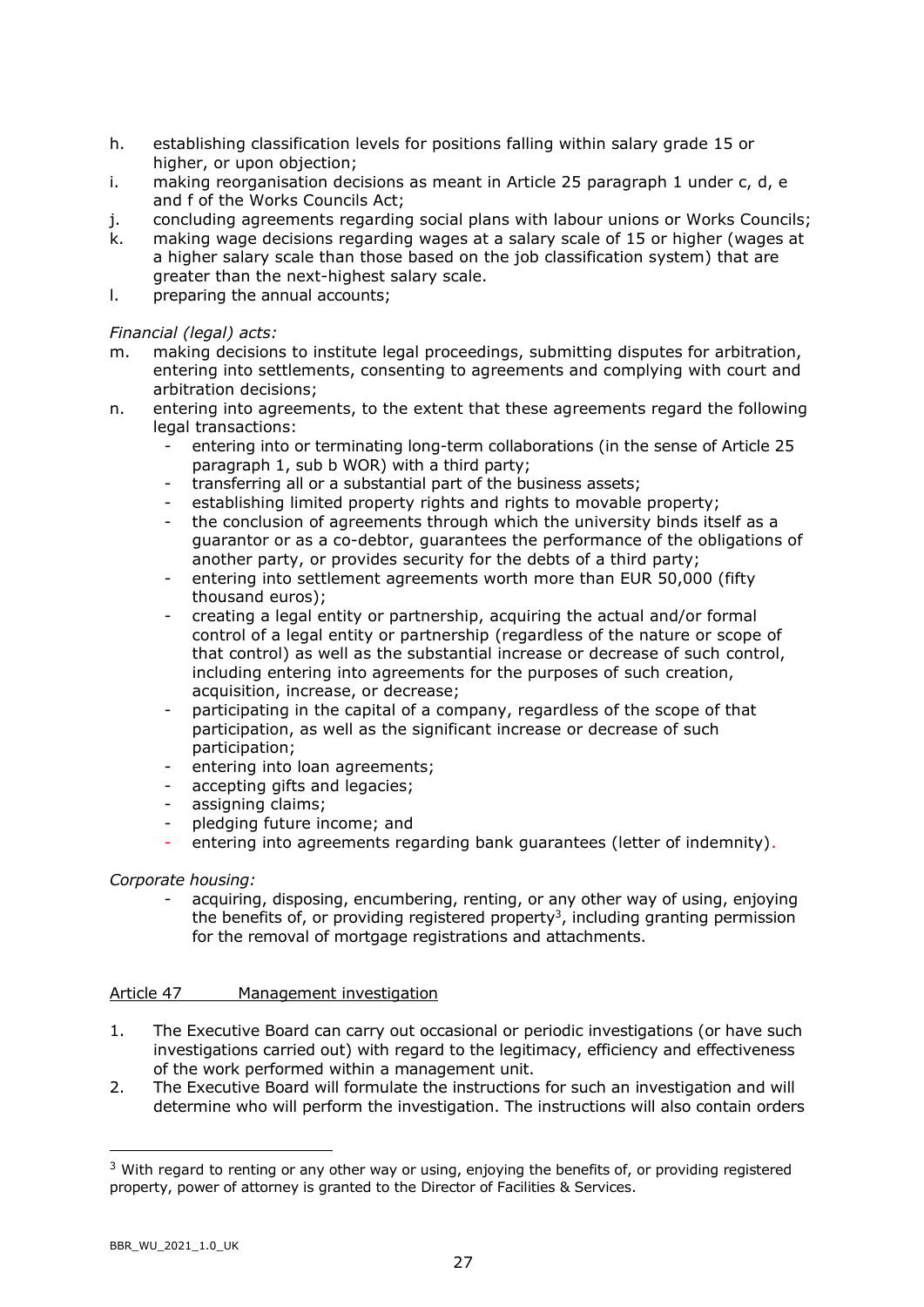for providing reports. The Executive Board will consult with the relevant director(s) about the provisions of this Article.

3. Each member of the university is obligated to provide all requested information required for such investigations to the official(s) responsible for the investigation.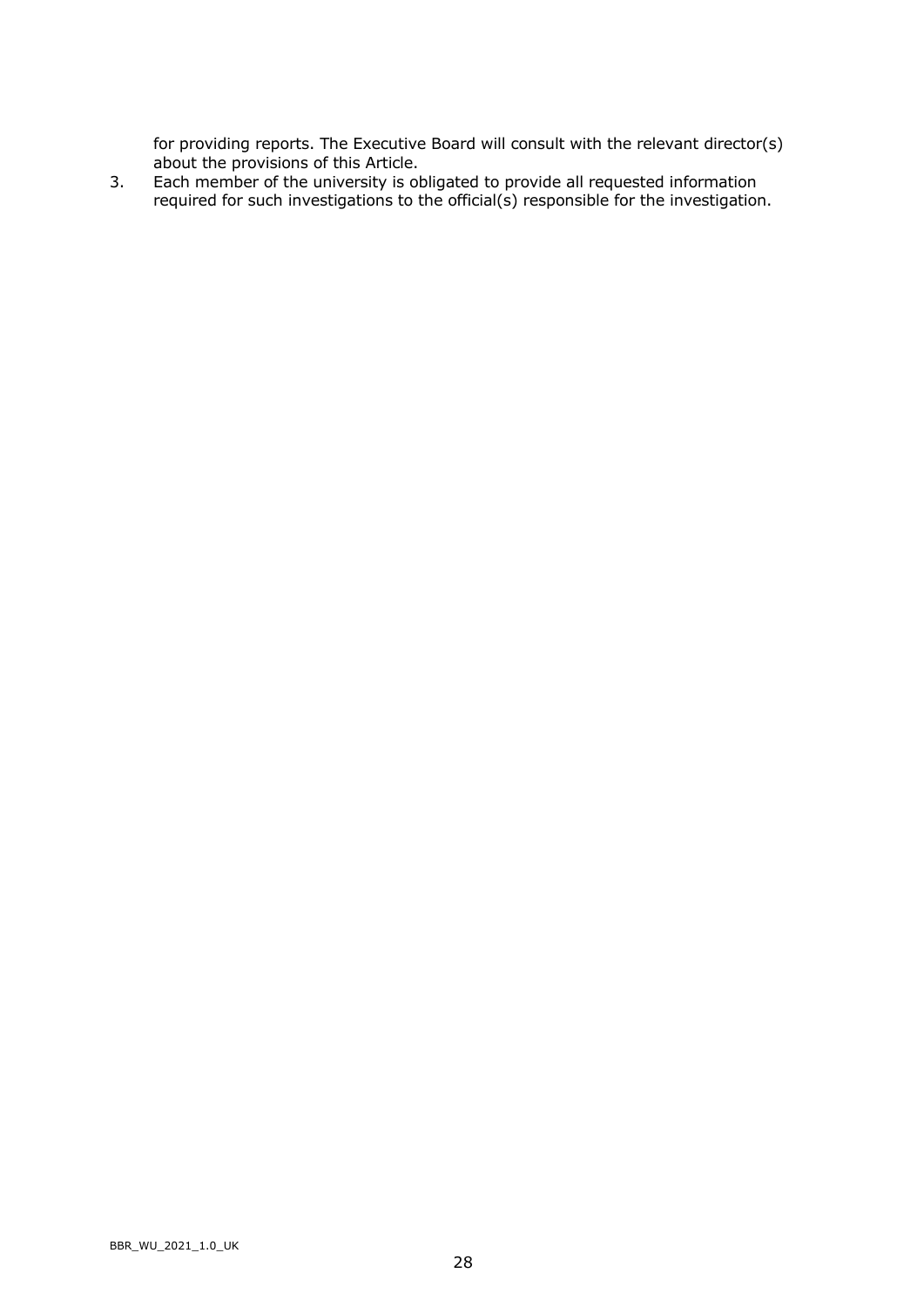# **Chapter 5 Internal monitoring**

### Article 48 Internal audit process; internal auditor

(Article 9.4 Code for Good Governance in Dutch Universities as applied at Wageningen University & Research)

- 1. The Executive Board is responsible for the internal audit process. The internal audit process assesses the setup and operation of the internal risk management and control systems.
- 2. An internal auditor, under the responsibility of the director of Corporate Finance & Control, will perform the internal audit of the internal risk management and control systems. That internal auditor has direct access to the Executive Board.
- 3. The Supervisory Board supervises the internal audit process and has regular contact with the internal auditor. The internal auditor has direct access to the audit committee of the Supervisory Board and the external accountant.
- 4. In consultation with the audit committee of the Supervisory Board and the external accountant, the internal auditor will create a work plan for the internal audit process. The work plan also describes in which way the internal auditor will report to the Executive Board and the audit committee and will inform the external accountant. The Executive Board will establish the work plan, and will provide sufficient resources for the implementation of the work plan.
- 5. The internal auditor has access to all information that is required for the performance of the internal audit process.

### Article 49 Compliance officer

- 1. There is a compliance officer who, under the responsibility of the director of Corporate Governance and Legal Services, will monitor the observance of the Code for Good Governance in Dutch Universities (as applied at Wageningen University & Research) and the legislation and regulations.
- 2. The compliance officer will have direct access to the Executive Board, and can report directly to the audit committee of the Supervisory Board, as required.
- 3. The compliance officer has access to all information that is required for the performance of the task mentioned in section 1.

### Article 50 Data Protection Officer (DPO) (Article 37 GDPR)

- 1. There is a Wageningen University & Research Data Protection Officer who monitors the application of and compliance with the General Data Protection Regulation (GDPR) at the university.
- 2. The Executive Board will establish a charter for the Data Protection Officer which includes all the preconditions for the performance of the Data Protection Officer position.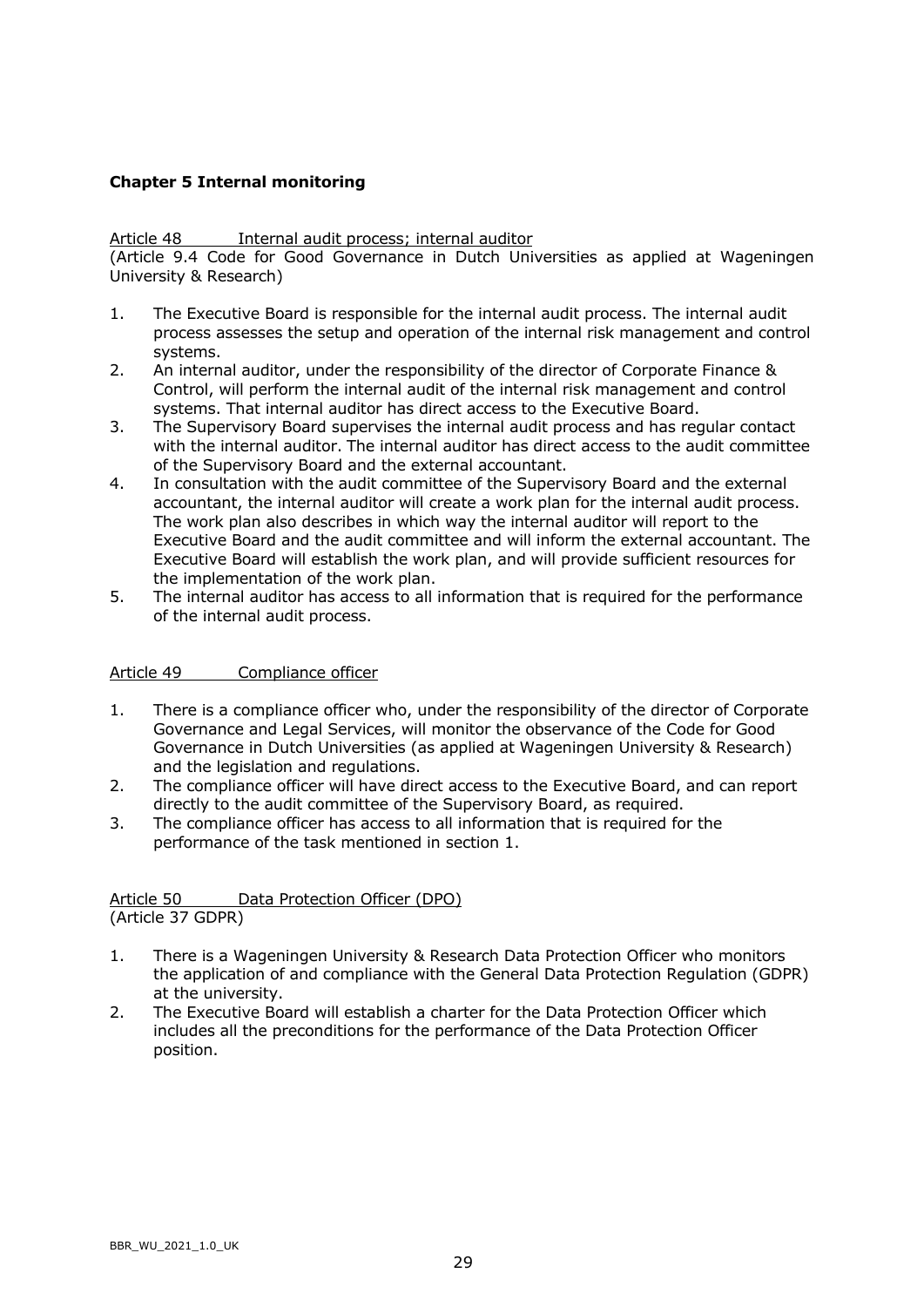# **Chapter 6 Wageningen University & Research**

### Article 51 Wageningen University & Research partnership

- 1. Wageningen University and the foundation Stichting Wageningen Research work in partnership under the name Wageningen University & Research.
- 2. For the purposes of unifying management within Wageningen University & Research, a "personal union" was created between the Executive Boards as well as the Supervisory Boards of Stichting Wageningen Research and Wageningen University.
- 3. In order to achieve unity of the centralised support of Wageningen University & Research, a joint Corporate Staff and joint Facilities & Services have been created by Wageningen University and Stichting Wageningen Research. The appointment of a Director of Facilities & Services or of a Director of a division of the Corporate Staff of the university therefore involves the appointment of that person in the corresponding position at Stichting Wageningen Research as well.

### Article 52 Wageningen University & Research Sciences Groups

1. In the context of this collaboration, five sciences groups were created by the university and Stichting Wageningen Research, in which domain-specific research, education, and commercial application of knowledge are combined. These sciences groups always consist of a department at Wageningen University and the corresponding research institute(s) of Stichting Wageningen Research within the research domain.

This concerns the following sciences groups and the associated departments and research institutes:

- Agrotechnology & Food Sciences Group, consisting of the Department of Agro Technology and Food Sciences and the research institute Wageningen Food & Biobased Research;
- Animal Sciences Group, consisting of the Department of Animal Sciences and the research institutes Wageningen Bioveterinary Research, Wageningen Livestock Research and Wageningen Marine Research;
- Environmental Sciences Group, consisting of the Department of Environmental Sciences and research institute Wageningen Environmental Research;
- Plant Sciences Group, consisting of the Department of Plant Sciences and the research institute Wageningen Plant Research;
- Social Sciences Group, consisting of the Department of Social Sciences and the research institutes Wageningen Economic Research and the Wageningen Centre for Development Innovation.
- 2. For the purposes of unifying the management within the sciences groups, personal unions were created by the university and Stichting Wageningen Research between the Management Boards of the collaborating departments and research institutes. As such, the appointment of Management Board members for a department is inextricably bound to the appointment of Management Board members in the corresponding research institute(s).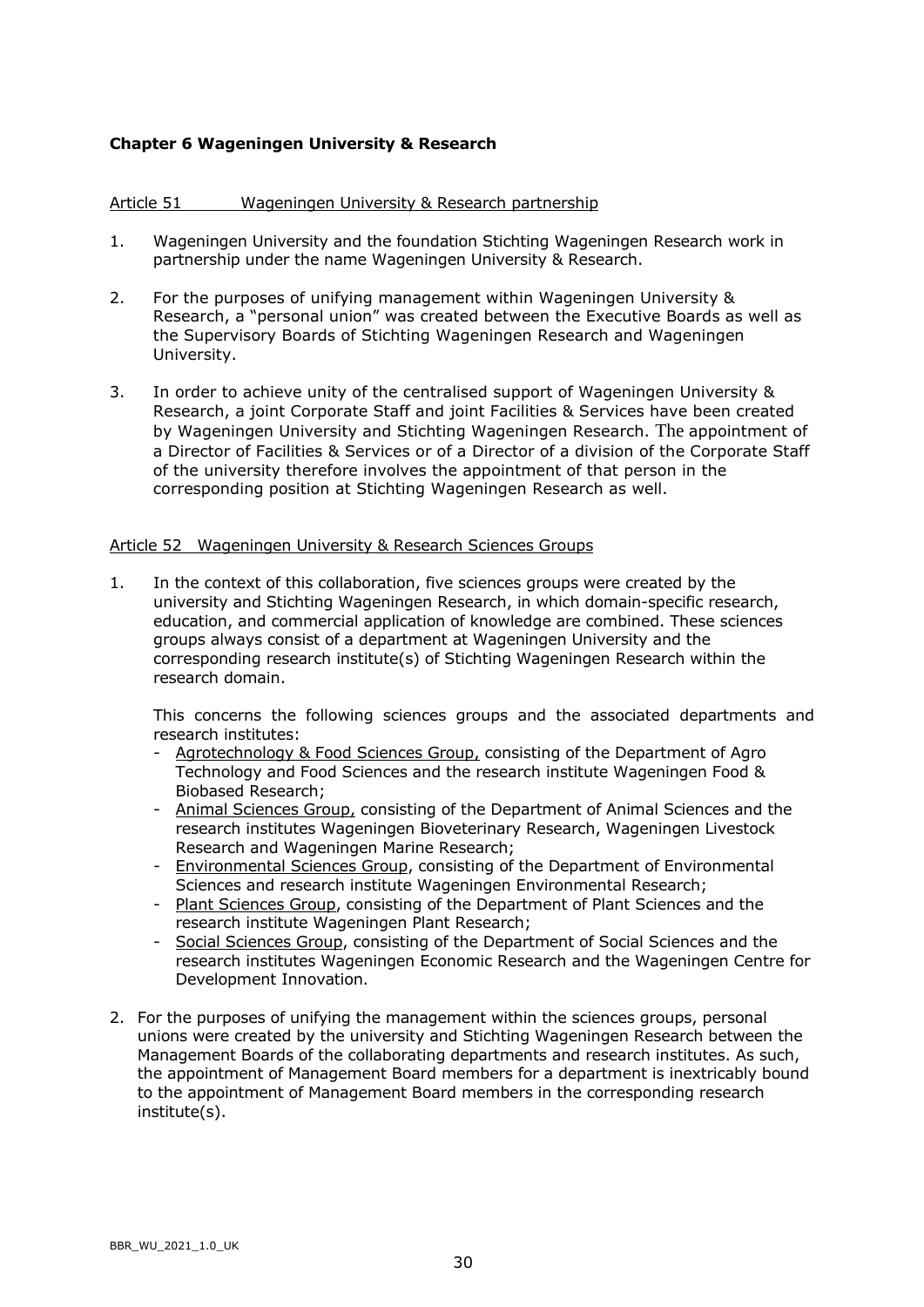3. In the context of the provision in this article and in addition to the provisions in Articles 16 and 17 of these regulations, the Management Boards are responsible for defining the policies of Wageningen University & Research at the level of the sciences groups and contributing to defining policies at the corporate level.

### Article 53 Board of Directors

- 1. The Executive Board has set up the Board of Directors to provide integral policy counselling for Wageningen University & Research. The Board of Directors consists of at least the Managing Directors of the sciences groups as specified in Article 52 of these regulations and the Director of Wageningen Food Safety Research.
- 2. The Board of Directors is charged with the task of advising the Executive Board about policy development and framework definition throughout the organisation at both the strategic and operational levels. The Executive Board will afford the Board of Directors the opportunity to render advice in the aforementioned fields before passing decisions in this regard.
- 3. The members of the Board of Directors ensure the implementation of the decisionmaking within the organisational divisions as specified in the previous paragraph.
- 4. The Dean of Research and the Dean of Education receive the agenda of the meeting of the Board of Directors and can request to attend said meetings.
- 5. The meetings of the Board of Directors will not be public unless the Board of Directors decides otherwise.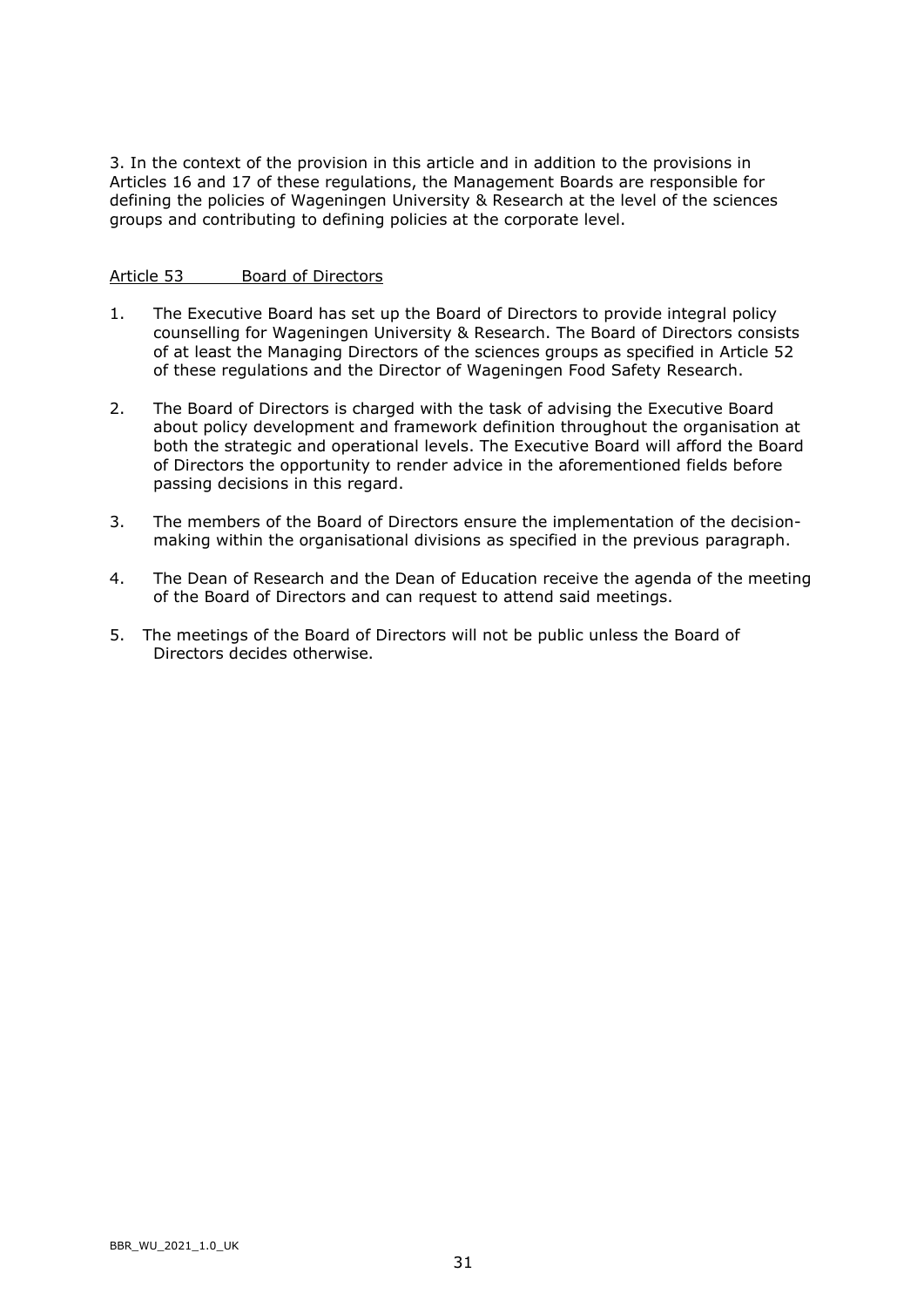### **Chapter 6 Participational structure**

Article 54 Choice of system (Art. 9.30 and 9.30a of the WHW)

- 1. Based on Article 9.30 paragraph 1 under a of the WHW, the Executive Board made the decision in 1997 that the WOR, with the exception of chapter VII B applies to the university. In connection with this decision, the Executive Board established participation regulations for the benefit of the students at the university, which are at least equivalent to the provisions in Title 2, Sections 1, 2, 4 and 5 of Chapter 9 of the WHW.
- 2. Changes to the decision of the Executive Board as specified in paragraph 1 of this article require prior approval from the WU Works Council in accordance with Article 9.30 paragraph 5 of the WHW.

### Article 55 Enterprises

- 1. Pursuant to Article 1(c), read in conjunction with Article 3(3), of the Works Councils Act, the following are considered enterprises for the purposes of that Act:
	- a. all of the sciences groups in Article 52 of these regulations;
	- b. Corporate Staff; and
	- c. Facilities & Services.
- 2. The enterprises mentioned in paragraph 1 are jointly maintained by Wageningen University and Stichting Wageningen Research.

### Article 56 Joint Works Councils

- 1. For the purposes of consultation with the representation of the persons working at the enterprises specified in Article 55 of these regulations, the university and Stichting Wageningen Research have created a Joint Works Council for each individual enterprise in accordance with the provision in Article 3 of the WOR.
- 2. Each Joint Works Council will prepare regulations governing the matters with which the Joint Works Councils are charged or delegated in or pursuant to the Works Councils Act.
- 3. A Joint Works Council, in consultation with the relevant director, may decide to invite one or more students to attend its meeting as advisors without voting rights, to contribute to the preparation of particular matters that are to be discussed by the works council. In consultation with the relevant director, a Joint Works Council may also decide to invite one or more students to attend the consultation meetings between the director and the works council in an advisory capacity to contribute to the discussion of particular matters. Where appropriate, the students involved will have access to the same information as the members of the Works Council, and the students are obliged, as are the members of the Works Council, to maintain the confidentiality of confidential information they may gain insight into in their role as advisor.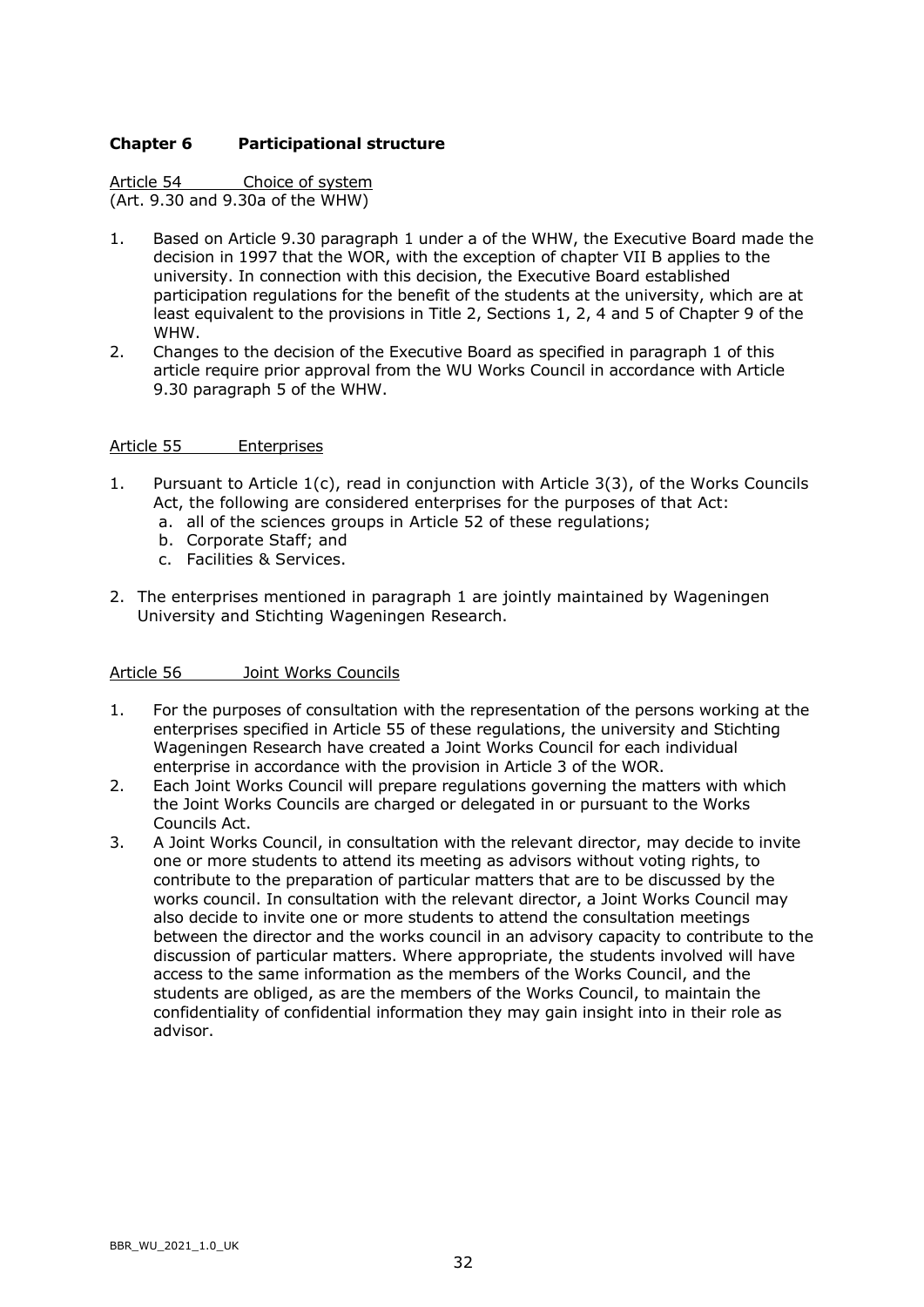## Article 57 Central Works Council

- 1. The university and Stichting Wageningen Research have created a Central Works Council for the enterprises that they jointly maintain as stated in Article 55 paragraph 2 as well as for the enterprise maintained solely by Stichting Wageningen Research, specifically: Wageningen Food Safety Research, for which Stichting Wageningen Research has set up a separate Works Council.
- 2. The Central Works Council comprises members chosen by the relevant Works Councils from amongst the members of those councils. The number of members that can be chosen from each Works Council will be established in the regulations of the Central Works Council. The regulations will also contain provisions stipulating that the various employee groups of the relevant enterprises will be represented within the Central Works Council to the extent possible. The relevant Works Councils will be heard on the matter of establishing the relevant provisions.

### Article 58 WU Works Council: the Works Council as defined in Article 9.30a paragraph 1 of the WHW; (Art. 9.30a of the WHW)

- 1. In June 2002, given that both the provisions in Article 9.30a paragraph 1 of the WHW and the fact that no separate works council has been connected with the university since 1 January 2003, the Executive Board concluded an agreement with the relevant participational bodies regarding the composition of the Student Staff Council that is connected with the university pursuant to Article 9.30a paragraph 1 of the WHW.
- 2. On the basis of Article 1 of the agreement specified, the Central Works Council mentioned in Article 57 of these regulations, in light of Article 15 paragraphs 1 and 2 of the WOR, have made the decision to create a permanent committee for the Central Works Council for the sake of the Student Staff Council. This permanent committee, referred to in these regulations as "WU Works Council", functions as the Works Council for the university in the sense of Article 9.30a paragraph 1 of the WHW.
- 3. The standing committee referred to in the previous clause is mostly made up of those who sit on the Central Works Council as representatives of the university's employees, in addition to other representatives which the university's employees have directly elected from among them.
- 4. The election of the chosen members of the standing committee will be held at the same time as the elections of the Joint Works Councils as referred to in Article 56 of these regulations. The composition of the standing committee is fixed for the duration of the term of office of the Central Works Council and the Student Staff Council, with the understanding that PhD candidates are members for one year.

# Article 59 Student Council

(Art. 9.30 of the WHW):

- 1. Pursuant to the decision referred to in Article 54 paragraph 1 of these regulations, the Executive Board has established a Student Council.
- 2. The participation regulations, including any amendment thereof, are contained in the Student Council regulations, and the Executive Board will submit them as a proposal to the Student Council. The participation regulations will not be established unless the proposal is approved by a two-thirds majority of the members of the Student Council.

Article 60 Student Staff Council (Art. 9.30a of the WHW)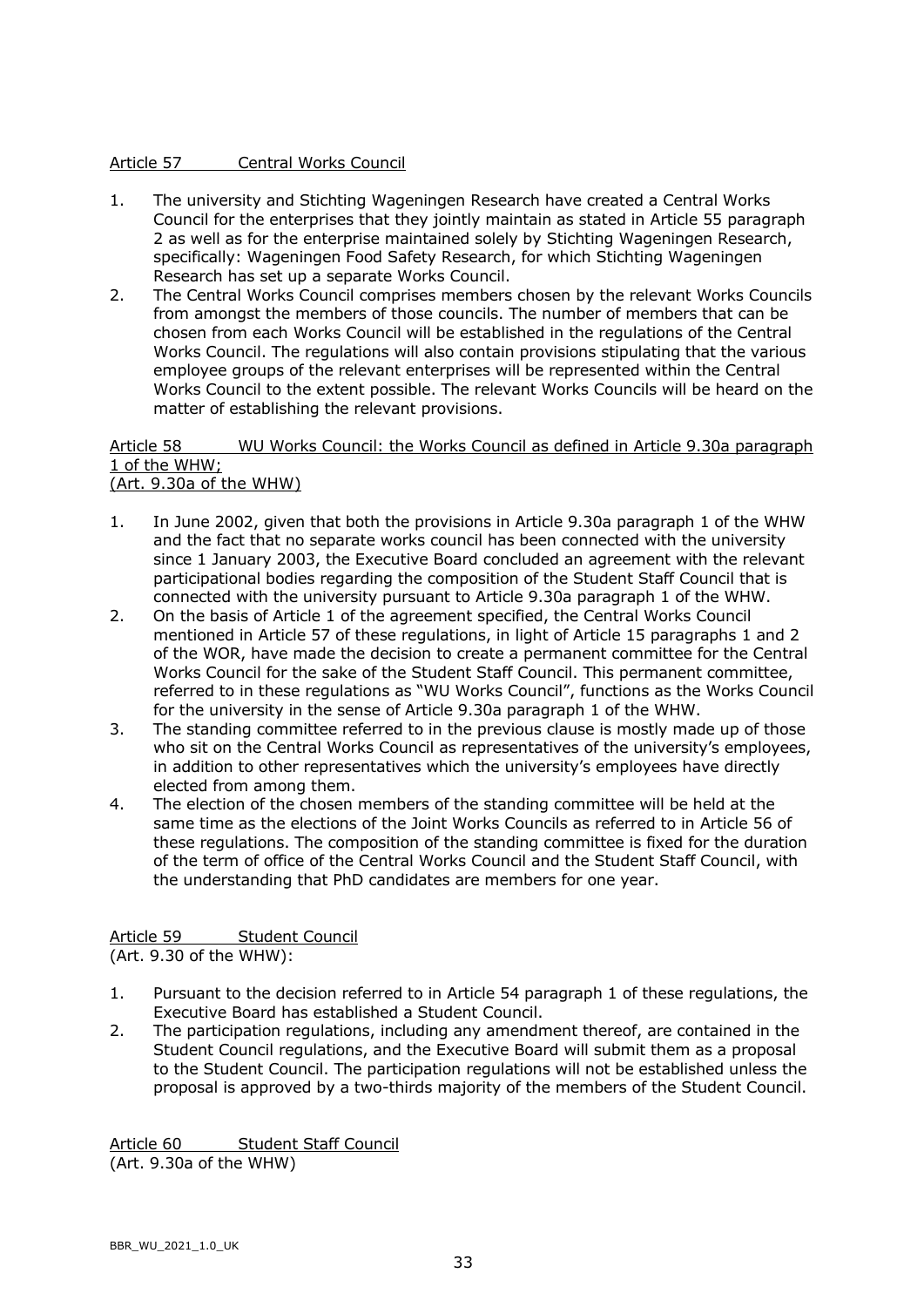- 1. The Student Staff Council is composed of the members of the WU Works Council and the members of the Student Council.
- 2. The Executive Board will establish regulations for the Student Staff Council with due observance of the provisions of Article 9.30a of the WHW.
- 3. The regulations, including any amendment thereof, will be submitted to the Student Staff Council by the Executive Board as a proposal. The regulations will not be established unless the proposal is approved by a two-thirds majority of the members of the Student Staff Council.

Article 61 Definition of "participational body" (Art. 9.38c of the WHW)

- For the purposes of applying Articles 9.39, 9.40, and 9.46 of the WHW, regarding the settlement of disputes with regard to participation, "participational body" is understood to mean:
- a. the WU Works Council as specified in Article 58 of these regulations
- b. the Student Council as specified in Article 59 of these regulations
- c. the Student Staff Council as specified in Article 60 of these regulations
- d. different levels of the bodies mentioned in a to c
- e. programme committee.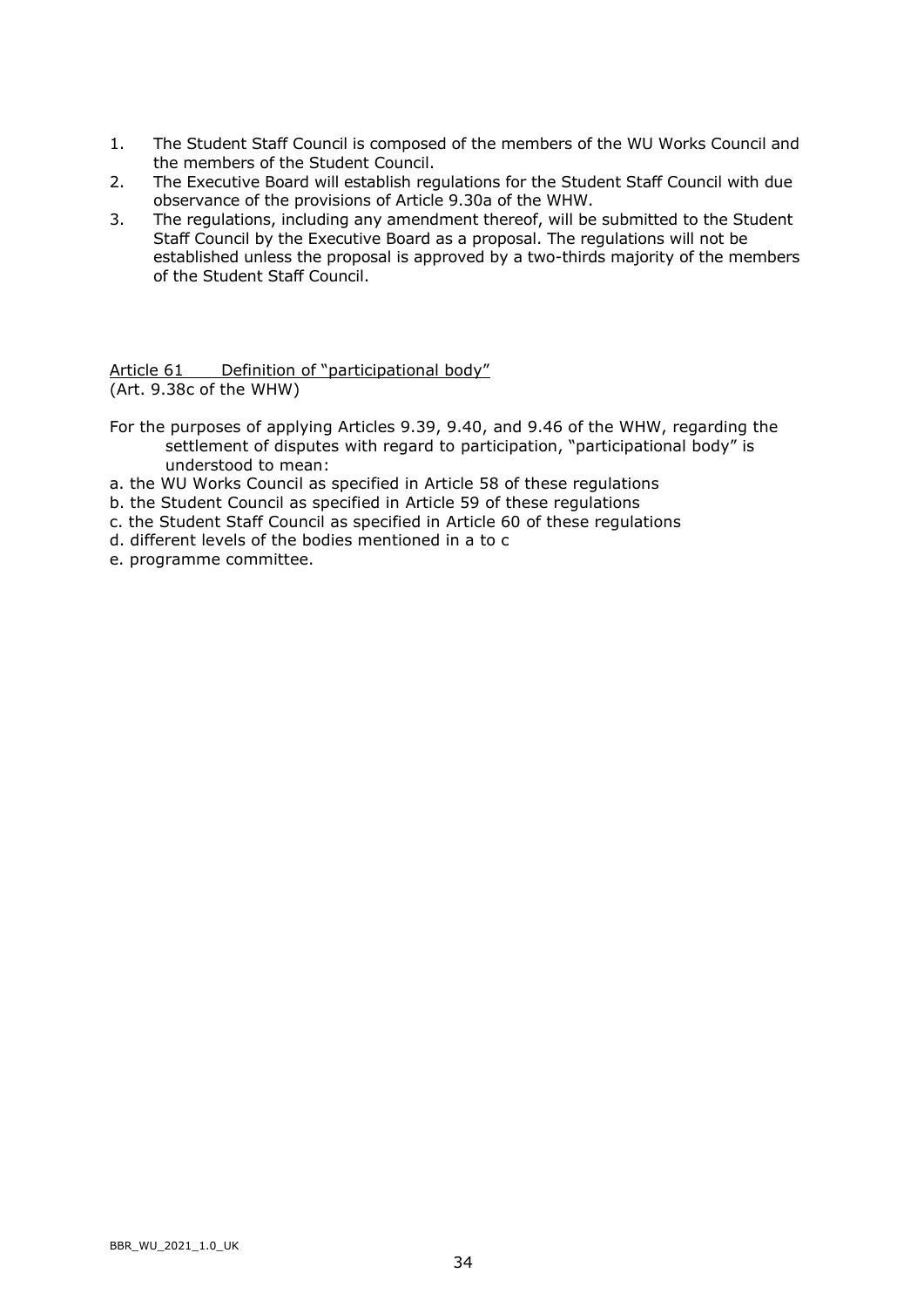# **Chapter 8 Legal protection**

Section 1 Students and external students ("extranei")

Article 62 Facilities for filing complaints, appeals or objections (Art. 7.59a of the WHW)

- 1. There is an accessible facility, to which an interested party can submit a complaint, claim, or objection.
- 2. An "interested party" is defined as: a student, a prospective student, a former student, an external student ("extraneus"), a prospective external student or a former external student.
- 3. Complaints, appeals or objections can be submitted to the following addresses: - by post: Wageningen University, FAO: Student Legal Protection Desk, PO box 9101, 6700 HB Wageningen, or

- via e-mail: legalprotection.students@wur.nl.

- 4. The Student Legal Protection Desk confirms receipt of an incoming complaint, claim, or objection in writing to the applicant and sends it as soon as possible to the competent body after the registration of the date of receipt. The date of receipt established by the Student Legal Protection Desk is determinative of whether a complaint, appeal, or objection has been submitted on time.
- 5. The procedures followed by the Student Legal Protection Desk and by the body charged with processing complaints, appeals, and objections are described in the regulations established by the relevant body. The procedures are also described in the Student Charter.
- 6. The Student Legal Protection Desk is managed under the responsibility of the Director of Corporate Governance & Legal Services of the Corporate Staff and is located in the Atlas building, Droevendaalsesteeg 4, 6708 PB in Wageningen.

# Article 63 Ombudsmen and complaints

(Art. 7.59b of the WHW)

- 1. The Executive Board shall designate one or more ombudsmen for students.
- 2. An ombudsman for students can handle complaints that are not eligible for handling on the basis of the Wageningen University & Research Regulations on the complaints procedure regarding undesirable behaviour or the Wageningen University & Research Scientific integrity complaints procedure.
- 3. An interested party can file a complaint about the way in which a body at the university or a person who works under the responsibility of that body, has behaved towards them or another person on a specific occasion. A complaint is submitted to the Student Legal Protection Desk or — without the Student Legal Protection Desk as an intermediary — to an ombudsman for students, who confirms receipt of the complaint to the applicant themselves and informs the Student Legal Protection Desk by e-mail, so that they can register the complaint.
- 4. The complaint advisory procedure from section 9.1.3 of the General Administrative Law Act applies. An ombudsman for students is responsible for the handling of complaints and making recommendations regarding these complaints to the body specified in section 3 or the Executive Board.
- 5. A complaint will not be handled if it relates to behaviour:
	- a. that has been addressed in a previously submitted complaint and has been handled in accordance with these regulations;
	- b. that occurred over a year before the complaint was filed;
	- c. against which the involved party could have made an objection;
	- d. against which the involved party can make an appeal, unless that behaviour occurred due to a decision not being made in time, or an appeal could have been made.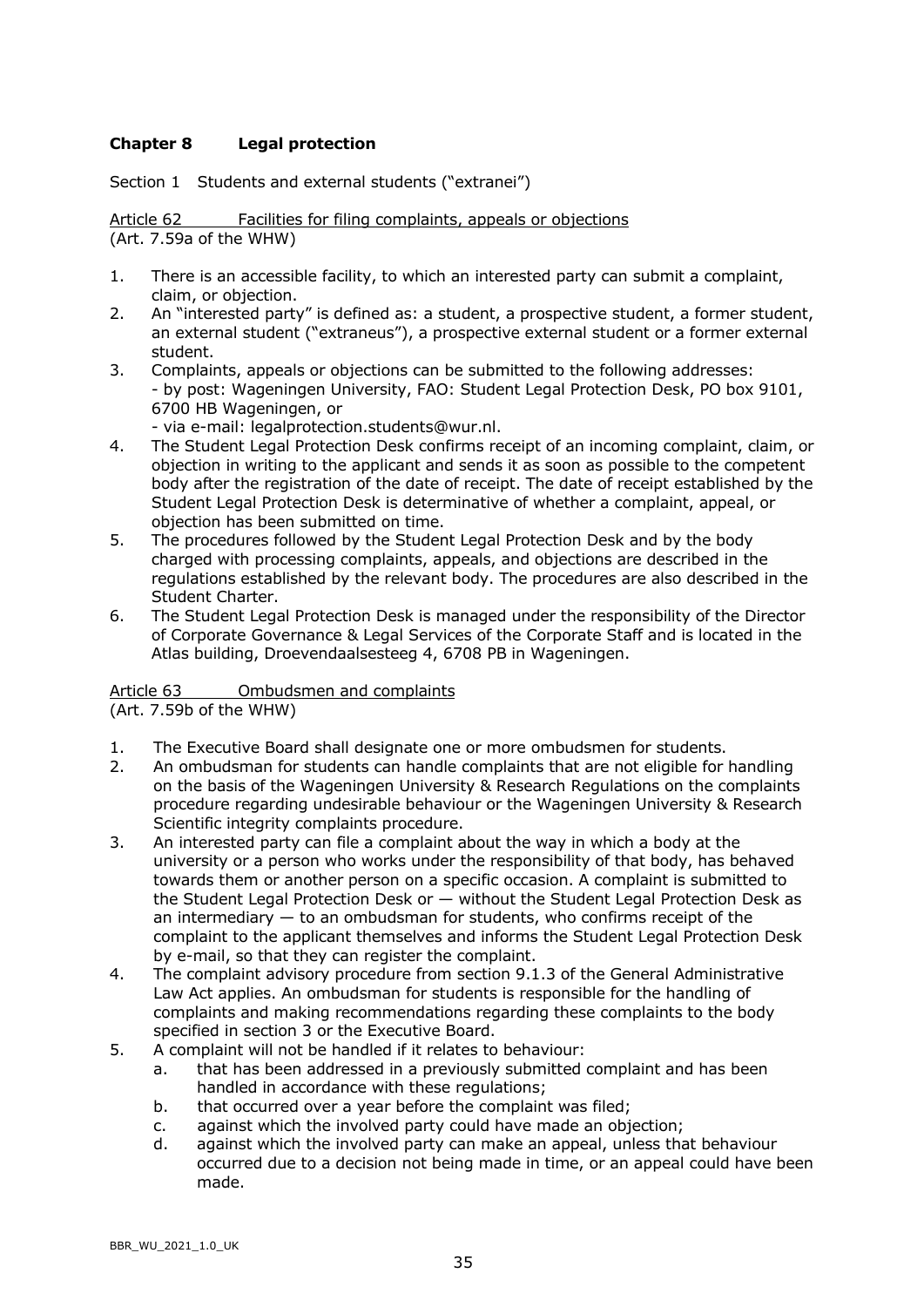- 6. A complaint will also not be handled if the interest of the party involved or the significance of the behaviour is insufficient.
- 7. If a complaint will not be handled, the involved party must be informed as soon as possible in writing, but no later than four weeks after the complaint has been received. Article 9:12, paragraph 2, of the General Administrative Law Act shall apply mutatis mutandis.

Article 64 The Examination Appeals Board (Art. 7.60 and 7.61 of the WHW)

An Examination Appeals Board has been established. The members of the Examination Appeals Board also participate in the Dispute Advisory Committee.

Article 65 Submitting an appeal (Art. 7.61 of the WHW)

- 1. An interested party can file an appeal with the Examination Appeals Board with regard to the decisions referred to in Article 7.61 paragraph 1 of the WHW. The notice of appeal must be submitted to the Student Legal Protection Desk.
- 2. The term for submitting a notice of appeal is six weeks.
- 3. The Examination Appeals Board will render its decision within 10 weeks of the Student Legal Protection Desk's receipt of the appeal.

Article 66 The Dispute Advisory Committee

(Art. 7.63a of the WHW)

- 1. A Dispute Advisory Committee has been established. The university has an Examination Appeals Board, and the members of that board also sit on the Dispute Advisory Committee.
- 2. The Dispute Advisory Committee advises the Executive Board on the objections referred to in Article 7.63a paragraph 2 of the WHW.
- 3. The Dispute Advisory Committee will investigate whether it is possible for the parties to reach an amicable solution.

Article 67 Filing objections (Art. 7.63b of the WHW)

- 1. An interested party can file an objection to decisions pursuant to, and regulations based on, the WHW, other than those which the Examination Appeals Board is authorised to decide. The notice of objection must be submitted to the Student Legal Protection Desk.
- 2. The term for submitting a notice of objection is six weeks.
- 3. The Dispute Advisory Committee will investigate whether it is possible for the parties to reach an amicable solution. If this proves impossible, the Dispute Advisory Committee will provide advice to the Executive Board.
- 4. The Executive Board will make a decision on an objection within 10 weeks of the Student Legal Protection Desk's receipt of the objection.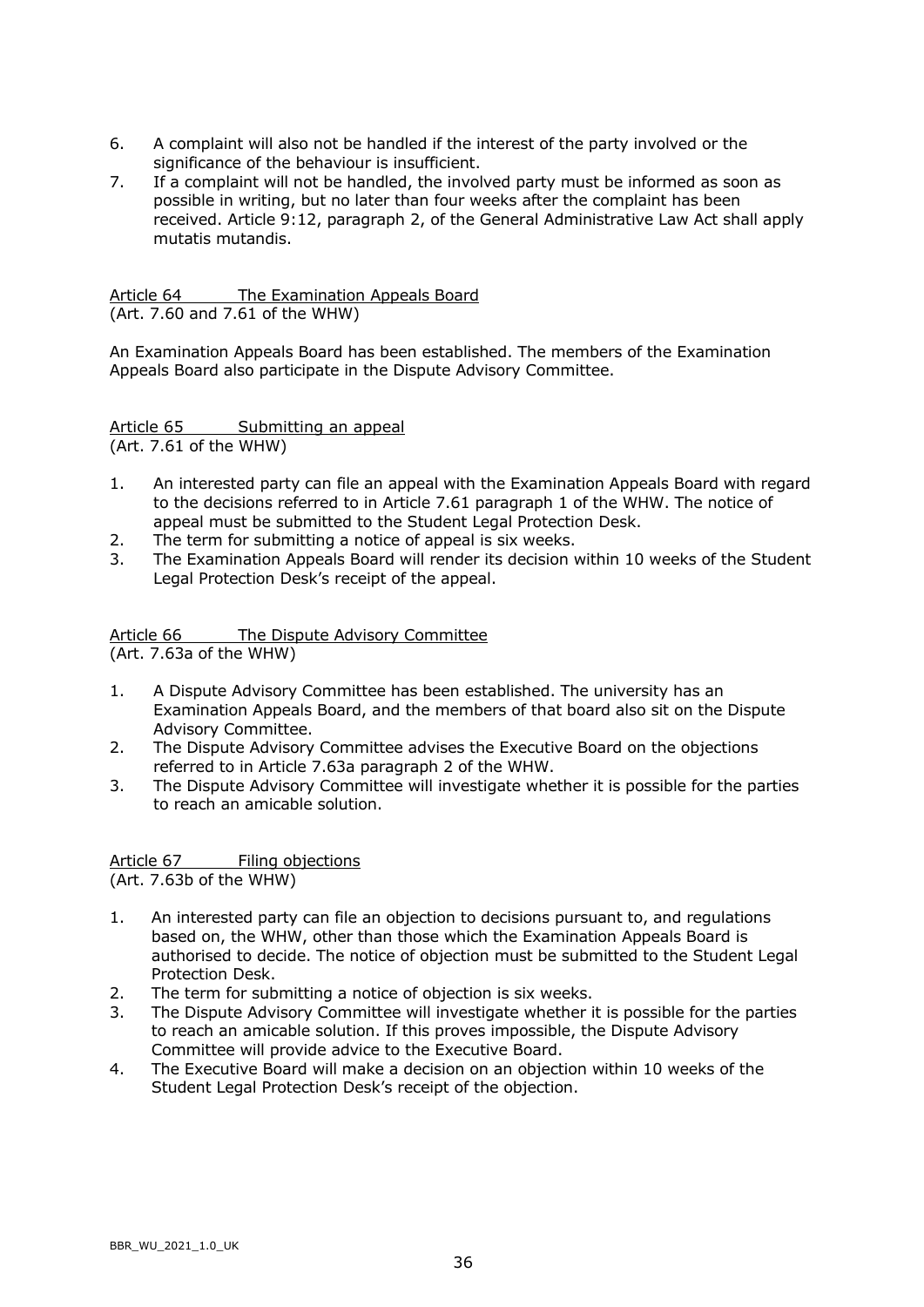Article 68 Code of order

(Art. 7.62 and 7.63a of the WHW)

- 1. The Examination Appeals Board as well as the Dispute Advisory Committee, will be referred to as "the Board" in this article.
- 2. With due observance of Article 7.60 of the WHW and Article 7:13 of the General Administrative Law Act [AWB], the Board will establish rules with regard to:
	- a. the size and composition of the Board;
	- b. the division into chambers, as well as the allocation of work to the two chambers in which the Examination Appeals Board and the Dispute Advisory Committee are represented;
	- c. the appointment of the Chair of a chamber, the members, and any substitute members of the Board;
	- d. the term of office of the Chair, the members, and any substitute members of the Board;
	- e. the method by which the membership or substitute membership of the Board is terminated;
	- f. how the procedures will be implemented;
	- g. how the Board will be provided with a secretary; and
	- h. how the Chair of a chamber will be replaced.
- 3. The rules, as well as any amendments thereto, require the approval of the Executive Board.

### Section 2 Employees and other interested parties

### Article 69 Legal protection of employees and other interested parties

The Executive Board ensures adequate legal protection for all employees of the university and other interested parties as provided in the General Administrative Law Act and other regulations with which the university must comply.

The Director of Corporate Human Resource is responsible for managing and disclosing the various rules relating to this legal protection.

Article 70 Submitting a complaint

- 1. Every employee or other interested party is entitled to submit a complaint to an administrative body at the university about the way in which that executive body behaved towards them or someone else on a specific occasion.
- 2. The executive body shall ensure that the complaint is handled by a person who was not involved in the behaviour mentioned in the complaint.
- 3. The provisions of Chapter 9 of the General Administrative Law Act are applicable:
	- a. The executive body will complete the processing of the complaint within six weeks. The executive body can adjourn the processing for no more than four weeks.
	- b. If the complaining party disagrees with how the complaint is processed, that party can notify the National Ombudsman of that fact in writing within one year.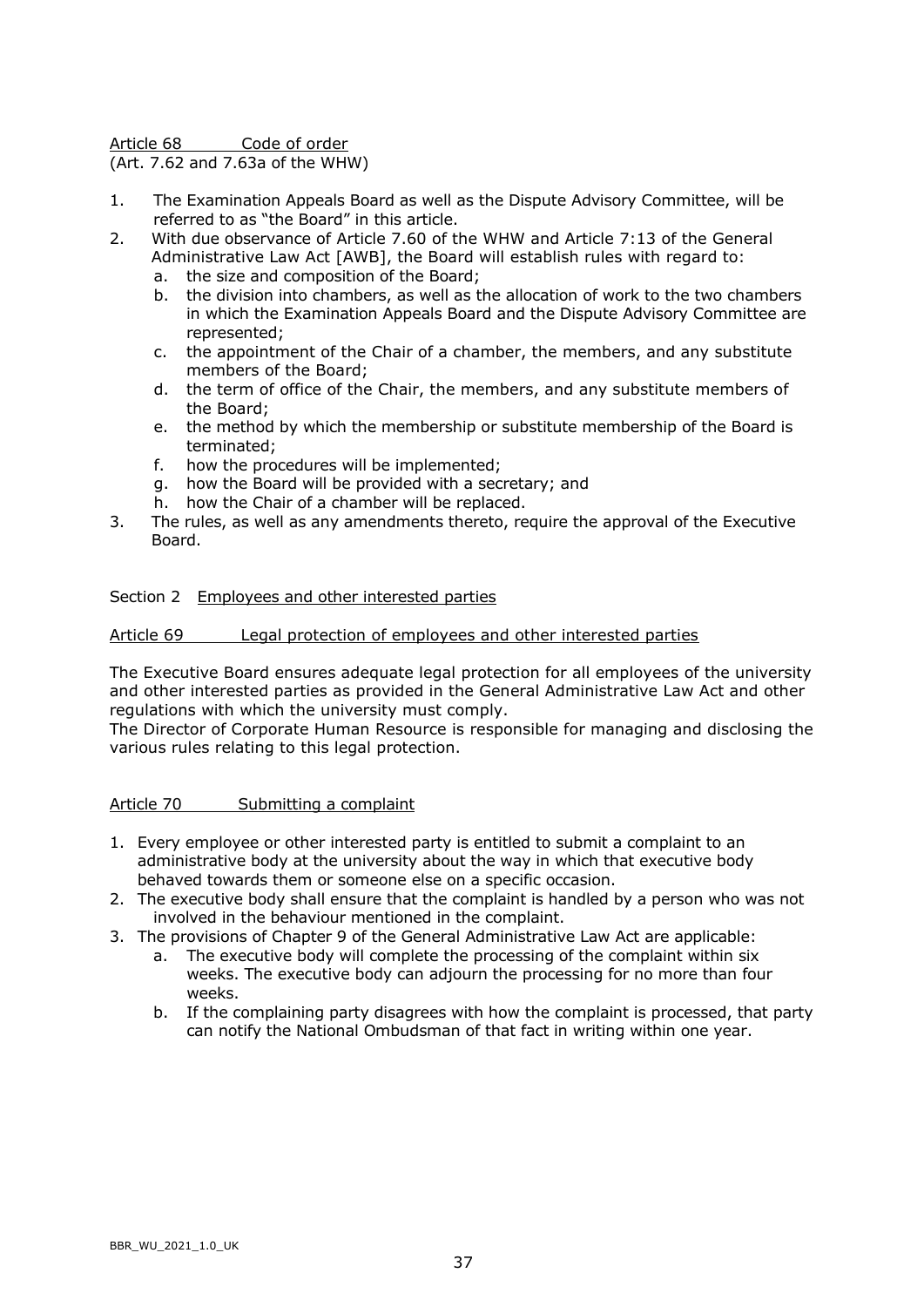# Article 71 Complaint regarding a violation of scientific integrity

- 1. Everyone has the right to submit a complaint concerning an alleged violation of scientific integrity to the Executive Board.
- 2. The Executive Board will ensure that the complaint is processed by the Scientific Integrity Committee (commissie wetenschappelijke integriteit (CWI)).
- 3. The complaint will be processed in accordance with the provisions in the Scientific Integrity Complaints Procedure Wageningen University & Research.

### Article 72 Filing objections

With due observance of the provisions of this Section, a party whose interests are directly affected by a decision rendered by a university administrative body and for whom no other remedy exists pursuant to the WHW can submit an objection to the relevant administrative body.

## Article 73 The regulations regarding the Objections Advisory Committee

- 1. There is an Advisory Committee on Appeals and Objections tasked with advising university executive bodies on the decision to be made regarding an objection as specified in Article 72.
- 2. The Committee will establish rules containing details regarding:
	- a. the size and composition of the Committee;
	- b. the appointment of the Chair, the members and any substitute members of the Board;
	- c. the term of office of the Chair, the members and any substitute members of the Committee;
	- d. the method by which the membership or substitute membership of the Board is terminated;
	- e. how the procedure will be implemented;
	- f. how the Committee will be provided with a secretary; and
	- g. how the Chair will be replaced;
- 3. The rules, as well as any amendments thereto, require the approval of the Executive Board.

### Article 74 Processing objections

- 1. An objection must be submitted to the appropriate executive body within six weeks of the date on which the decision being objected to has been made known as prescribed.
- 2. In preparation for its decision, the executive body will provide the Committee with the objection within seven days of its receipt.
- 3. The Committee's advice will be rendered within eight weeks of the executive body's receipt of the objection. This term may be extended once by no more than four weeks.
- 4. The executive body will decide on the objection within ten weeks of its receipt. This term can be extended for a period of no more than four weeks.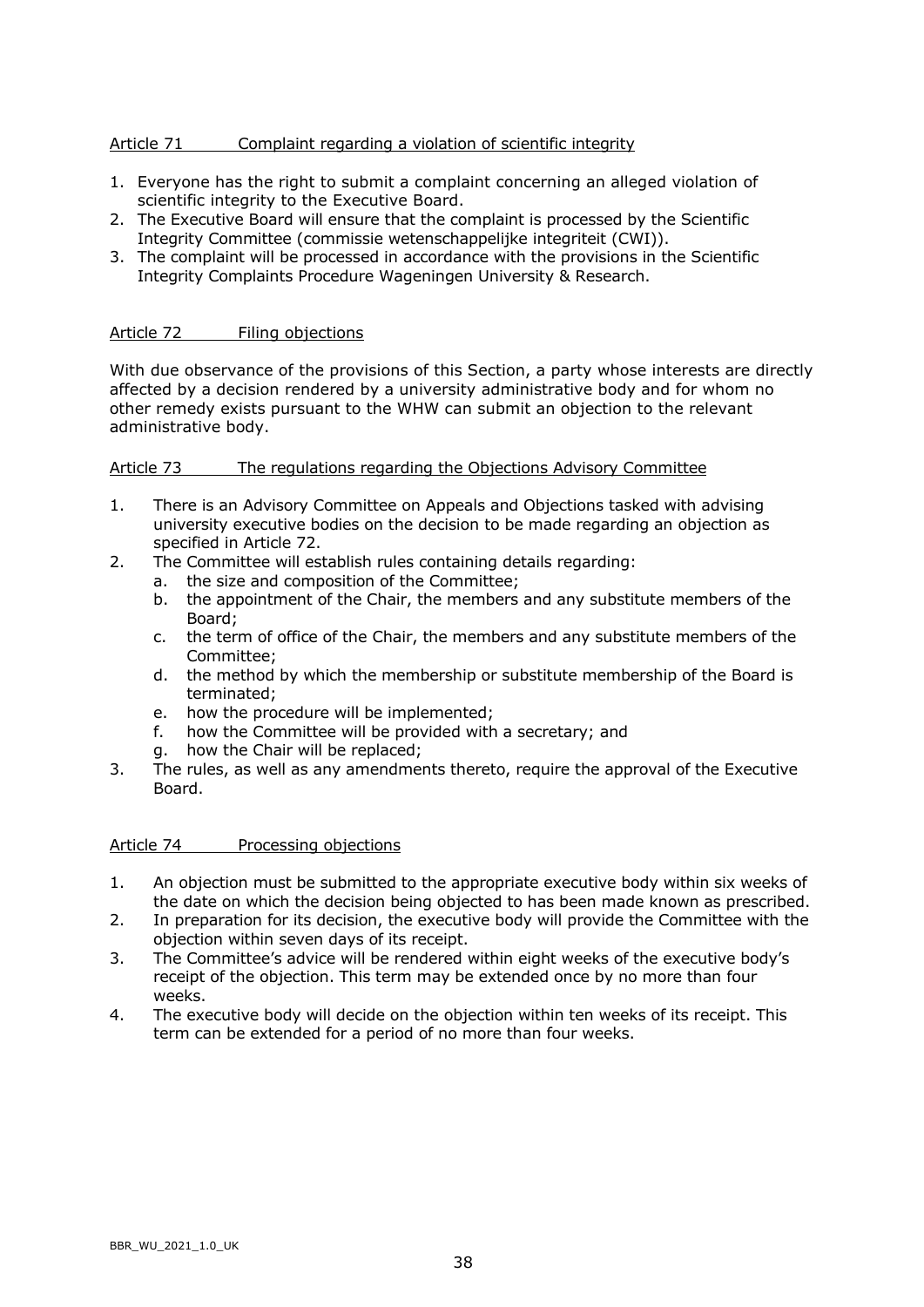Section 3 Duty to inform

### Article 75 Provision of information

The bodies, staff members, and examiners at the university provide the information to the ombudsman as specified in Article 63, to the Board as specified in Article 68, and to the Committee as specified in Article 73 that they deem is necessary to perform their tasks.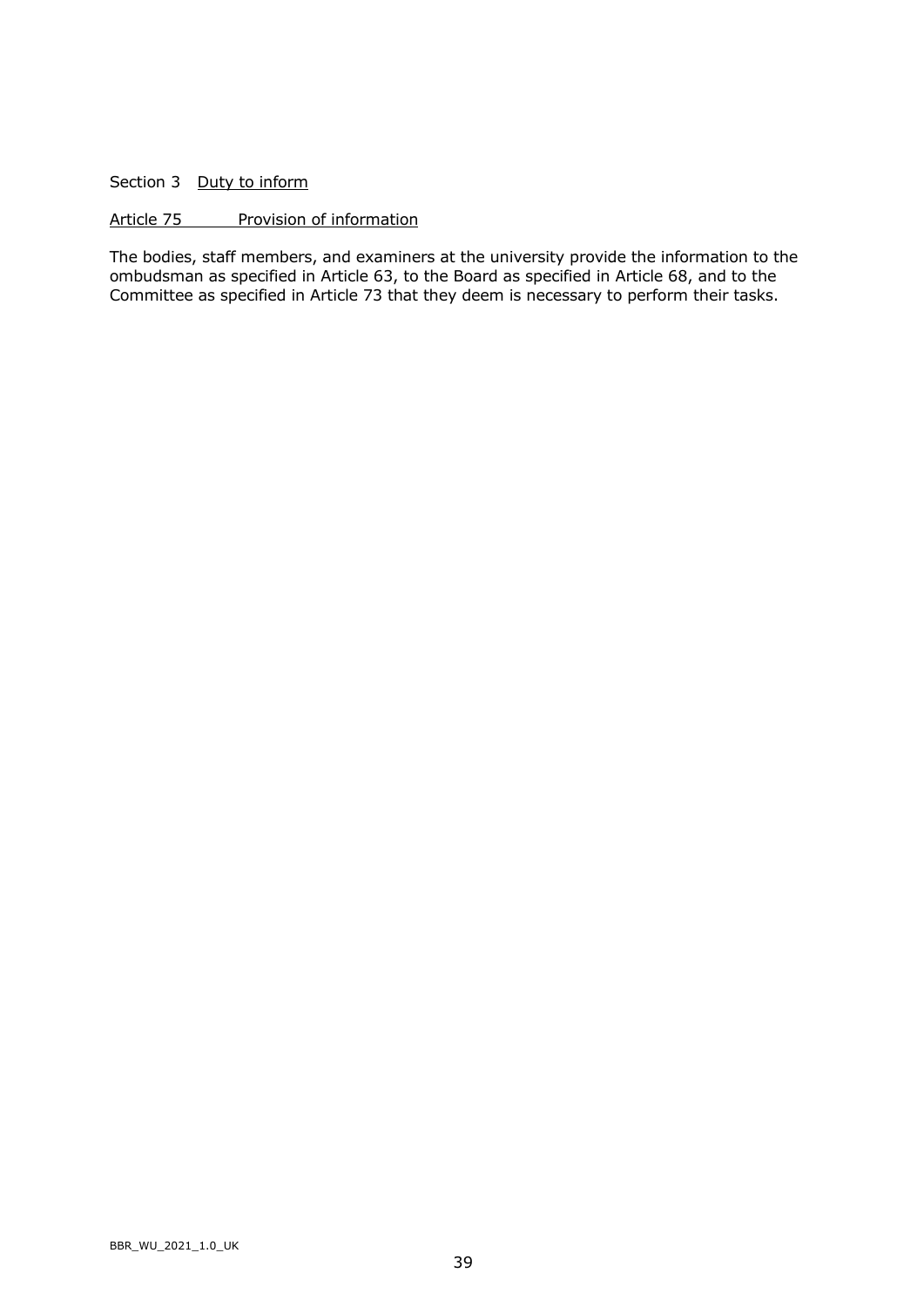## **Chapter 9 Final Provisions**

### Article 76 Interpretation of regulations

- 1. In the event of differences of opinion regarding the interpretation of one or more provisions in these regulations, a decision will be made by the Executive Board.
- 2. In cases not covered by these regulations, but which are related to topics handled by these regulations, a decision will be made by the Executive Board.
- 3. In the event of a conflict between the Dutch version of these regulations and a translation of same, the Dutch version shall prevail.

### Article 77 Official title

These regulations may be quoted as *bestuurs- en beheersreglement Wageningen University 2021* (Management and Administration Regulations Wageningen University 2021), or BBR WU 2021 for short.

These regulations were adopted by the Executive Board on 2 December 2002, after receiving the prior permission from the Student Staff Council and entered into effect after obtaining the Supervisory Board's approval on 9 December 2002,

The regulations were amended by the decision of the Executive Board on 1 June 2005, after receiving the prior permission of the Student Staff Council and entered into effect after obtaining the Supervisory Board's approval on 5 September 2005.

Due to organisational changes and the legal amendments to the *Wet versterking besturing* (Improved governance act), Stb. 2010, 199, the regulations were changed by the decision of the Executive Board on 7 June 2010, after receiving the prior permission of the Student Staff Council and entered into effect after obtaining the Supervisory Board's approval on 28 June 2010.

Due to a change in the positioning of the Director of the Education Institute, the regulations have been changed by the decision of the Executive Board on 5 March 2012, after receiving the prior permission of the Student Staff Council and entered into effect after obtaining the Supervisory Board's approval on 21 May 2012.

The regulations were changed by the decision of the Executive Board on 22 October 2018, after receiving the prior permission of the Student Staff Council and entered into effect after obtaining the Supervisory Board's approval on 22 October 2018.

The regulations were changed by the decision of the Executive Board on ................... 2021, after receiving the prior permission from the Student Staff Council and entered into effect after obtaining the Supervisory Board's approval on ........................ 2021.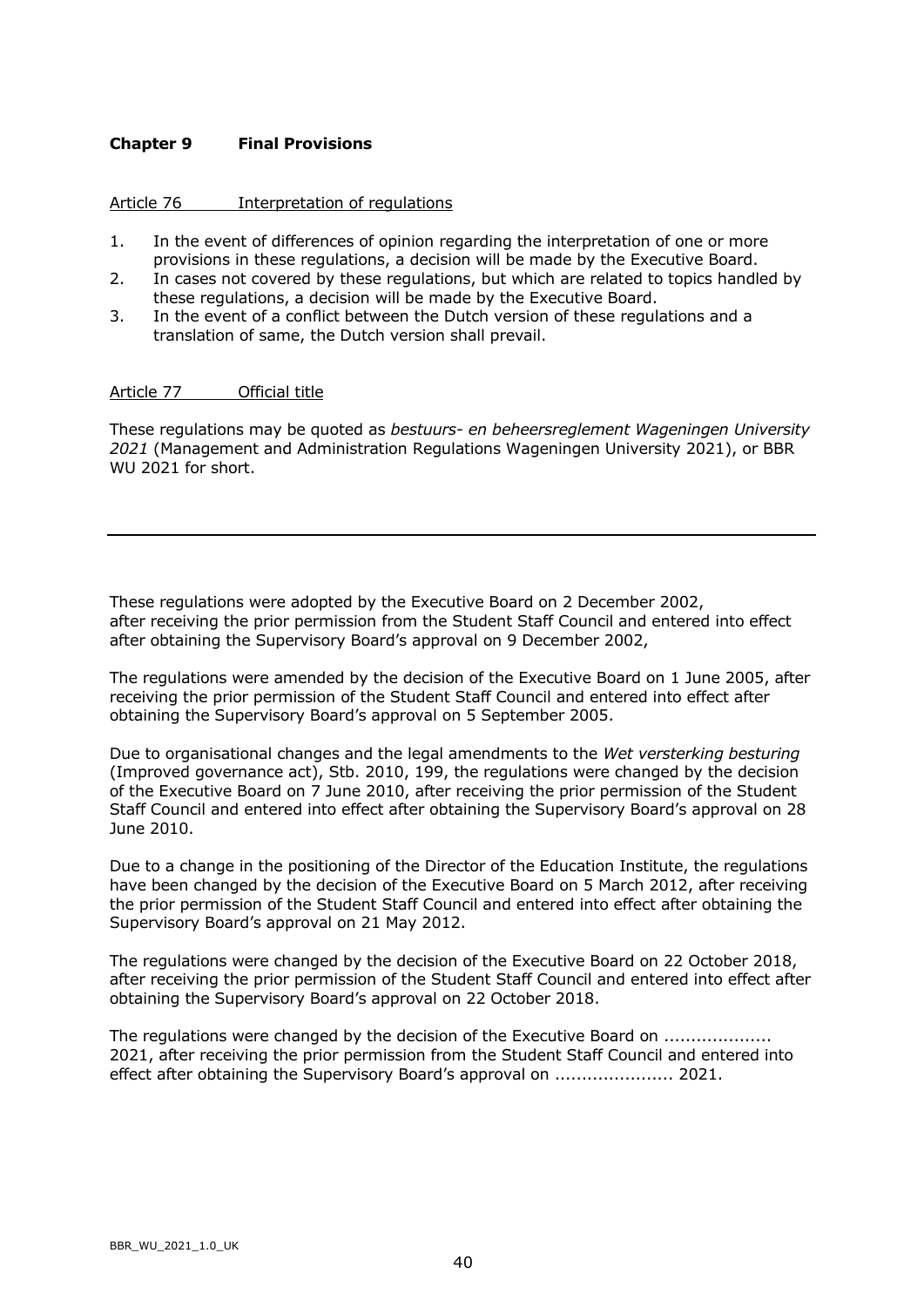Appendix relating to the 2021 Management and Administration Regulations of Wageningen University

# **Article 15.2**

The departments consist of the following chair groups:

## **Department of Agrotechnology & Food Sciences**

- Biobased Chemistry and Technology
- Biochemistry
- Biological Recovery and Re-use Technology
- BioNanoTechnology
- Biophysics
- Bioprocess Engineering
- Environmental Technology
- Food Chemistry
- Food Microbiology
- Food Process Engineering
- Food Quality and Design
- Global Nutrition
- Microbiology
- Nutrition and Disease
- Nutrition, Metabolism and Genomics
- Nutritional Biology and Health
- Organic Chemistry
- Physical Chemistry and Soft Matter
- Sensory Science and Eating Behaviour
- Systems and Synthetic Biology
- Toxicology

### **Department of Animal Sciences**

- Adaptation Physiology
- Animal Breeding and Genomics
- Animal Nutrition
- Animal Production Systems
- Aquaculture and Fisheries
- Behavioural Ecology
- Cell Biology and Immunology
- Experimental Zoology
- Host-Microbe Interactomics
- Human and Animal Physiology
- Marine Animal Ecology
- Quantitative Veterinary Epidemiology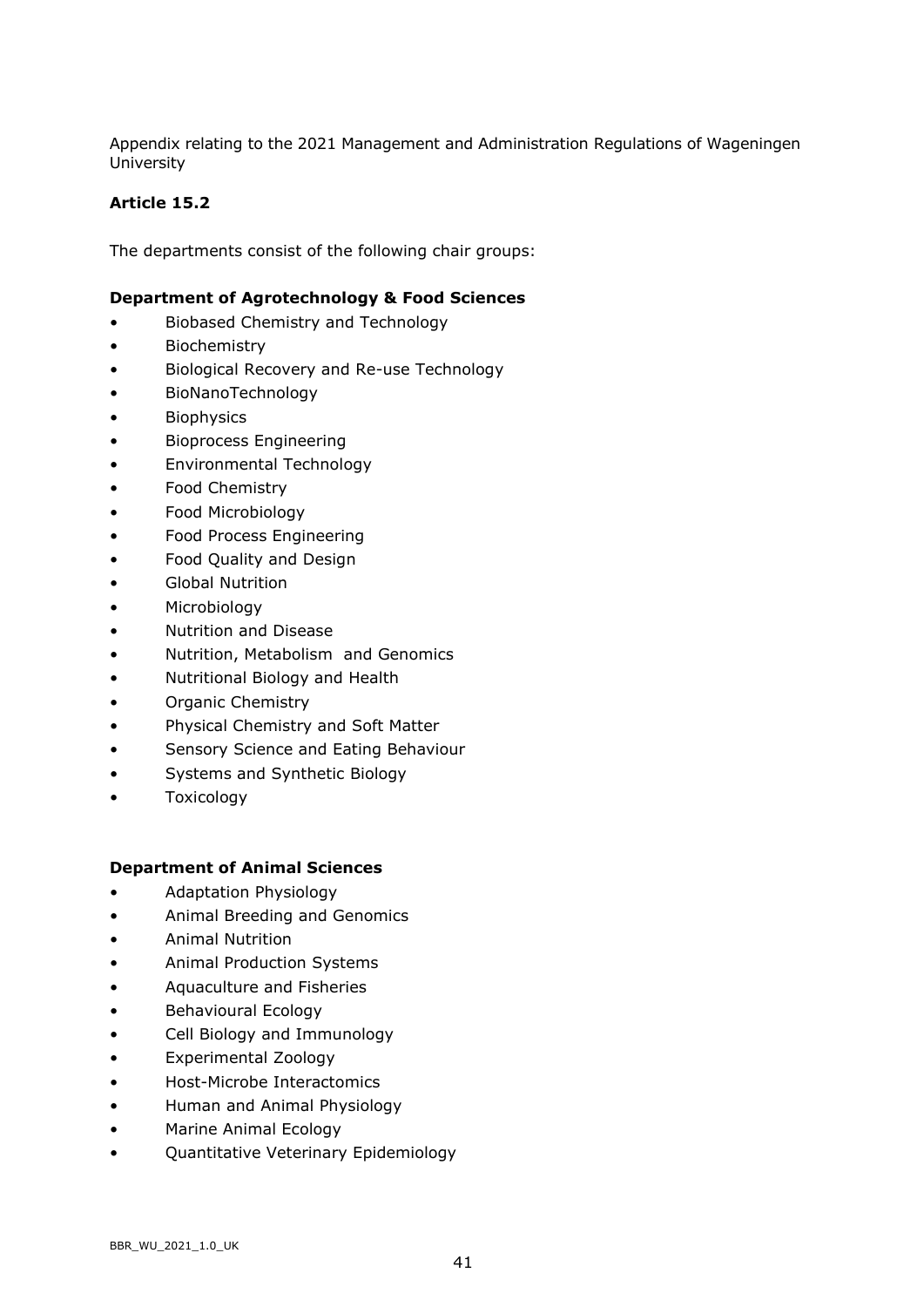### **Department of Social Sciences**

- Agricultural Economics and Rural Policy
- Business Economics
- Business Management and Organisation
- Consumption and Healthy Lifestyles
- Development Economics
- Education and Learning Sciences
- Environmental Economics and Natural Resources
- Environmental Policy
- Health and Society
- Information Technology
- Knowledge, Technology and Innovation
- Law and Governance
- Marketing and Consumer Behaviour
- Operations Research and Logistics
- Philosophy
- Public Administration and Policy
- Rural and Environmental History
- Rural Sociology
- Sociology of Development and Change
- Strategic Communication
- Urban Economics

### **Department of Environmental Sciences**

- Air Quality and Atmospheric Chemistry
- Aquatic Ecology and Water Quality Management
- Cultural Geography
- Environmental Systems Analysis
- Forest and Nature Conservation Policy
- Forest Ecology and Forest Management
- Geo-information Science and Remote Sensing
- Geo-information Sciences
- Hydrology and Quantitative Water Management
- Landscape Architecture
- Land Use Planning
- Meteorology
- Plant Ecology and Nature Conservation
- Soil Biology
- Soil Chemistry and Chemical Soil Quality
- Soil Physics and Land Management
- Soil Geography and Landscape
- Water Resources Management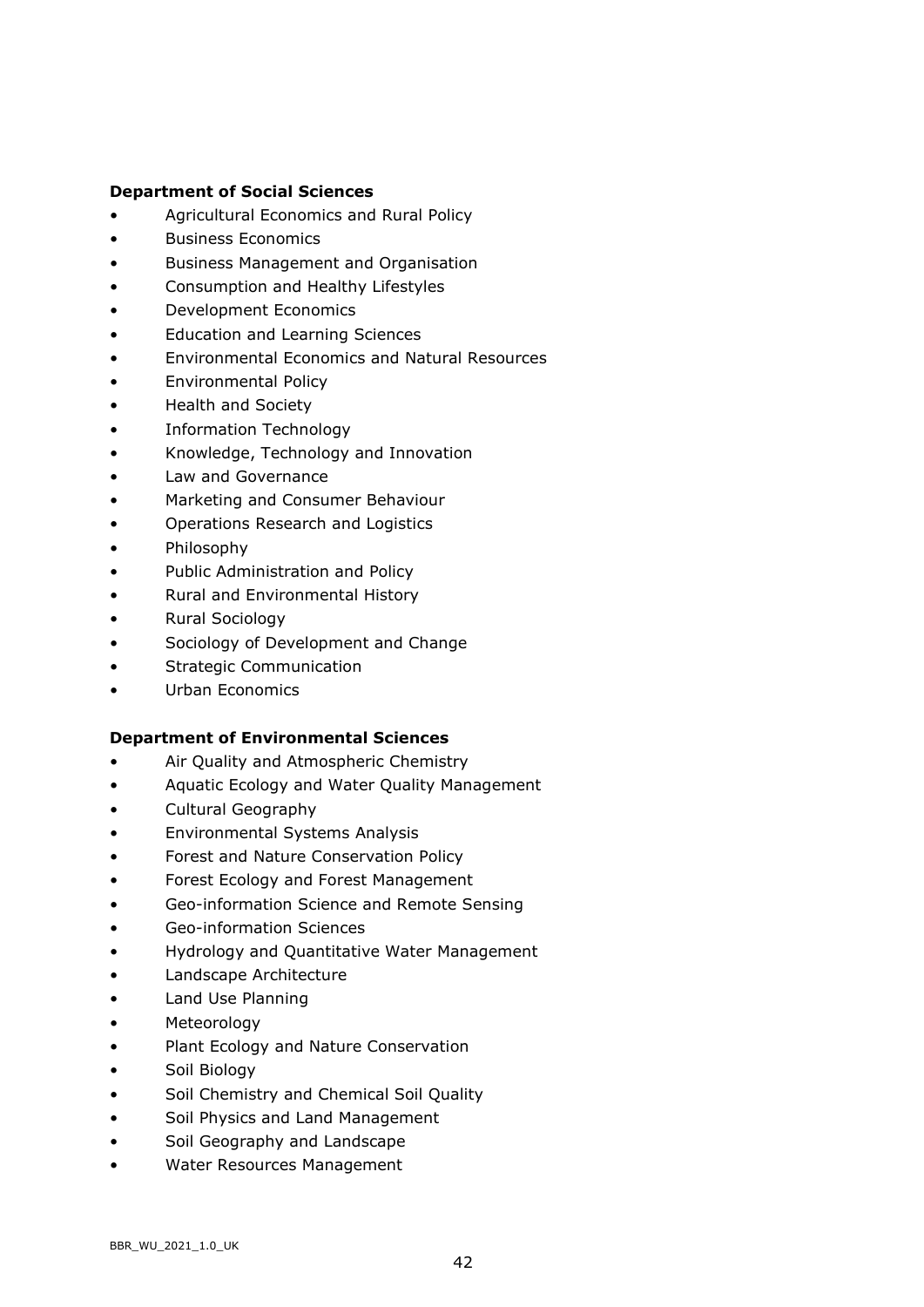- Water Systems and Global Change
- Wildlife Ecology and Conservation

# **Department of Plant Sciences**

- Applied Mathematics
- Applied Statistics
- Bioinformatics
- Biosystematics
- Cell and Developmental Biology
- Crop and Weed Ecology
- Crop Physiology
- Developmental Biology of Biotic and Environmental Interactions
- Entomology
- Farm Technology
- Farming Systems Ecology
- Genetics
- Horticulture and Product Physiology
- Nematology
- Phytopathology
- Plant Breeding
- Plant Physiology
- Plant Production Systems
- Virology

Appendix relating to the 2021 Management and Administration Regulations of Wageningen University

# **Articles 21.1 and 30**

Within the faculty, the following initial programmes have been created:

# **Life Sciences**

### **BSc programmes:**

- Animal Sciences (BAS)
- Biology (BBI)
- Plant Sciences (BPW)

# **MSc programmes:**

- Aquaculture and Marine Resource Management (MAM)
- Animal Sciences (MAS)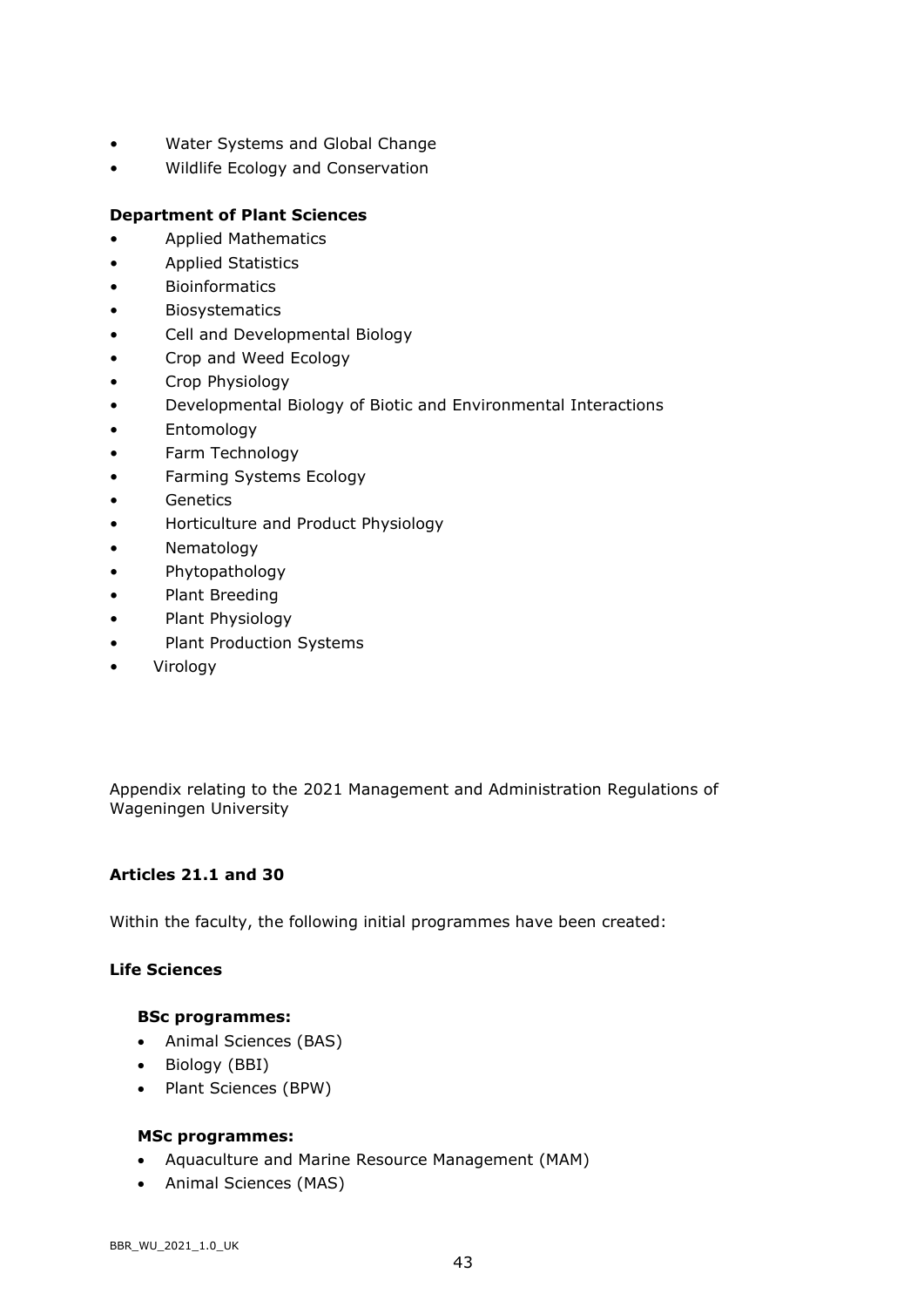- Biology (MBI)
- Organic Agriculture (MOA)
- Plant Biotechnology (MPB)
- Plant Sciences (MPS)

### **Social Sciences**

## **BSc programmes:**

- Communication and Life Sciences (BCL)
- Economics and Governance (BEB)
- Health and Society (BGM)
- International Development Studies (BIN)

## **Management and Consumer Studies (BBC)MSc programmes:**

- Communication, Health and Life Sciences (MCH)
- Development and Rural Innovation (MDR)
- International Development Studies (MID)
- Management, Economics and Consumer Studies (MME)

### **Environment and Landscape**

### **BSc programmes:**

- Forest and Nature Conservation (BBN)
- Environmental Sciences (BES)
- International Land and Water Management (BIL)
- Landscape Architecture and Planning (BLP)
- Soil, Water, Atmosphere (BSW)

### **MSc programmes:**

- Climate Studies (MCL)
- Earth and Environment (MEE)
- Environmental Sciences (MES)
- Forest and Nature Conservation (MFN)
- Geo-Information Science (MGI)
- International Land- and Water Management (MIL)
- Tourism, Society and Environment (MTO)
- Landscape Architecture and Planning (MLP)
- Urban Environmental Management (MUE)

### **Technology and Nutrition**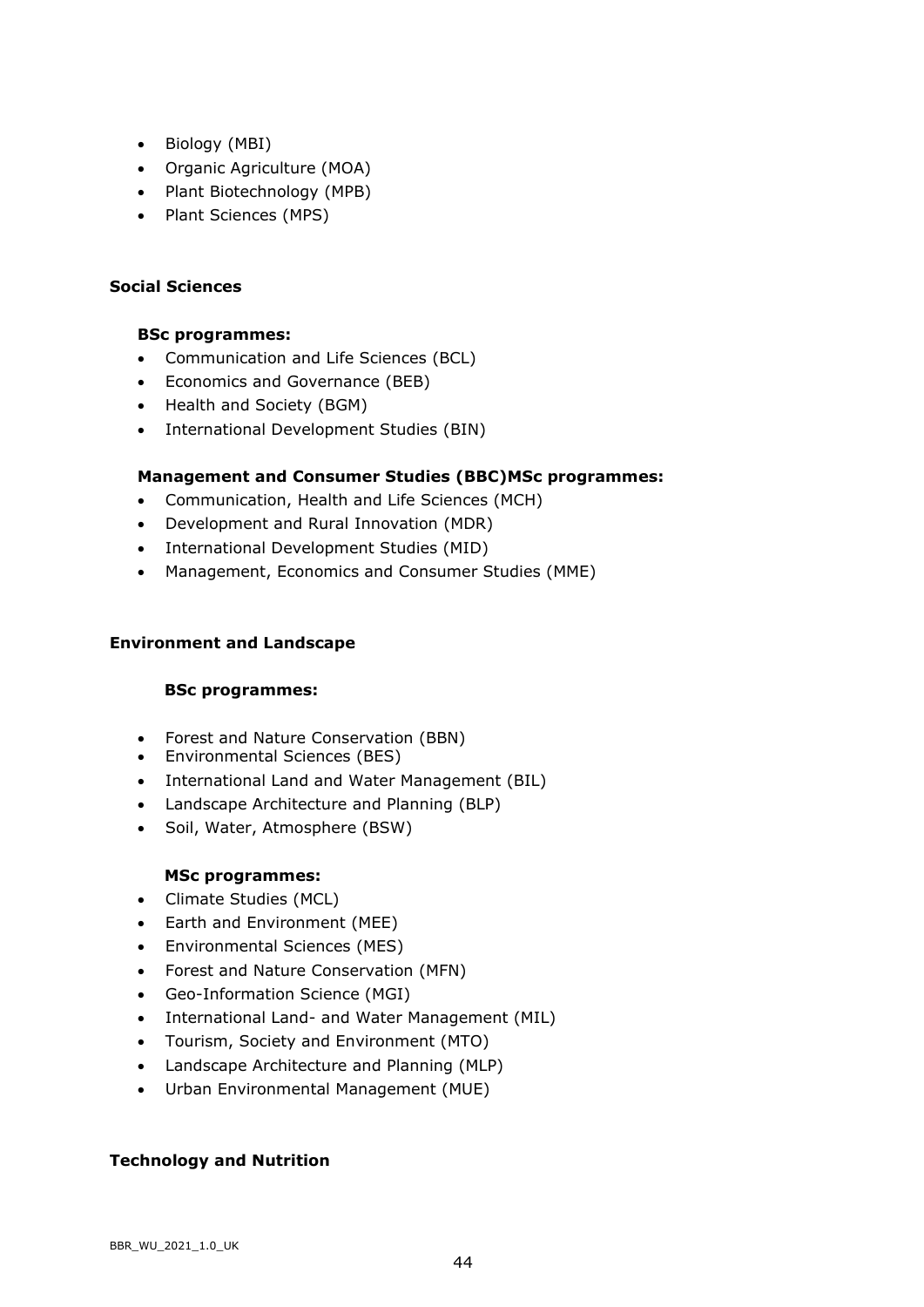### **BSc programmes:**

### **BSc programmes:**

- Biosystems Engineering (BAT)
- Biotechnology (BBT)
- Food Technology (BFT)
- Molecular Life Sciences (BML)
- Nutrition and Health (BVG)

# **MSc programmes:**

- Biosystems Engineering (MBE)
- Bioinformatics (MBF)
- Biobased Sciences (MBS)
- Biotechnology (MBT)
- Food Quality Management (MFQ)
- Food Safety (MFS)
- Food Technology (MF)
- Molecular Life Sciences (MML)
- Nutrition and Health (MNH)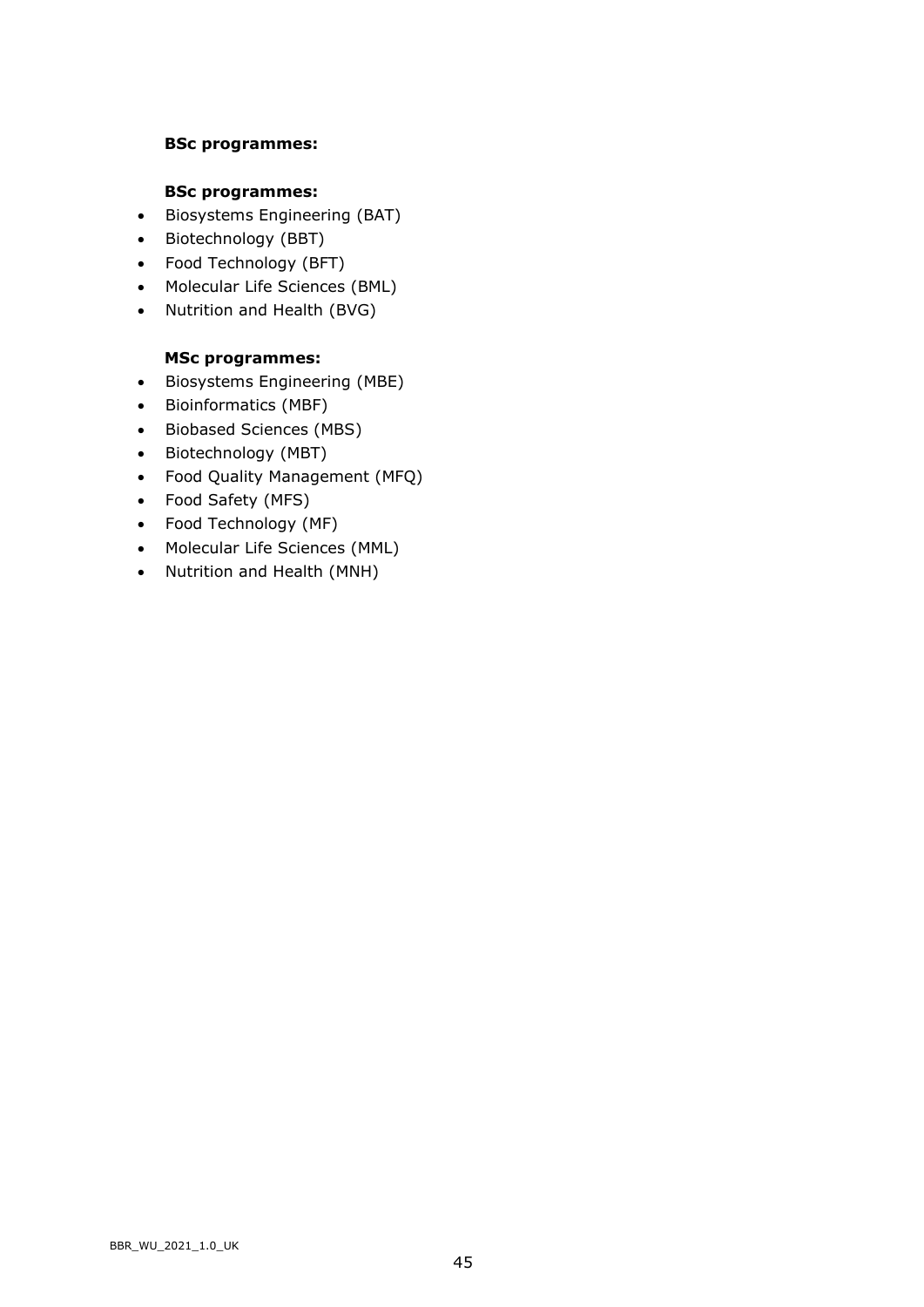Appendix relating to the 2021 Management and Administration Regulations of Wageningen University

# **Article 21.2**

Along with one or more Dutch or international institutions of higher education, the university provides the following joint degree programmes:

# **BSc programmes:**

• Tourism (joint degree)

# **MSc programmes:**

- Water Technology (joint degree)
- Metropolitan Analysis, Design and Engineering (joint degree)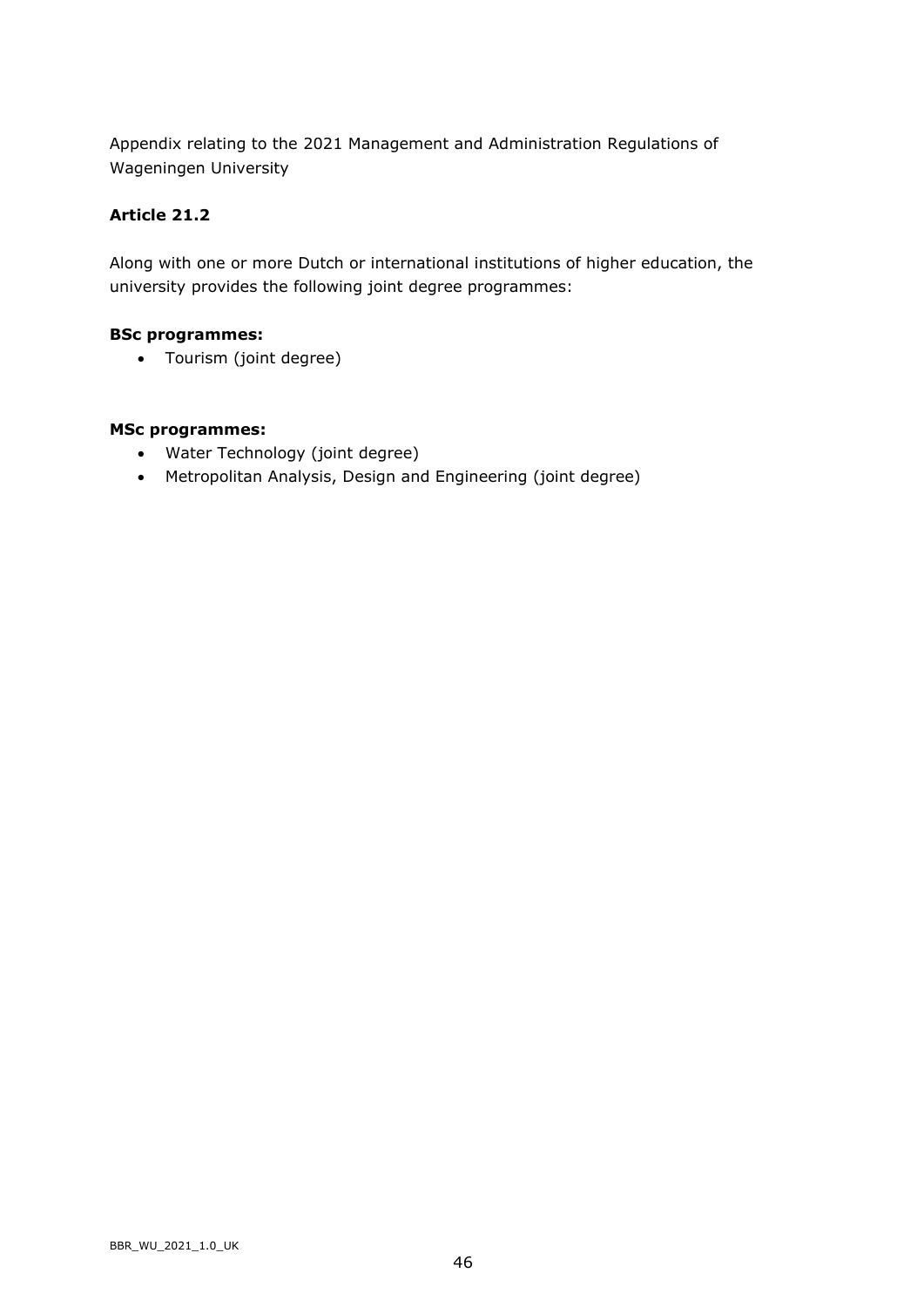### AGREEMENT

### REGARDING THE COMPOSITION OF THE STUDENT STAFF COUNCIL WHICH IS CONNECTED TO WAGENINGEN UNIVERSITY IN ACCORDANCE WITH ARTICLE 9.30A PARAGRAPH 1 OF THE WHW AFTER THE INTRODUCTION OF A NEW PARTICIPATIONAL STRUCTURE FOR WAGENINGEN UNIVERSITY & RESEARCH

#### **The Parties:**

The Wageningen University (WU) Executive Board and The Executive Board of Stichting Dienst Landbouwkundig Onderzoek (DLO), hereinafter collectively referred to as the Executive Board, being one party

and

The Student Council of Wageningen University (SR), Wageningen University Student Staff Council (GV), and The Central Works Council of Wageningen University & Research (COR WUR) as the other party

### **Taking into consideration that**

- Wageningen University and Stichting DLO have entered into a partnership called Wageningen University & Research (WUR);
- in mid-2002, the Executive Board along with the competent participational bodies at the time, specifically the SR, GV, the Works Council of Wageningen University and the Central Works Council of Stichting DLO (COR DLO) reached an agreement to set up a participational structure for Wageningen University & Research effective on 1 January 2003;
- the new participational structure was realised through the creation of:
	- a. commons works councils for the enterprises that are jointly maintained by Wageningen University and Stichting DLO;
	- b. works councils for the enterprises maintained by Stichting DLO;
	- c. a Central Works Council for all enterprises specified in a and b;
- the Works Councils Act (WOR) and the Higher Education and Research Act (WHW) apply to the exercise of participational rights within WU;
- in accordance with Article 9.30a paragraph 1 of the WHW, a Student Staff Council (GV) is associated with WU, which consists of members from the WU Works Council and the members of the Student Council;
- the WU Works Council, which no longer exists as such in the new participational structure, but should be considered as having been absorbed into the WUR Central Works Council, which contains both employees of WU as well as employees of WR;
- in the new participational structure, the GV, with the exception of the SR members, must also be composed of representatives employed by WU who, for the application of the WHW can collectively be viewed as "the WU Works Council";
- the parties specified in the new participational structure have made agreements regarding the way in which this (fictitious) WU Works Council will be composed;
- these agreements are an integral part of the structure that the Executive Board has established with the approval of the authorised participational bodies of Wageningen University & Research and as such are also binding for the Central Works Council of Wageningen University & Research (hereinafter referred to as "COR");
- The Parties wish to establish these arrangements in this agreement, which will be included as an appendix to the COR regulations;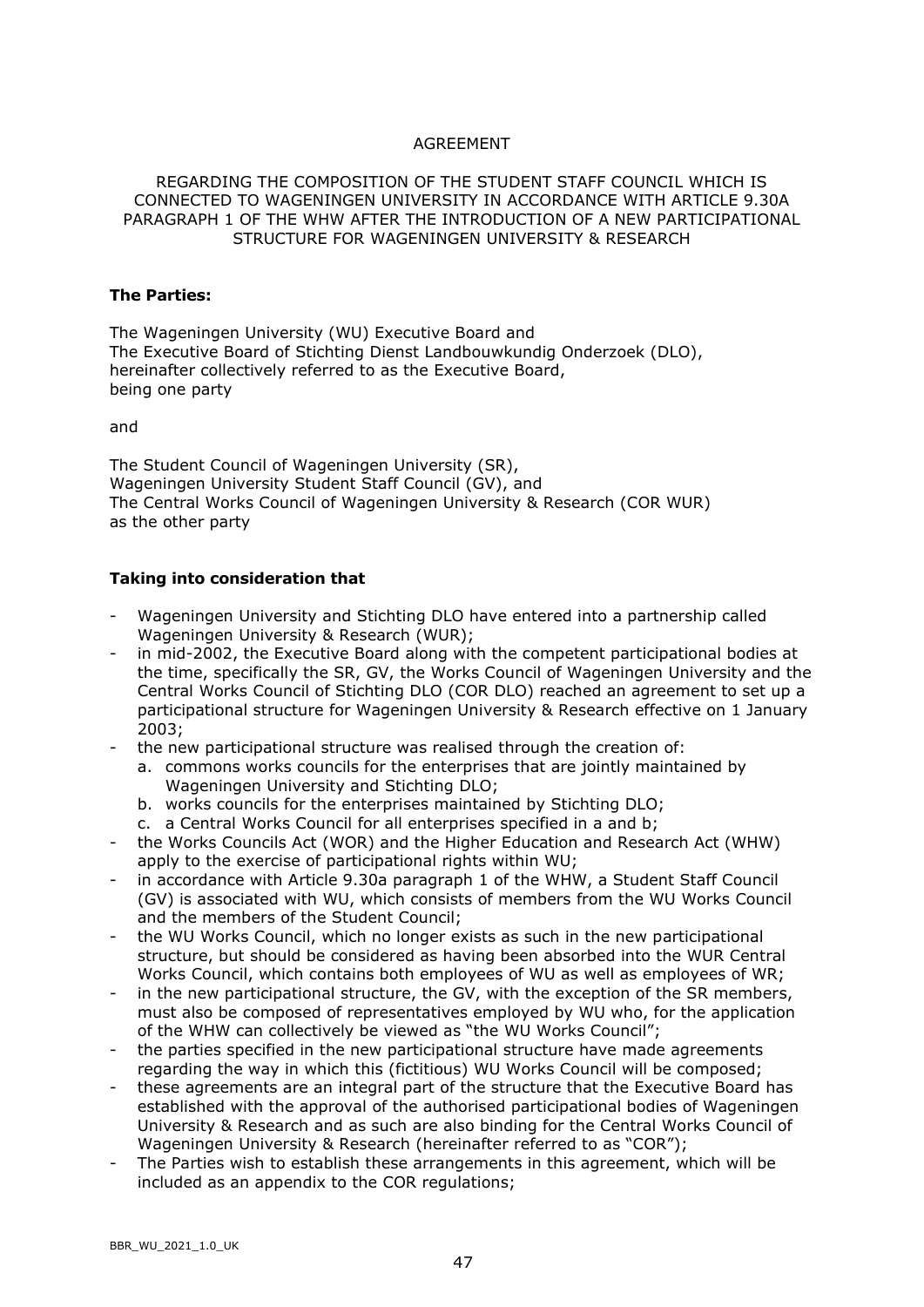# **Have agreed as follows:**

### *Article 1*

The Central Works Council (COR) of WUR will, in light of Article 15, paragraphs 1 and 2 of the WOR, make a decision to create a permanent committee for the Student Staff Council (GV) and the decision must at least contain the following elements:

- The committee consists of those participating in the WUR COR on behalf of persons employed at WU and will be supplemented with several other persons employed at WU, who will be chosen directly by those working at WU, with the understanding that the majority of the committee is made up of COR members;
- The composition of the committee is fixed for the duration of the term of the members of the COR and the GV;
- The election of selected members of the committee take place simultaneously as the election of the Works Councils, based on profiles that have been formulated and announced in advance by the GV, which will be linked as much as possible to the tasks and competencies of the GV;
- The committee serves as the "Works Council of the university" in the sense of Article 9.30a paragraph 1 of the WHW;
- The committee will not handle any matters for the COR; the COR has no authority with regard to matters under the jurisdiction of the Student Staff Council based on Article 9.30a of the WHW.

### *Article 2*

An initial evaluation of the new participational structure will occur one year after its implementation, in this case at the beginning of 2004. This evaluation partly covers the performance of the permanent committee specified in Article 1 and the way in which this committee is composed.

#### *Article 3*

This agreement has been entered into for an indefinite duration and enters into force on 1 January 2003. This agreement ends with the mutual consent of the Executive Board, the COR, the SR, and the GV.